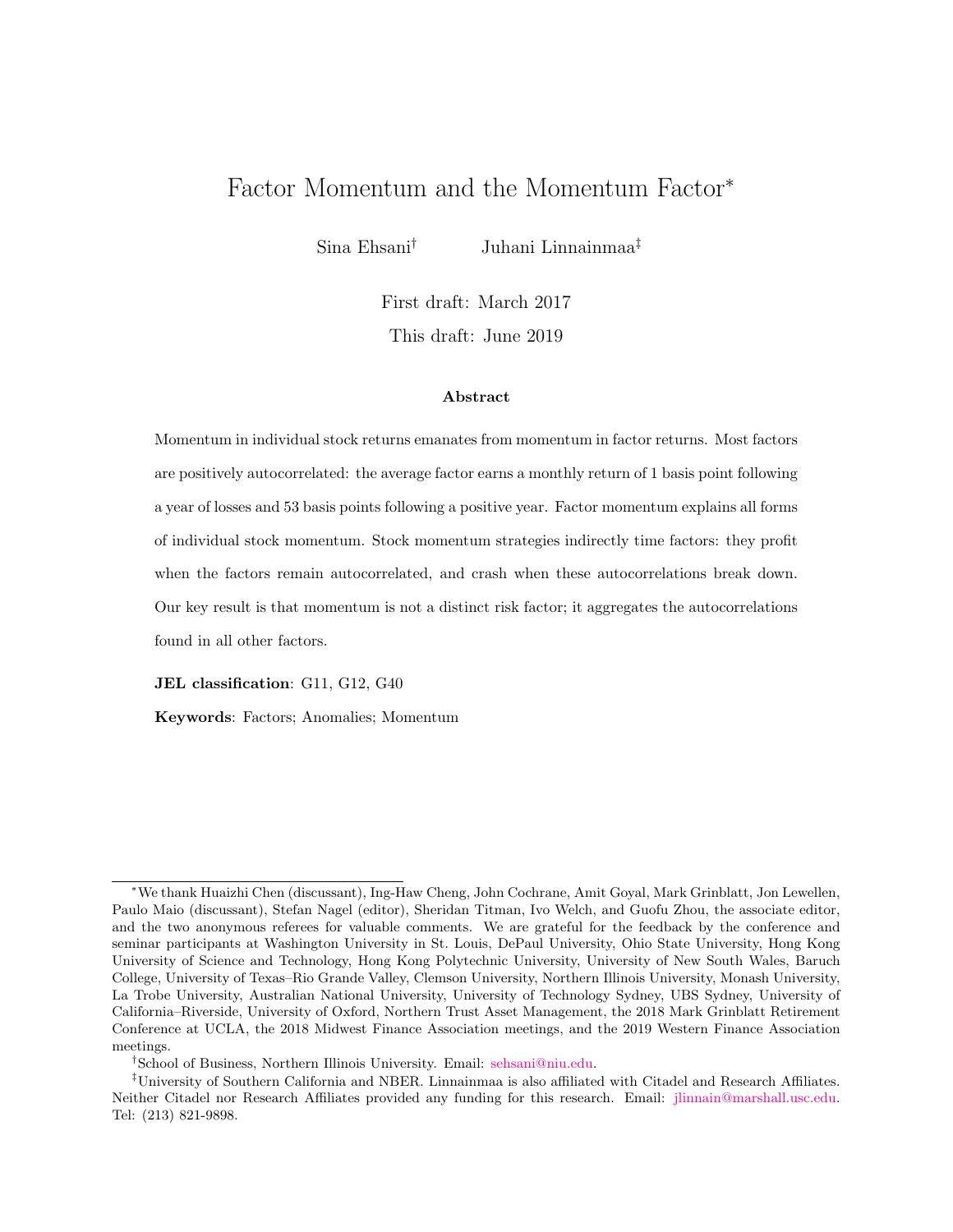## 1 Introduction

Momentum appears to violate the efficient market hypothesis in its weakest form. Past returns should not predict future returns if asset prices respond to new information immediately and to the right extent—unless past returns correlate with changes in systematic risk. Researchers have sought to explain the profitability of momentum strategies with time-varying risk, behavioral biases, and trading frictions.<sup>[1](#page-1-0)</sup> At the same time, the pervasiveness of momentum over time and across asset classes has given momentum the status of an independent factor: models without momentum cannot explain it and those with momentum cannot explain anything more than just momentum (Fama and French,  $2016$  $2016$ ).<sup>2</sup> In this paper we show that momentum is not a distinct risk factor: it aggregates the autocorrelations found in all other factors. Rather than being unrelated to the other factors, momentum in fact relates to all of them.

We first show that factors' prior returns are informative about their future returns. Small stocks, for example, are likely to outperform big stocks when they have done so over the prior year. This effect is economically and statistically large among the 20 factors we study: The average factor earns 53 basis points per month following a year of gains but just 1 basis points following a year of losses. The difference in these average returns is significant with a t-value of 4.67. This result is not specific to the use of obscure asset pricing factors: we work with the major factors that are regularly updated and published by academics and a hedge fund.

<span id="page-1-0"></span>A time-series factor momentum strategy is a strategy that bets on this continuation in factor

<sup>1</sup>See, for example, Conrad and Kaul [\(1998\)](#page-37-0), Berk et al. [\(1999\)](#page-37-1), Johnson [\(2002\)](#page-39-0), and Sagi and Seasholes [\(2007\)](#page-41-0) for risk-based explanations; Daniel et al. [\(1998\)](#page-38-1), Hong and Stein [\(1999\)](#page-39-1), Frazzini et al. [\(2012\)](#page-38-2), Cooper et al. [\(2004\)](#page-37-2), Griffin et al. [\(2003\)](#page-38-3), and Asness et al. [\(2013\)](#page-36-0) for behavioral explanations; and Korajczyk and Sadka [\(2004\)](#page-40-0), Lesmond et al. [\(2004\)](#page-40-1), and Avramov et al. [\(2013\)](#page-36-1) for trading friction-based explanations.

<span id="page-1-1"></span><sup>2</sup> Jegadeesh [\(1990\)](#page-39-2) and Jegadeesh and Titman [\(1993\)](#page-39-3) document momentum in the cross section of stocks, Jostova et al. [\(2013\)](#page-39-4) in corporate bonds, Beyhaghi and Ehsani [\(2017\)](#page-37-3) in corporate loans, Hendricks et al. [\(1993\)](#page-39-5), Brown and Goetzmann [\(1995\)](#page-37-4), Grinblatt et al. [\(1995\)](#page-39-6), and Carhart [\(1997\)](#page-37-5) in mutual funds, Baquero et al. [\(2005\)](#page-36-2), Boyson [\(2008\)](#page-37-6), and Jagannathan et al. [\(2010\)](#page-39-7) in hedge funds, Bhojraj and Swaminathan [\(2006\)](#page-37-7), Asness et al. [\(2013\)](#page-36-0), and Moskowitz et al. [\(2012\)](#page-41-1) in major futures contracts, Miffre and Rallis [\(2007\)](#page-40-2) and Szakmary et al. [\(2010\)](#page-41-2) in commodity futures, Menkhoff et al.  $(2012)$  in currencies, and Lee et al.  $(2014)$  in credit default swaps.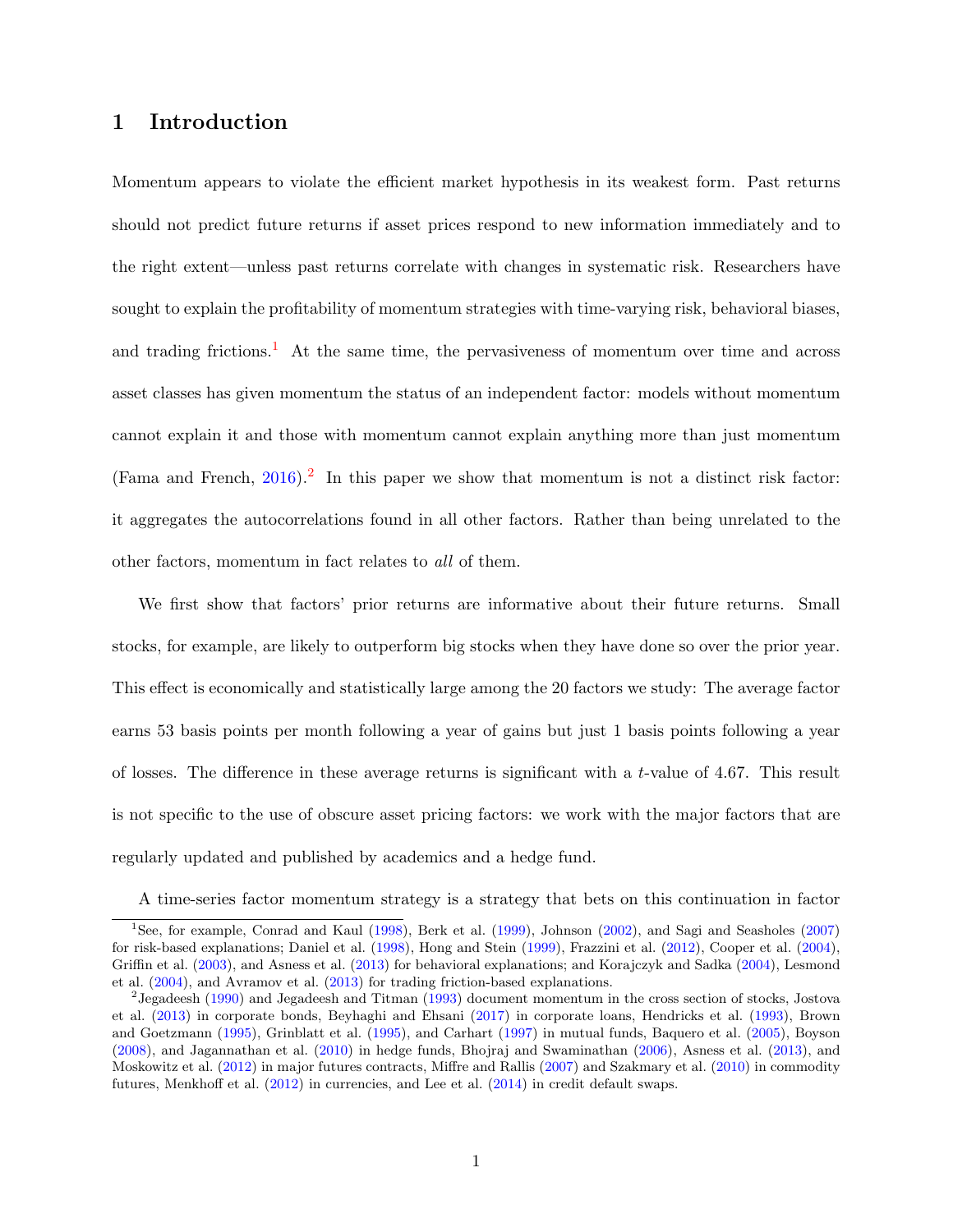<span id="page-2-1"></span>

Figure 1: Individual stock momentum versus factor momentum. This figure shows tvalues associated with alphas for five momentum strategies that trade individual stocks and a factor momentum strategy that trades 20 factors. For individual stock momentum strategies, we report t-values from the five-factor model (yellow bars) and this model augmented with factor momentum (blue bars). For the factor momentum strategy, we report  $t$ -values from the five-factor model (yellow bar) and this model augmented with all five individual stock momentum strategies (blue bar). The dashed line denotes a t-value of 1.96.

returns. It is long the factors with positive returns and short those with negative returns. This time-series momentum strategy earns an annualized return of  $4.2\%$  (t-value = 7.04). We show that this strategy dominates the cross-sectional strategy because it is a pure bet on the positive autocorrelations in factor returns. A cross-sectional strategy, by contrast, also bets that a high return on a factor predicts low returns on the other factors (Lo and MacKinlay, [1990\)](#page-40-5); in the data, however, high return on any factor predicts high returns on all factors.<sup>[3](#page-2-0)</sup>

Momentum in factor returns transmits into the cross section of security returns, and the amount that transmits depends on the dispersion in factor loadings. The more these loadings differ across assets, the more of the factor momentum shows up as cross-sectional momentum in individual security returns. If stock momentum is about the autocorrelations in factor returns, factor momentum should subsume individual stock momentum. Indeed, we show that a momentum factor

<span id="page-2-0"></span><sup>3</sup>Goyal and Jegadeesh [\(2017\)](#page-38-4) and Huang et al. [\(2018\)](#page-39-8) note that time-series momentum strategies that trade individual assets (or futures contracts) are not as profitable as they might seem because they are not zero-net investment long-short strategies. In factor momentum, however, each "asset" that is traded is already a long-short strategy. The cross-sectional and time-series factor momentum strategies are therefore directly comparable.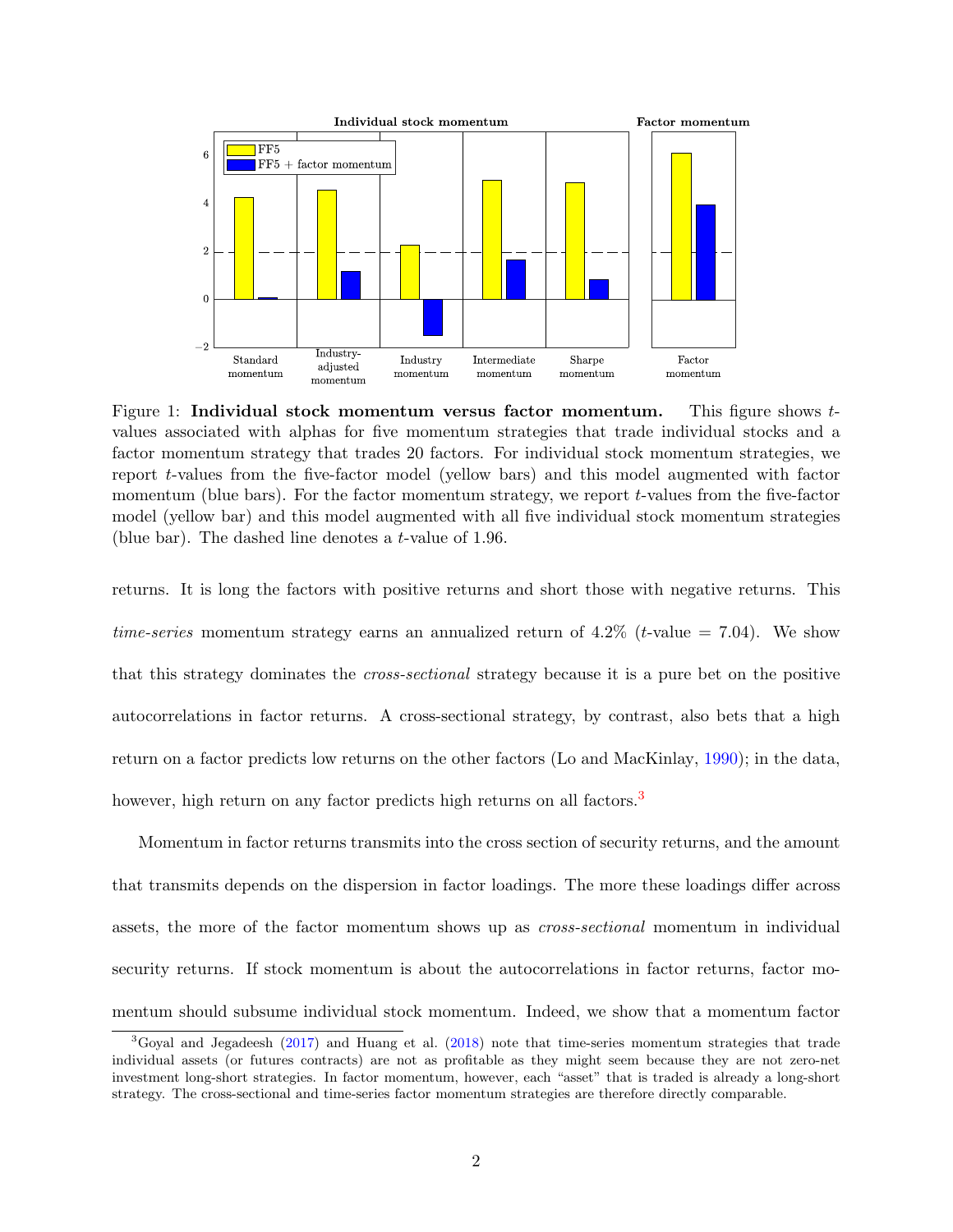constructed in the space of factor returns describes average returns of portfolios sorted by prior one-year returns better than Carhart's (1997) UMD, a factor that directly targets momentum in stock returns.

Factor momentum also explains other forms of stock momentum: industry momentum, industryadjusted momentum, intermediate momentum, and Sharpe ratio momentum. The left-hand side of Figure [1](#page-2-1) shows that factor momentum renders all individual stock momentum strategies statistically insignificant. We report two pairs of t-values for each version of momentum. The first is that associated with the strategy's Fama and French [\(2015\)](#page-38-5) five-factor model alpha; the second one is from the model that adds factor momentum. The right-hand side of the same figure shows that a five-factor model augmented with all five forms of individual stock momentum leaves factor momentum with an alpha that is significant with a t-value of 3.96.

Our results suggest that equity momentum is not a distinct risk factor; it is an accumulation of the autocorrelations in factor returns. A momentum strategy that trades individual securities indirectly times factors. This strategy profits as long as the factors remain positively autocorrelated. Factors' autocorrelations, however, vary over time, and an investor trading stock momentum loses when they turn negative. We show that a simple measure of the continuation in factor returns determines both when momentum crashes and when it earns outsized profits. A theory of momentum would need to explain, first, why factor returns are typically positively autocorrelated and, second, why most of the autocorrelations sometimes, and abruptly, turn negative at the same time.

Our results suggest that factor momentum may be a reflection of how assets' values first diverge and later converge towards intrinsic values. The strength of factor momentum significantly varies by investor sentiment of Baker and Wurgler [\(2006\)](#page-36-3). Conditional on low sentiment, factors that earned positive return over the prior year outperform those that lost money by 71 basis points per month (*t*-value  $= 4.79$ ). In the high-sentiment environment, this performance gap is just 18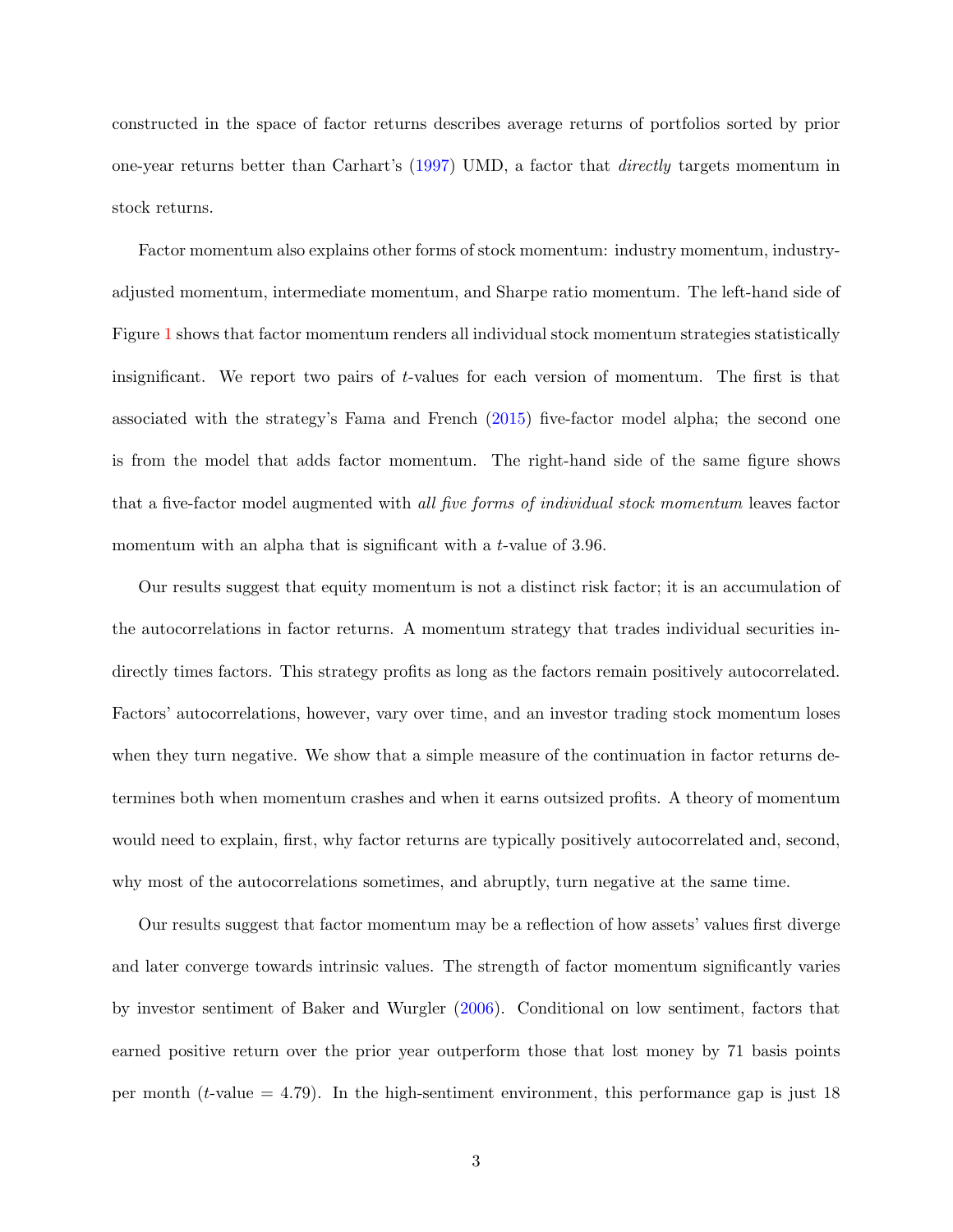basis points ( $t$ -value  $= 1.32$ ). This connection suggests that factor momentum may stem from asset values drifting away from, and later towards, fundamental values, perhaps because of slow-moving capital (Duffie, [2010\)](#page-38-6). Under this interpretation, factors may, at least in part, be about mispricing (Kozak et al., [2018;](#page-40-6) Stambaugh et al., [2012\)](#page-41-3)

Our results relate to McLean and Pontiff [\(2016\)](#page-40-7), Avramov et al. [\(2017\)](#page-36-4), and Zaremba and Shemer [\(2017\)](#page-42-0) who show that anomaly returns predict the cross section of anomaly returns at the one-month and one-year lags. A companion paper to this study, Arnott et al. [\(2019\)](#page-36-5), shows that the short-term industry momentum of Moskowitz and Grinblatt [\(1999\)](#page-40-8) also stems from factor momentum; it is the short-term cross-sectional factor momentum that explains short-term industry momentum. That alternative form of factor momentum, however, explains none of individual stock momentum, consistent with the finding of Grundy and Martin [\(2001\)](#page-39-9) that industry momentum is largely unrelated to stock momentum.

We show that the profits of cross-sectional momentum strategies derive almost entirely from the autocorrelation in factor returns; that time-series factor momentum fully subsumes momentum in individual stock returns (in all its forms); that the characteristics of stock momentum returns change predictably alongside the changes in the autocorrelation of factor returns; and that momentum is not a distinct risk factor—rather, momentum factor aggregates the autocorrelations found in the other factors. Because almost all factor returns are autocorrelated, for reasons we do not yet understand, momentum is inevitable.

### 2 Data

We take the factor and portfolio data from three public sources: Kenneth French's, AQR's, and Robert Stambaugh's data libraries.<sup>[4](#page-4-0)</sup> Table [1](#page-5-0) lists the factors, start dates, average annualized

<span id="page-4-0"></span><sup>4</sup>These data sets are available at [http://mba.tuck.dartmouth.edu/pages/faculty/ken.french/data\\_library.](http://mba.tuck.dartmouth.edu/pages/faculty/ken.french/data_library.html) [html](http://mba.tuck.dartmouth.edu/pages/faculty/ken.french/data_library.html), <https://www.aqr.com/insights/datasets>, and <http://finance.wharton.upenn.edu/~stambaug/>.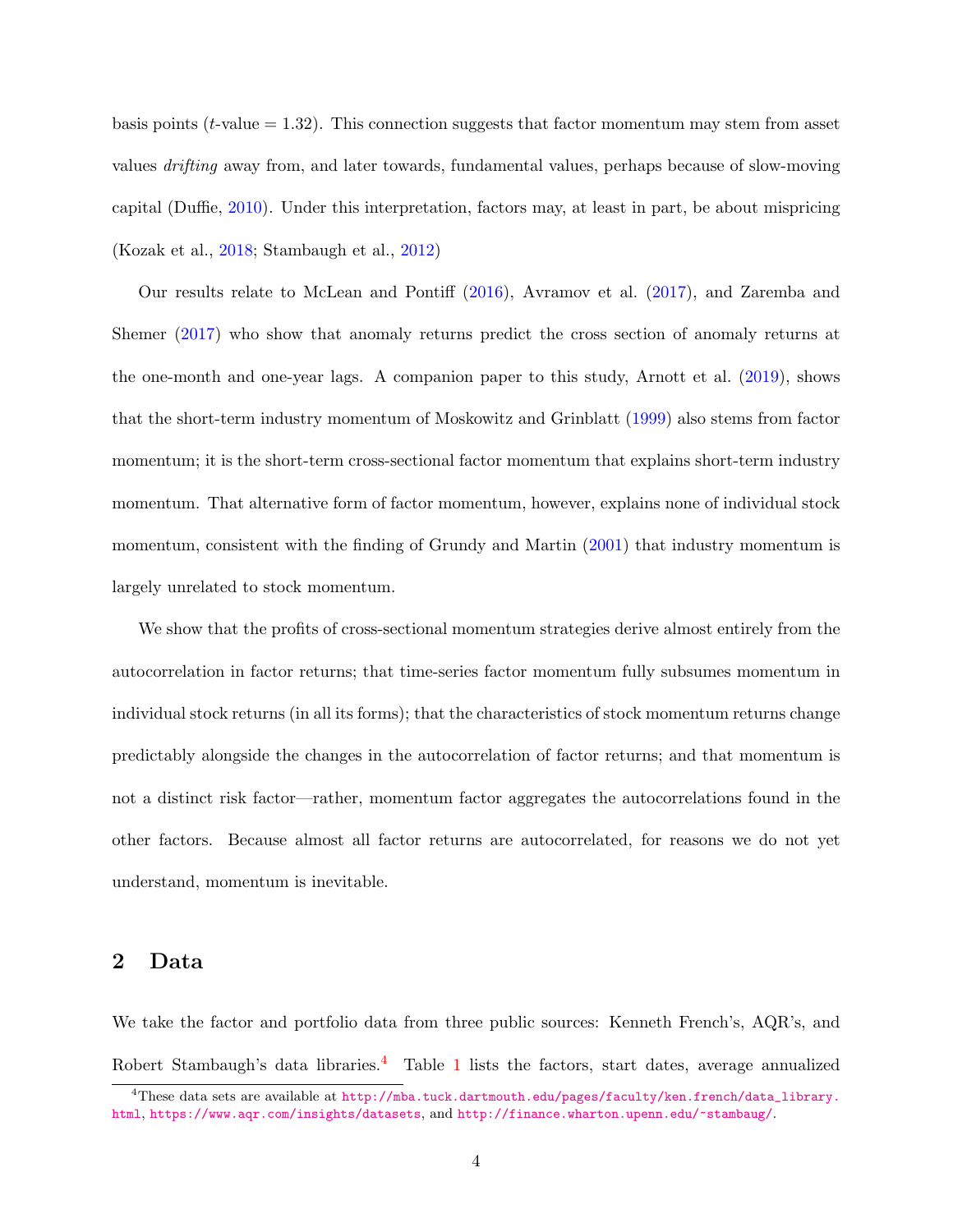#### Table 1: Descriptive statistics

<span id="page-5-0"></span>This table reports the start date, the original study, and the average annualized returns, standard deviations, and t-values for 15 U.S. and seven global factors. The universe of stocks for the global factors is the developed markets excluding the U.S. The end date for all factors is December 2015.

|                      |                                | Start    | Annual return |           |            |  |
|----------------------|--------------------------------|----------|---------------|-----------|------------|--|
| Factor               | Original study                 | date     | Mean          | <b>SD</b> | $t$ -value |  |
|                      | U.S. factors                   |          |               |           |            |  |
| Size                 | Banz (1981)                    | Jul 1963 | $3.1\%$       | 10.6%     | 2.11       |  |
| Value                | Rosenberg et al. (1985)        | Jul 1963 | $4.0\%$       | $9.9\%$   | 2.96       |  |
| Profitability        | Novy-Marx $(2013)$             | Jul 1963 | $3.0\%$       | 7.4%      | 2.92       |  |
| Investment           | Titman et al. $(2004)$         | Jul 1963 | $3.6\%$       | 7.0%      | 3.77       |  |
| Momentum             | Jegadeesh and Titman (1993)    | Jul 1963 | $8.5\%$       | 14.7%     | 4.18       |  |
| Accruals             | Sloan $(1996)$                 | Jul 1963 | 2.6%          | 6.7%      | 2.81       |  |
| Betting against beta | Frazzini and Pedersen $(2014)$ | Jul 1963 | 10.1%         | 11.2%     | 6.52       |  |
| Cash-flow to price   | Rosenberg et al. (1985)        | Jul 1963 | $3.3\%$       | 10.2%     | 2.36       |  |
| Earnings to price    | Basu (1983)                    | Jul 1963 | $4.0\%$       | 10.1%     | 2.89       |  |
| Liquidity            | Pástor and Stambaugh (2003)    | Jan 1968 | 5.0%          | 12.1%     | 2.87       |  |
| Long-term reversals  | Bondt and Thaler (1985)        | Jul 1963 | $3.2\%$       | 8.7%      | 2.70       |  |
| Net share issues     | Loughran and Ritter (1995)     | Jul 1963 | 3.1%          | 8.2%      | 2.73       |  |
| Quality minus junk   | Asness et al. $(2017)$         | Jul 1963 | $4.2\%$       | 8.2%      | 3.73       |  |
| Residual variance    | Ang et al. $(2006)$            | Jul 1963 | 1.5%          | 17.6%     | 0.64       |  |
| Short-term reversals | Jegadeesh (1990)               | Jul 1963 | 5.9%          | 10.9%     | 3.92       |  |
|                      | Global factors                 |          |               |           |            |  |
| Size                 | Banz (1981)                    | Jul 1990 | $0.4\%$       | 7.5%      | 0.27       |  |
| Value                | Rosenberg et al. (1985)        | Jul 1990 | $4.5\%$       | 7.5%      | 3.04       |  |
| Profitability        | Novy-Marx $(2013)$             | Jul 1990 | $4.5\%$       | 4.9%      | 4.63       |  |
| Investment           | Titman et al. $(2004)$         | Jul 1990 | $2.3\%$       | $6.3\%$   | 1.87       |  |
| Momentum             | Jegadeesh and Titman (1993)    | Nov 1990 | 8.8%          | 12.6%     | 3.49       |  |
| Betting against beta | Frazzini and Pedersen $(2014)$ | Jul 1990 | 10.0%         | 9.9%      | 5.11       |  |
| Quality minus junk   | Asness et al. $(2017)$         | Jul 1990 | 5.1%          | 7.1%      | 3.57       |  |

returns, standard deviations of returns, and t-values associated with the average returns. If the return data on a factor is not provided, we use the portfolio data to compute the factor return. We compute factor return as the average return on the three top deciles minus that on the three bottom deciles, where the top and bottom deciles are defined in the same way as in the original study.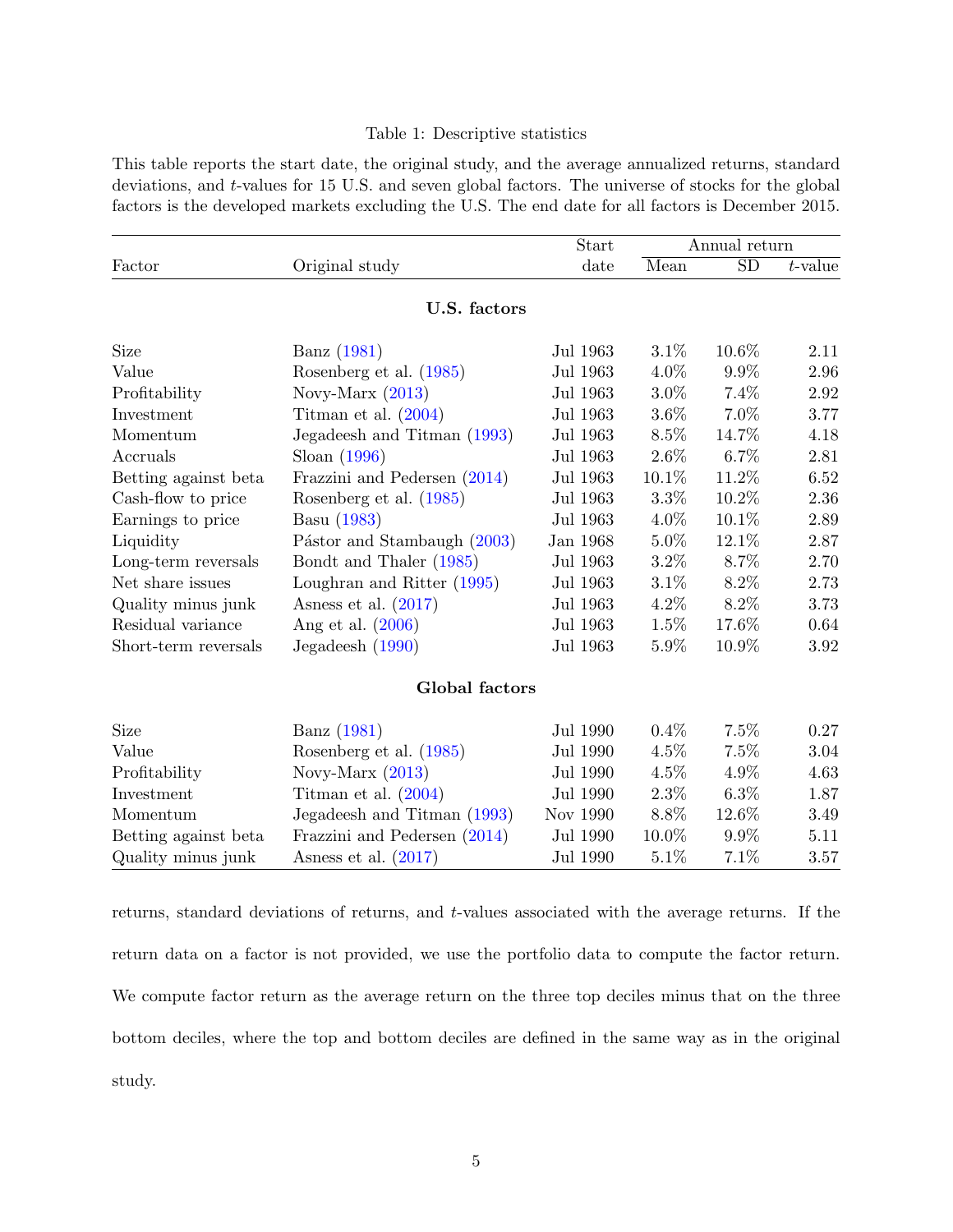The 15 anomalies that use U.S. data are accruals, betting against beta, cash-flow to price, investment, earnings to price, book-to-market, liquidity, long-term reversals, net share issues, quality minus junk, profitability, residual variance, market value of equity, short-term reversals, and momentum. Except for the liquidity factor of Pástor and Stambaugh [\(2003\)](#page-41-8), the return data for these factors begin in July 1963; those for the liquidity factor begin in January 1968. The seven global factors are betting against beta, investment, book-to-market, quality minus junk, profitability, market value of equity, and momentum. Except for the momentum factor, the return data for these factors begin in July 1990; those for the momentum factor begin in November 1990. We use monthly factor returns throughout this study.

Table [1](#page-5-0) highlights the significant variation in average annualized returns. The global size factor, for example, earns 0.4%, while both the U.S. and global betting against beta factors earn 10.0%. Factors' volatilities also vary significantly. The global profitability factor has an annualized standard deviation of returns of 4.9%; that of the U.S. momentum factor is 14.7%.

### 3 Factor momentum

#### 3.1 Factor returns conditional on past returns

Table [2](#page-8-0) shows that factor returns are significantly predictable by their own prior returns. We estimate time-series regressions in which the dependent variable is a factor's return in month  $t$ , and the explanatory variable is an indicator variable for the factor's performance over the prior year from month  $t - 12$  to  $t - 1$ . This indicator variables takes the value of one if the factor's return is positive, and zero otherwise. We also estimate a pooled regression to measure the average amount of predictability in factor returns.[5](#page-6-0)

<span id="page-6-0"></span><sup>5</sup>Table [A1](#page-5-0) in Appendix [A.1](#page-43-0) shows estimates from regressions of factor returns on prior one-year factor returns. We present the indicator-variable specification of Table [2](#page-8-0) as the main specification because it is analogous to a strategy that signs the positions in factors based on their prior returns.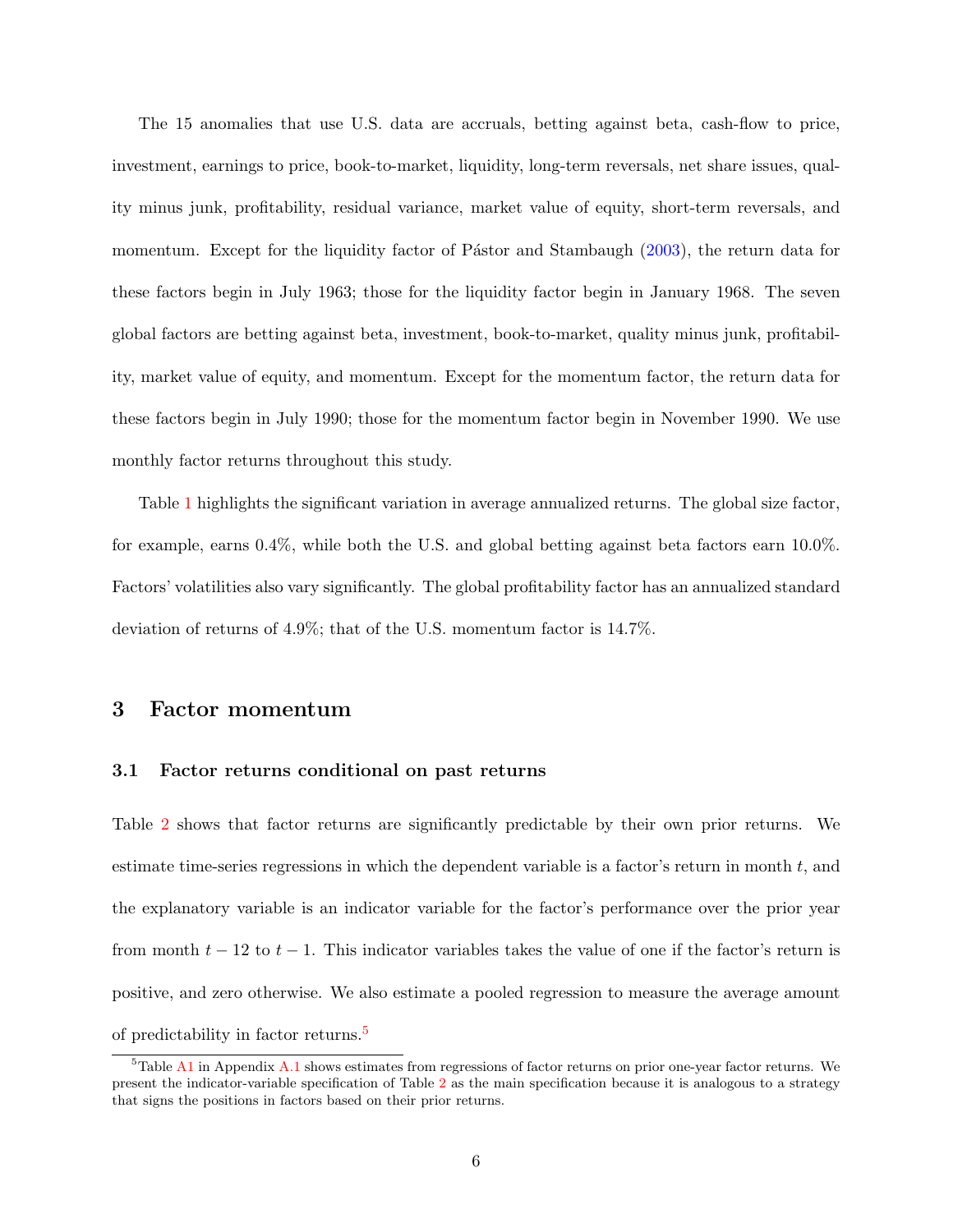The intercepts in Table [2](#page-8-0) measure the average factor returns earned following a year of underperformance. The slope coefficient represents the difference in returns between the up- and down-years. In these regressions all slope coefficients, except that for the U.S. momentum factor, are positive and nine of the estimates are significant at the 5% level. Although all factors' unconditional means are positive  $(Table 1)$  $(Table 1)$ , the intercepts show that eight anomalies earn a negative average return following a year of underperformance. The first row shows that the amount of predictability in factor premiums is economically and statistically large. We estimate this regression using data on all 20 non-momentum factors. The average anomaly earns a monthly return of just 1 basis point ( $t$ -value = 0.06) following a year of underperformance. When the anomaly's return over the prior year is positive, this return increases by 51 basis points ( $t$ -value = 4.67) to 52 basis points.

# 3.2 Average returns of time-series and cross-sectional factor momentum strategies

We now measure the profitability of strategies that take long and short positions in factors based on their prior returns. A time-series momentum strategy is long factors with positive returns over the prior one-year period (winners) and short factors with negative returns (losers). A cross-sectional momentum strategy is long factors that earned above-median returns relative to the other factors over the prior one-year period (winners) and short factors with below-median returns (losers). We rebalance both strategies monthly.<sup>[6](#page-7-0)</sup> We exclude the two stock momentum factors, U.S. and global UMD, from the set of factors to avoid inducing a mechanical correlation between factor momentum and individual stock momentum. The two factor momentum strategies therefore trade a maximum of 20 factors; the number of factors starts at 13 in July 1964 and increases to 20 by July 1991

<span id="page-7-0"></span><sup>&</sup>lt;sup>6</sup>In Appendix [A.2](#page-43-1) we construct alternative strategies in which the formation and holding periods range from one month to two years.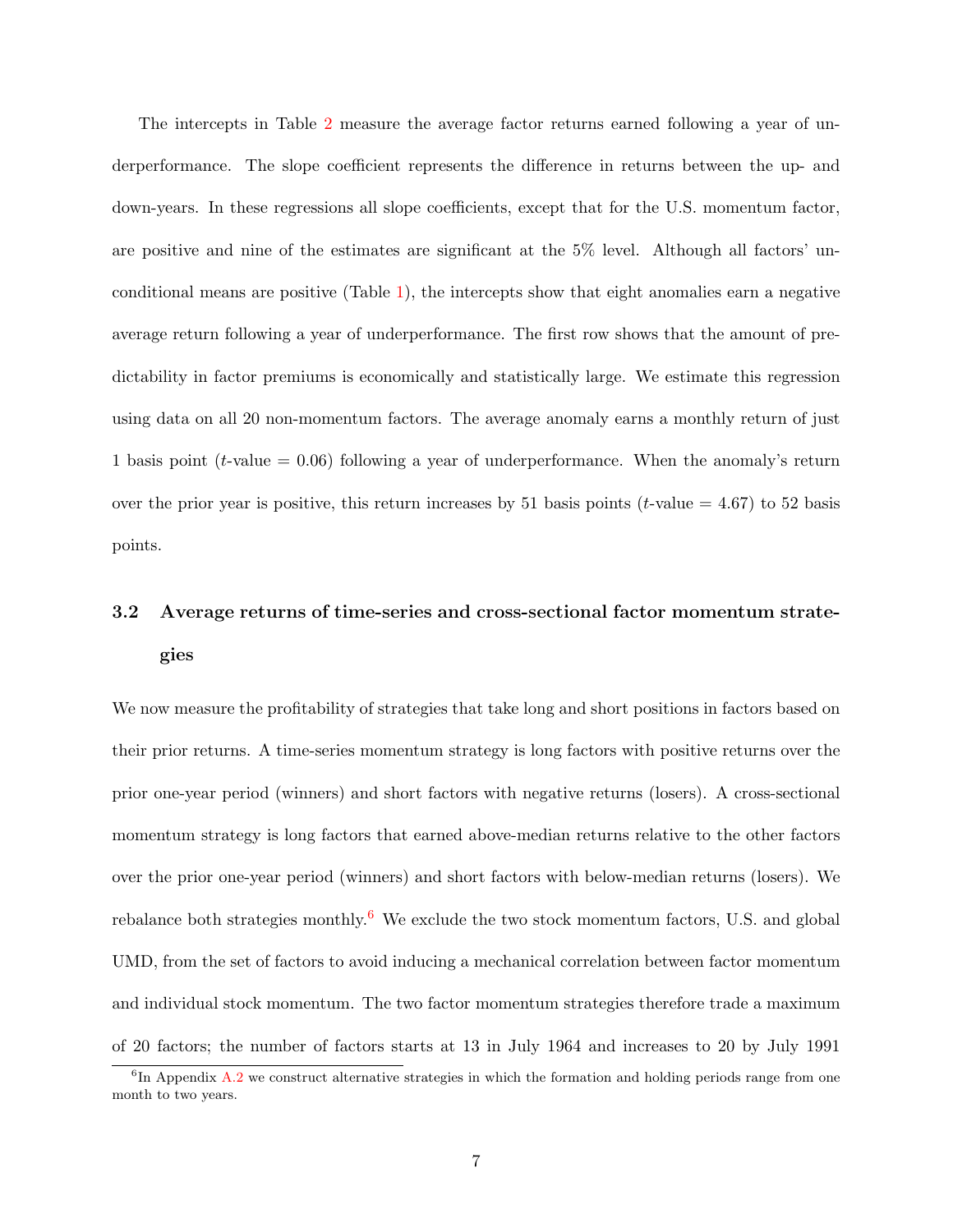#### Table 2: Average factor returns conditional on their own past returns

<span id="page-8-0"></span>The table reports estimates from univariate regressions in which the dependent variable is a factor's monthly return and the independent variable takes the value of one if the factor's average return over the prior year is positive and zero otherwise. We estimate these regressions using pooled data (first row) and separately for each anomaly (remaining rows). In the pooled regression, we cluster the standard errors by month.

|                      |                | Intercept         | <b>Slope</b>   |            |  |
|----------------------|----------------|-------------------|----------------|------------|--|
| Anomaly              | $\hat{\alpha}$ | $t(\hat{\alpha})$ | $\ddot{\beta}$ | $t(\beta)$ |  |
| Pooled               | 0.01           | 0.06              | 0.52           | 4.67       |  |
|                      |                | U.S. factors      |                |            |  |
| Size                 | $-0.15$        | $-0.77$           | 0.70           | 2.76       |  |
| Value                | 0.15           | 0.78              | 0.28           | 1.16       |  |
| Profitability        | 0.01           | 0.08              | 0.38           | 2.14       |  |
| Investment           | 0.14           | 1.06              | 0.24           | 1.44       |  |
| Momentum             | 0.78           | 2.03              | $-0.10$        | $-0.23$    |  |
| Accruals             | 0.10           | 0.79              | 0.14           | 0.88       |  |
| Betting against beta | $-0.16$        | $-0.58$           | 1.29           | 4.10       |  |
| Cash-flow to price   | 0.10           | 0.52              | 0.28           | 1.14       |  |
| Earnings to price    | 0.16           | 0.81              | 0.27           | 1.07       |  |
| Liquidity            | 0.14           | 0.58              | 0.44           | 1.43       |  |
| Long-term reversals  | $-0.18$        | $-1.10$           | 0.71           | 3.42       |  |
| Net share issues     | 0.19           | 1.27              | 0.10           | 0.53       |  |
| Quality minus junk   | $-0.04$        | $-0.23$           | 0.61           | 3.04       |  |
| Residual variance    | $-0.52$        | $-1.73$           | 1.19           | 2.89       |  |
| Short-term reversals | $0.34\,$       | 1.28              | $0.20\,$       | 0.66       |  |
|                      |                | Global factors    |                |            |  |
| Size                 | $-0.08$        | $-0.42$           | 0.23           | 0.95       |  |
| Value                | $-0.04$        | $-0.18$           | 0.63           | 2.31       |  |
| Profitability        | 0.11           | 0.58              | 0.32           | 1.54       |  |
| Investment           | $-0.13$        | $-0.75$           | 0.51           | 2.34       |  |
| Momentum             | 0.52           | 1.03              | 0.30           | $0.55\,$   |  |
| Betting against beta | 0.03           | 0.08              | 1.15           | $2.95\,$   |  |
| Quality minus junk   | 0.28           | 1.18              | 0.20           | 0.72       |  |

because of the variation in the factors' start dates (Table [1\)](#page-5-0).

Table [3](#page-9-0) shows the average returns for the time-series and cross-sectional factor momentum strategies as well as an equal-weighted portfolio of all 20 factors. The annualized return on the average factor is 4.2% with a t-value of 7.60. In the cross-sectional strategy, both the winner and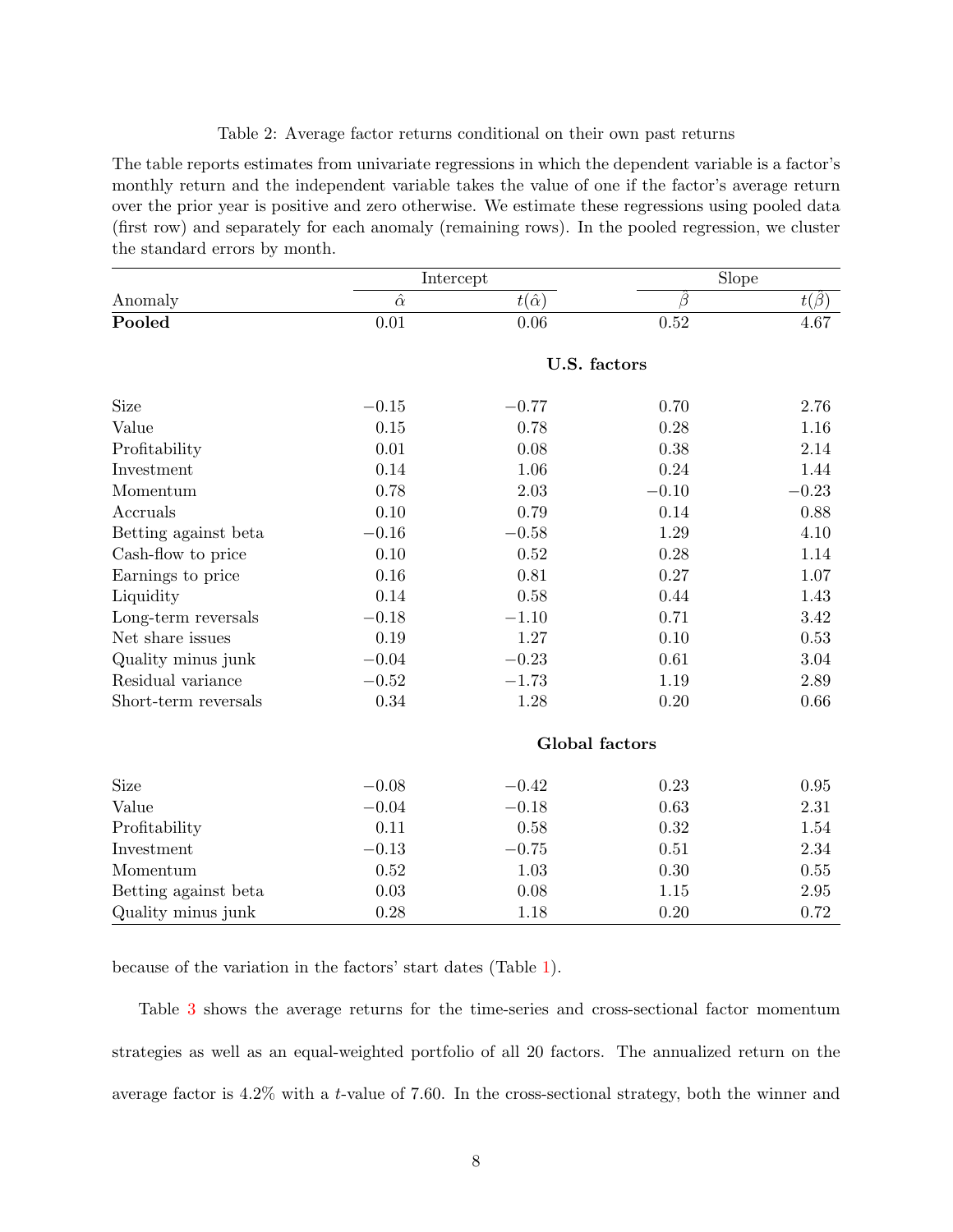<span id="page-9-0"></span>Table 3: Average returns of time-series and cross-sectional factor momentum strategies

This table reports annualized average returns, standard deviations, and Sharpe ratios for different combinations of up to 20 factors. The number of factors increases from 13 in July 1964 to 20 by July 1991 (see Table [1\)](#page-5-0). The equal-weighted portfolio invests in all factors with the same weights. The time-series factor momentum strategy is long factors with positive returns over the prior one-year period (winners) and short factors with negative returns (losers). The cross-sectional momentum strategy is long factors that earned above-median returns relative to other factors over the prior one-year period (winners) and short factors with below-median returns (losers). The timeseries strategy is on average long 11.0 factors and short 5.8 factors. The cross-sectional strategy is balanced because it selects factors based on their relative performance. We rebalance all strategies monthly.

|                                 | Annualized return |           |         |              |  |  |  |
|---------------------------------|-------------------|-----------|---------|--------------|--|--|--|
| Strategy                        | Mean              | <b>SD</b> | t-value | Sharpe ratio |  |  |  |
| Equal-weighted portfolio        | 4.21              | 3.97      | 7.60    | 1.06         |  |  |  |
| Time-series factor momentum     | 4.19              | 4.27      | 7.04    | 0.98         |  |  |  |
| Winners                         | 6.26              | 4.70      | 9.54    | 1.33         |  |  |  |
| Losers                          | 0.28              | 6.38      | 0.31    | 0.04         |  |  |  |
| Cross-sectional factor momentum | 2.78              | 3.64      | 5.74    | 0.76         |  |  |  |
| Winners                         | 6.94              | 5.54      | 8.98    | 1.25         |  |  |  |
| Losers                          | 1.42              | 5.23      | 1.95    | 0.27         |  |  |  |

loser portfolios have, by definition, the same number of factors. In the time-series strategy, the number of factors in these portfolios varies. For example, if there are five factors with above-zero returns and 15 factors with below-zero returns over the one-year period, then the winner strategy is long five factors and the loser strategy is long the remaining 15 factors. The time-series momentum strategy takes positions in all 20 factors with the sign of the position in each factor determined by the factor's prior return. We report the returns both for the factor momentum strategies as well as for the loser and winner portfolios underneath these strategies. These loser and winner strategies are equal-weighted portfolios..

Consistent with the results on the persistence in factor returns in Table [2,](#page-8-0) both winner strategies outperform the equal-weighted benchmark, and the loser strategies underperform it. The portfolio of time-series winners earns an average return of 6.3% with a t-value of 9.54, and cross-sectional winners earn an average return of 7.0% with a t-value of 8.98. The two loser portfolios earn average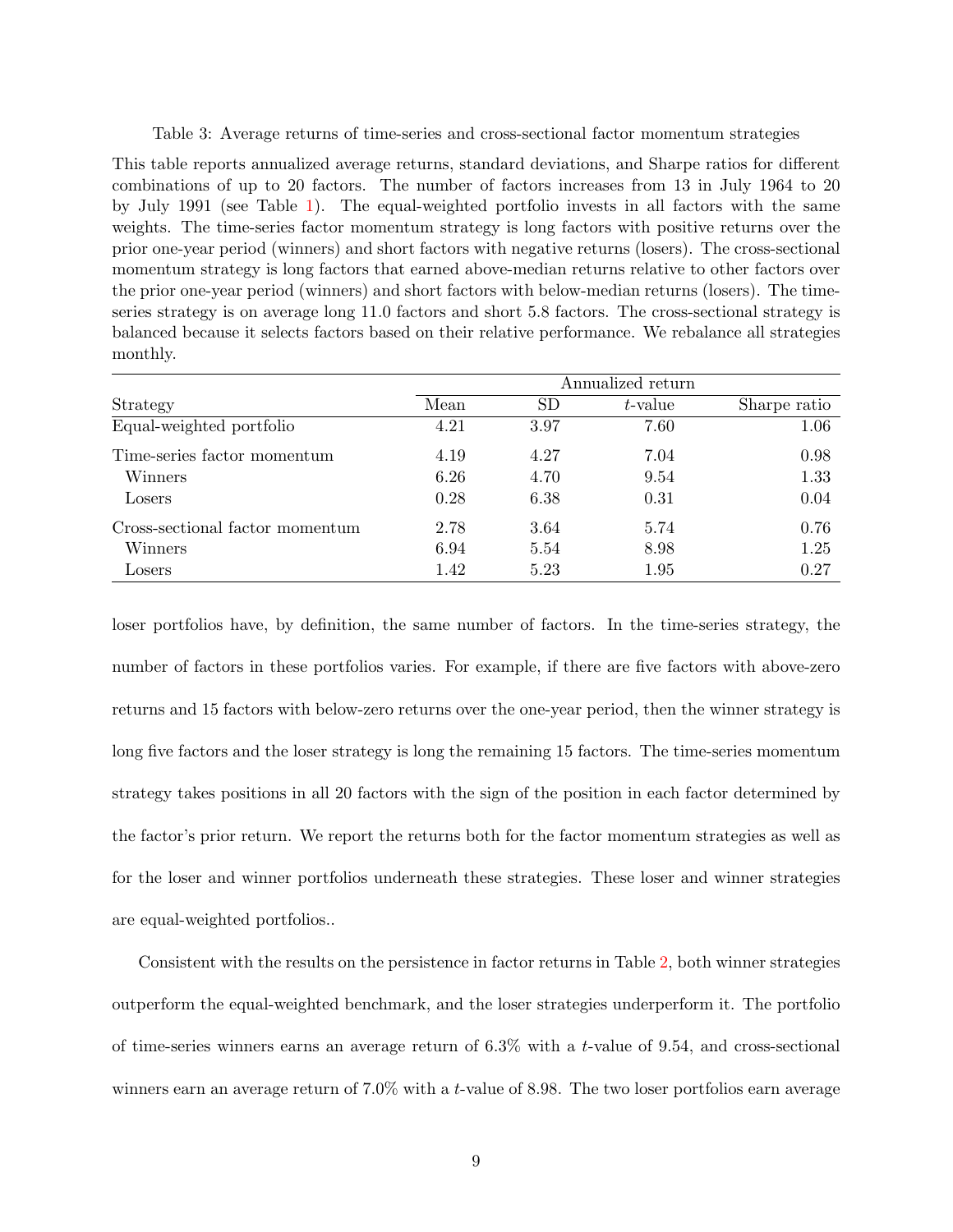returns of 0.3% and 1.4%, and the t-values associated with these averages are 0.31 and 1.95.

The momentum strategies are about the spreads between the winner and loser portfolios.<sup>[7](#page-10-0)</sup> The time-series factor momentum strategy earns an annualized return of  $4.2\%$  (*t*-value  $= 7.04$ ); the cross-sectional strategy earns a return of  $2.8\%$  (*t*-value  $= 5.74$ ). Because time-series losers earn premiums that are close to zero, the choice of being long or short a factor following periods of negative returns is inconsequential from the viewpoint of average returns. However, by diversifying across all factors, the time-series momentum strategy has a lower standard deviation than the winner portfolio alone (4.3% versus 4.7%).

The difference between time-series and cross-sectional factor momentum strategies is statistically significant. In a regression of the time-series strategy on the cross-sectional strategy, the estimated slope is 1.0 and the alpha of  $1.4\%$  is significant with a t-value of 4.44. In the reverse regression of the cross-sectional strategy on time-series strategy, the estimated slope is 0.7 and the alpha of  $-0.2\%$  has a t-value of  $-1.02$ . The time-series factor momentum therefore subsumes the cross-sectional strategy, but not vice versa.

An important feature of factor momentum is that, unlike factor investing, it is "model-free." If factors are autocorrelated, an investor can capture the resulting momentum premium without prespecifying which leg of the factor on average earns a higher return. Consider, for example, the SMB factor. This factor earns an average return of 27 basis points per month (see Table [2\)](#page-8-0), but its premium is 55 basis points following a positive year and −15 basis points after a negative year. For the momentum investor, this factor's "name" is inconsequential. By choosing the sign of the position based on the factor's prior return, this investor earns an average return of 55 basis points per month by trading the "SMB" factor after small stocks have outperformed big stocks; and a return of 15 basis points per month by trading a "BMS" factor after small stocks have

<span id="page-10-0"></span><sup>7</sup>The mean return of the cross-sectional strategy is half of the difference between its winner and loser legs. The mean for the time-series strategy is closer to the mean of its winner leg because the strategy, on average, includes more long positions than short.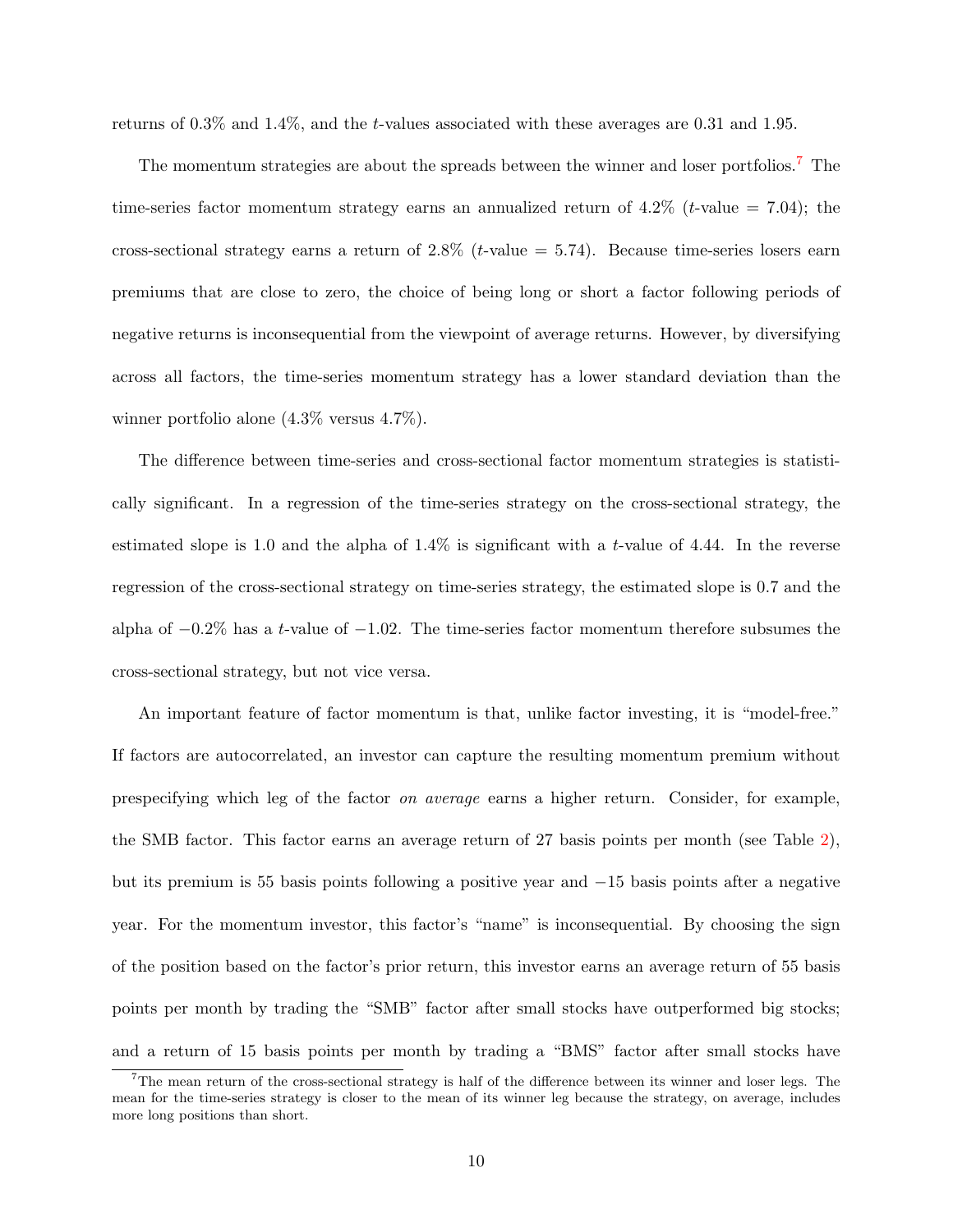

<span id="page-11-0"></span>Figure 2: Profitability of time-series and cross-sectional factor momentum strategies, July 1964–December 2015. This figure displays total return on an equal-weighted portfolio of all factors and the returns on factors partitioned into winners and losers by their past performance. Time-series winners and losers are factors with above- or below-zero return over the prior oneyear period. Cross-sectional winners and losers are factors that have out- or underperformed the median factor over this formation period. Each portfolio is rebalanced monthly and each portfolio's standard deviation is standardized to equal to that of the equal-weighted portfolio.

underperformed big stocks.

Figure [2](#page-11-0) plots the cumulative returns associated the equal-weighted portfolio and the winner and loser portfolios of Table [3.](#page-9-0) We leverage each strategy in this figure so that each strategy's volatility is equal to that of the equal-weighted portfolio. Consistent with its near zero monthly premium, the total return on the time-series loser strategy remains close to zero even at the end of the 52-year sample period. The time-series winner strategy, by contrast, has earned three times as much as the passive strategy by the end of the sample period. Although the cross-sectional winner strategy in Panel A of Table [3](#page-9-0) earns the highest average return, it is more volatile, and so it underperforms the time-series winner strategy on a volatility-adjusted basis. The cross-sectional loser strategy earns a higher return than the time-series loser strategy: factors that underperformed other factors but that still earned positive returns tend to earn positive returns the next month.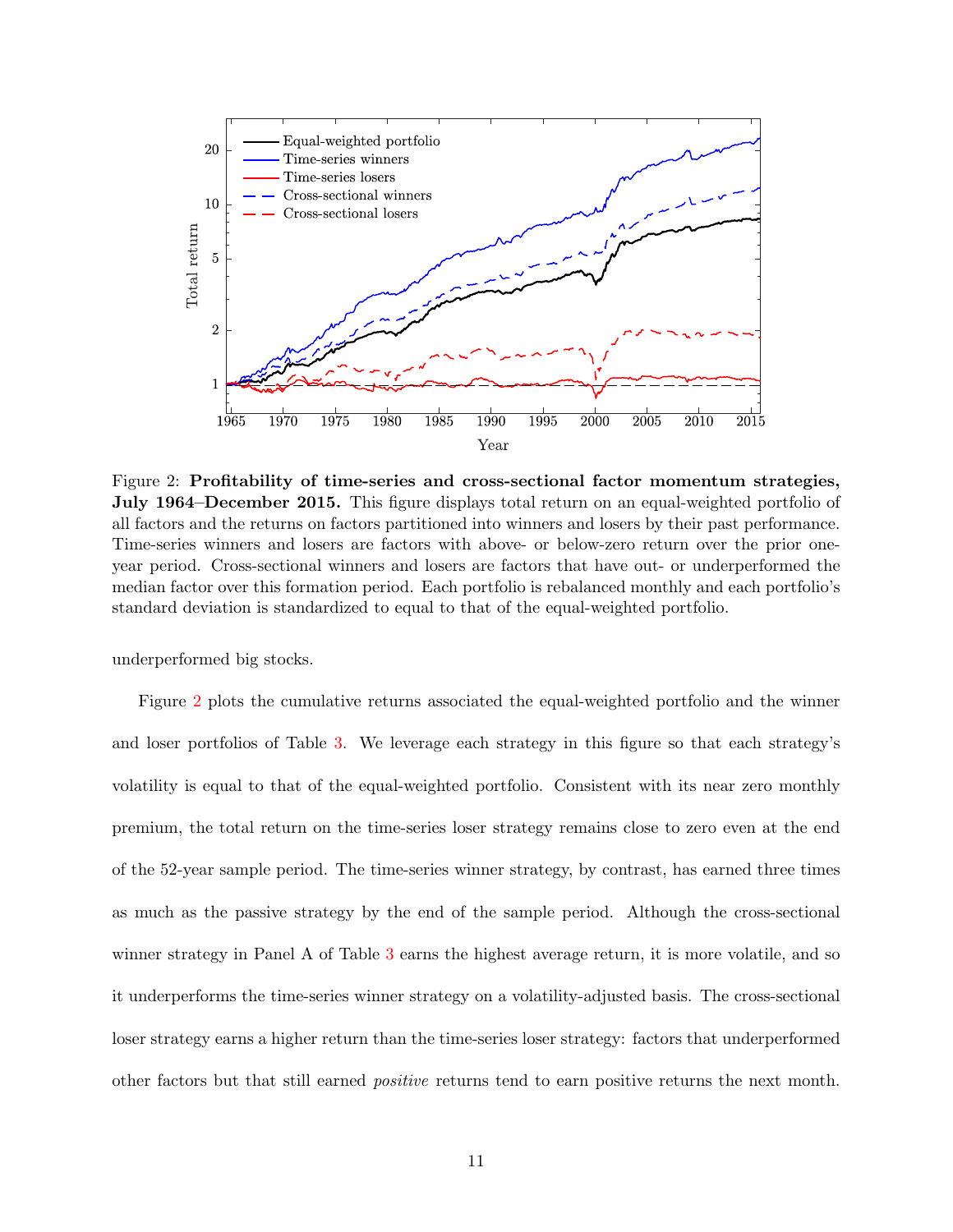The winner-minus-loser gap is therefore considerably wider for the time-series strategies than what it is for the cross-sectional strategies.

# 3.3 Decomposing factor momentum profits: Why does the cross-sectional strategy underperform the time-series strategy?

We found a statistically significant difference between the cross-sectional and time-series factor momentum strategies. We redefine these strategies as in Lo and MacKinlay [\(1990\)](#page-40-5) and Lewellen [\(2002\)](#page-40-10) to analytically decompose their profits. The decompositions allow us to quantify the sources of profits to each strategy, and to identify the primary cause of their difference.

The cross-sectional decomposition chooses portfolio weights that are proportional to demeaned past returns. The weight on factor f in month t is positive if the factor's past return is above average and negative if it is below average:[8](#page-12-0)

$$
w_t^f = r_{-t}^f - \bar{r}_{-t},\tag{1}
$$

where  $r_-^f$  $\frac{f}{-t}$  is factor f's past return over some formation period such as from month  $t-12$  to month  $t-1$  and  $\bar{r}_{-t}$  is the cross-sectional average of all factors' returns over the same formation period. The month-t return that results from the position in factor  $f$  is therefore

<span id="page-12-1"></span>
$$
\pi_t^f = (r_{-t}^f - \bar{r}_{-t}) r_t^f,\tag{2}
$$

where  $r_t^f$  $_t^I$  is factor f's return in month t. We can decompose the profits by averaging the profits in

<span id="page-12-0"></span><sup>&</sup>lt;sup>8</sup>The key idea of the Lo and MacKinlay [\(1990\)](#page-40-5) decomposition is the observation that, by creating a strategy with weights proportional to past returns, the strategy's expected return is the expected product of lagged and future returns. This expected product can then be expressed as the product of expectations plus the covariance of returns.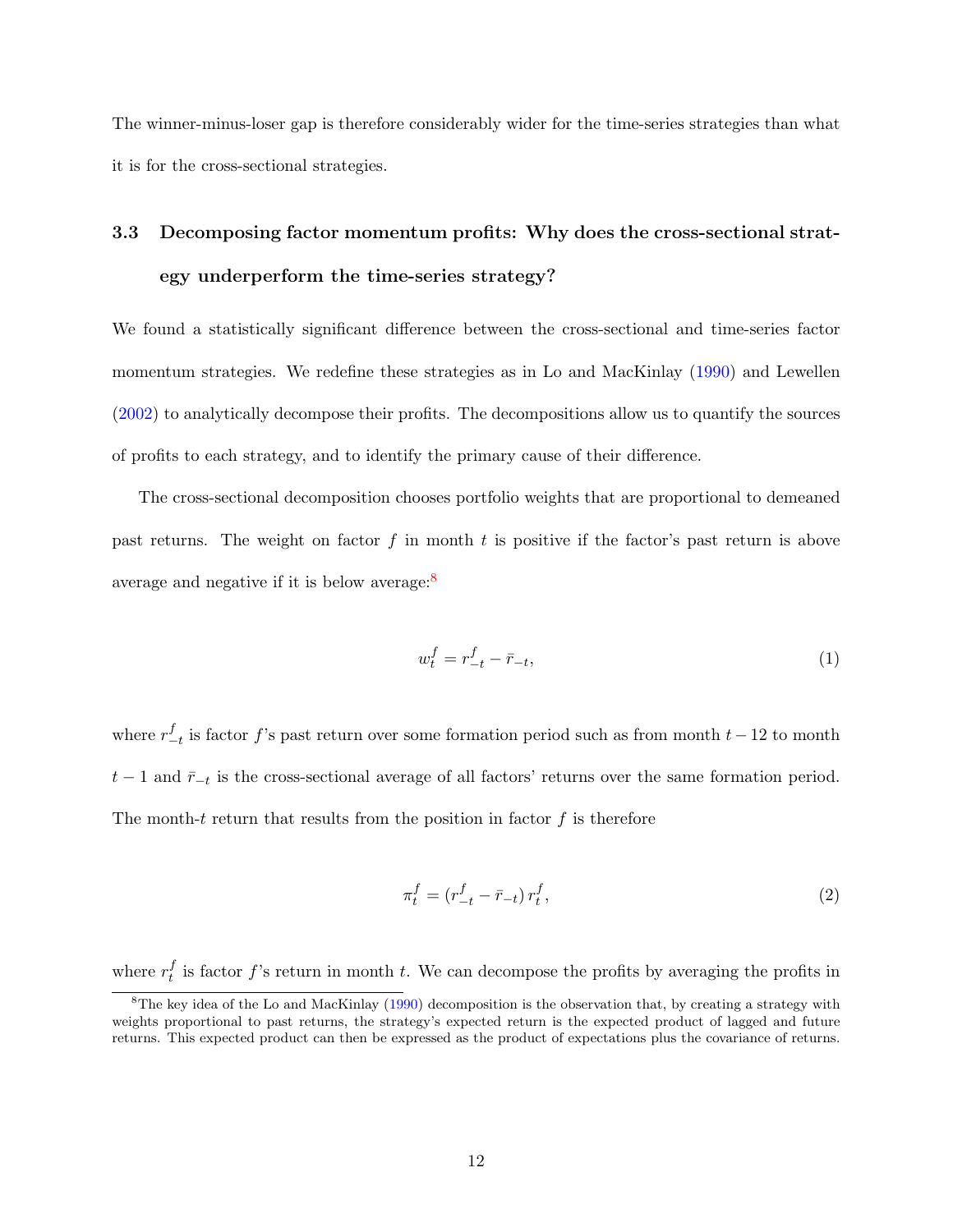equation  $(2)$  across the F factors and taking expectations:

<span id="page-13-0"></span>
$$
E[\pi_t^{XS}] = E\left[\sum_{f=1}^F \frac{1}{F}(r_{-t}^f - \bar{r}_{-t})r_t^f\right] = \frac{1}{F}\sum_{f=1}^F \text{cov}(r_{-t}^f, r_t^f) - \text{cov}(\bar{r}_{-t}, \bar{r}_t) + \frac{1}{F}\sum_{f=1}^F (\mu^f - \bar{\mu})^2, \tag{3}
$$

where  $\mu^{f}$  is the unconditional expected return of factor f. The three potential sources of profits can be isolated by writing equation [\(3\)](#page-13-0) in matrix notation (Lo and MacKinlay, [1990\)](#page-40-5):

<span id="page-13-1"></span>
$$
E[\pi_t^{XS}] = \frac{1}{F} \text{Tr}(\Omega) - \frac{1}{F^2} \mathbf{1}' \Omega \mathbf{1} + \sigma_\mu^2
$$
  
= 
$$
\frac{F - 1}{F^2} \text{Tr}(\Omega) - \frac{1}{F^2} (\mathbf{1}' \Omega \mathbf{1} - \text{Tr}(\Omega)) + \sigma_\mu^2,
$$
 (4)

where  $\Omega = \mathrm{E}\left[ (r_{-t}^f - \mu)(r_t^f - \mu)' \right]$  is the autocovariance matrix of factor returns,  $\mathrm{Tr}(\Omega)$  is the trace of this matrix, and  $\sigma_{\mu}^2$  is the cross-sectional variance of mean factor returns.

The representation in equation  $(4)$  separates cross-sectional momentum profits to three sources:

- 1. Autocorrelation in factor returns: a past high factor return signals future high return,
- 2. Negative cross-covariances: a past high factor return signals low returns on other factors, and
- 3. Cross-sectional variance of mean returns: some factors earn persistently high or low returns.

The last term is independent of the autocovariance matrix; that is, factor "momentum" can emerge even in the absence of any time-series predictability (Conrad and Kaul, [1998\)](#page-37-0). A cross-sectional strategy is long the factors with the highest past returns and short the factors with the lowest past returns; therefore, if past returns are good estimates of factors' unconditional means, a crosssectional momentum strategy earns positive returns even in the absence of auto- and cross-serial covariance patterns.

Table [4](#page-14-0) shows that the cross-sectional strategy in equation [\(4\)](#page-13-1) earns an average annualized return of 2.5% with a t-value of 3.49. The autocovariance term contributes an average of 2.9%,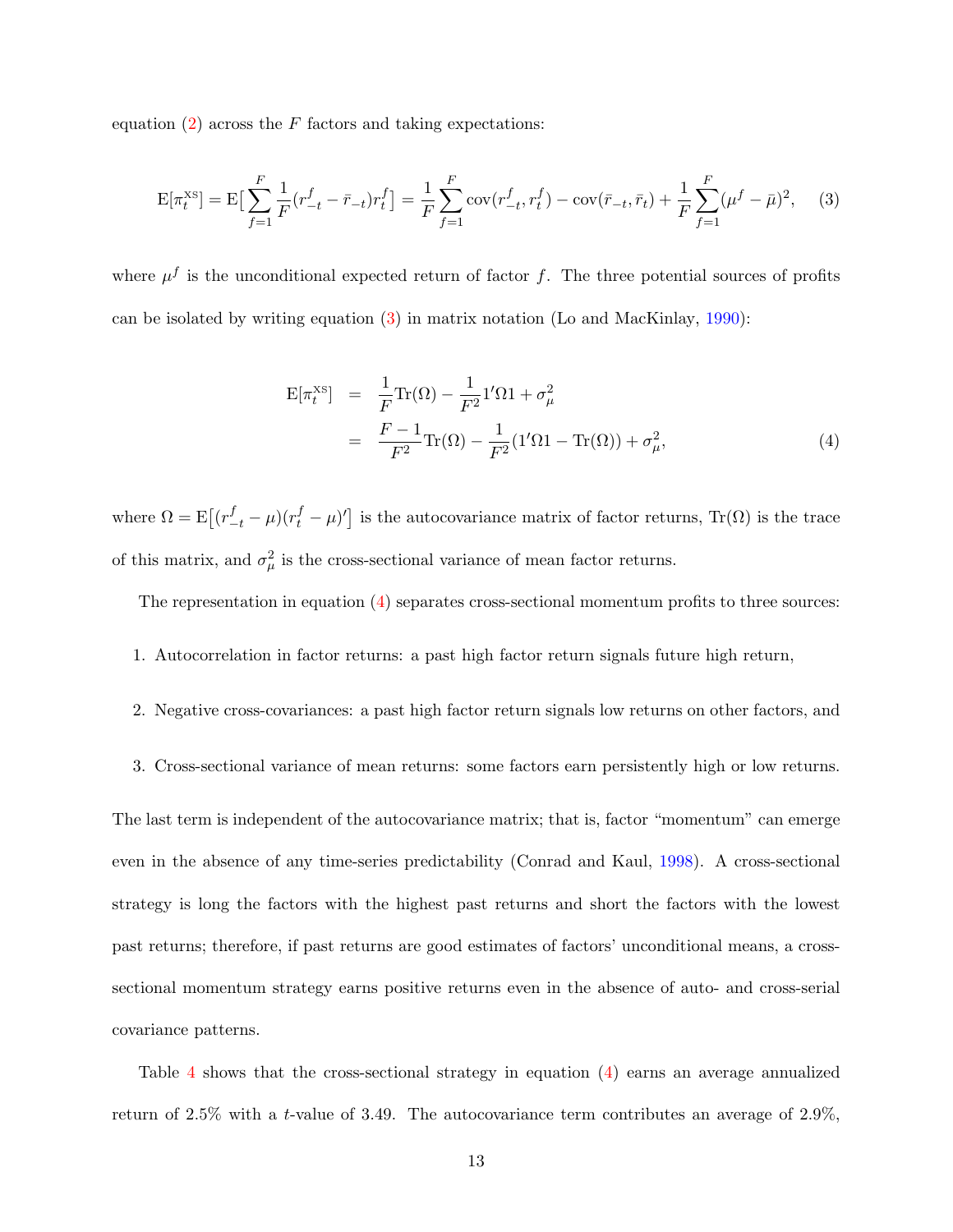#### Table 4: Decomposition of factor momentum profits

<span id="page-14-0"></span>Panel A reports the amount that each term in equation [\(4\)](#page-13-1) contributes to the profits of the crosssectional factor momentum strategy. Panel B reports the contributions of the terms in equation [\(5\)](#page-15-0) to the profits of the time-series factor momentum strategies. We report the premiums in percentages per year. We multiply the cross-covariance term by −1 so that these terms represent their net contributions to the returns of the cross-sectional and time-series strategies. We compute the standard errors by block bootstrapping the factor return data by month. When month  $t$  is sampled, we associate month t with the factors' average returns from month  $t - 12$  to  $t - 1$  to compute the terms in the decomposition.

|                                          | Annualized     |                |
|------------------------------------------|----------------|----------------|
| Strategy                                 | Premium $(\%)$ | Standard error |
| Cross-sectional factor momentum          | 2.48           | 0.71           |
| Autocovariance                           | 2.86           | 0.97           |
| $(-1) \times$ Cross-covariance           | $-1.00$        | 0.54           |
| Cross-sectional variance of mean returns | 0.53           | 0.16           |
| Time-series factor momentum              | 4.88           | 1.05           |
| Autocovariance                           | 3.01           | 1.02           |
| Mean squared return                      | 1.88           | 0.43           |

more than all of the cross-sectional strategy's profits. The cross-covariance term is positive and, therefore, it negatively contributes (−1.0% per year) to this cross-sectional strategy's profits. A positive return on a factor predicts positive returns also on the other factors, and the cross-sectional strategy loses by trading against this cross-predictability. This negative term more than offsets the positive contribution of the cross-sectional variation in means (0.5% per year).

Whereas the cross-sectional strategy's weights are based on the factors' relative performance, those of the time-series strategy are based on the factors' absolute performance. The time-series strategy is a pure bet on factor autocorrelations; in principle, this strategy could be long or short all factors at the same time whereas the cross-sectional strategy is always a balanced mix of long and short positions. The weight on factor  $f$  in month  $t$  is now just its return over the formation period,  $w_t^f = r_-^f$  $_{-t}^{J}$ . Following Moskowitz et al. [\(2012\)](#page-41-1), the time-series momentum strategy's expected return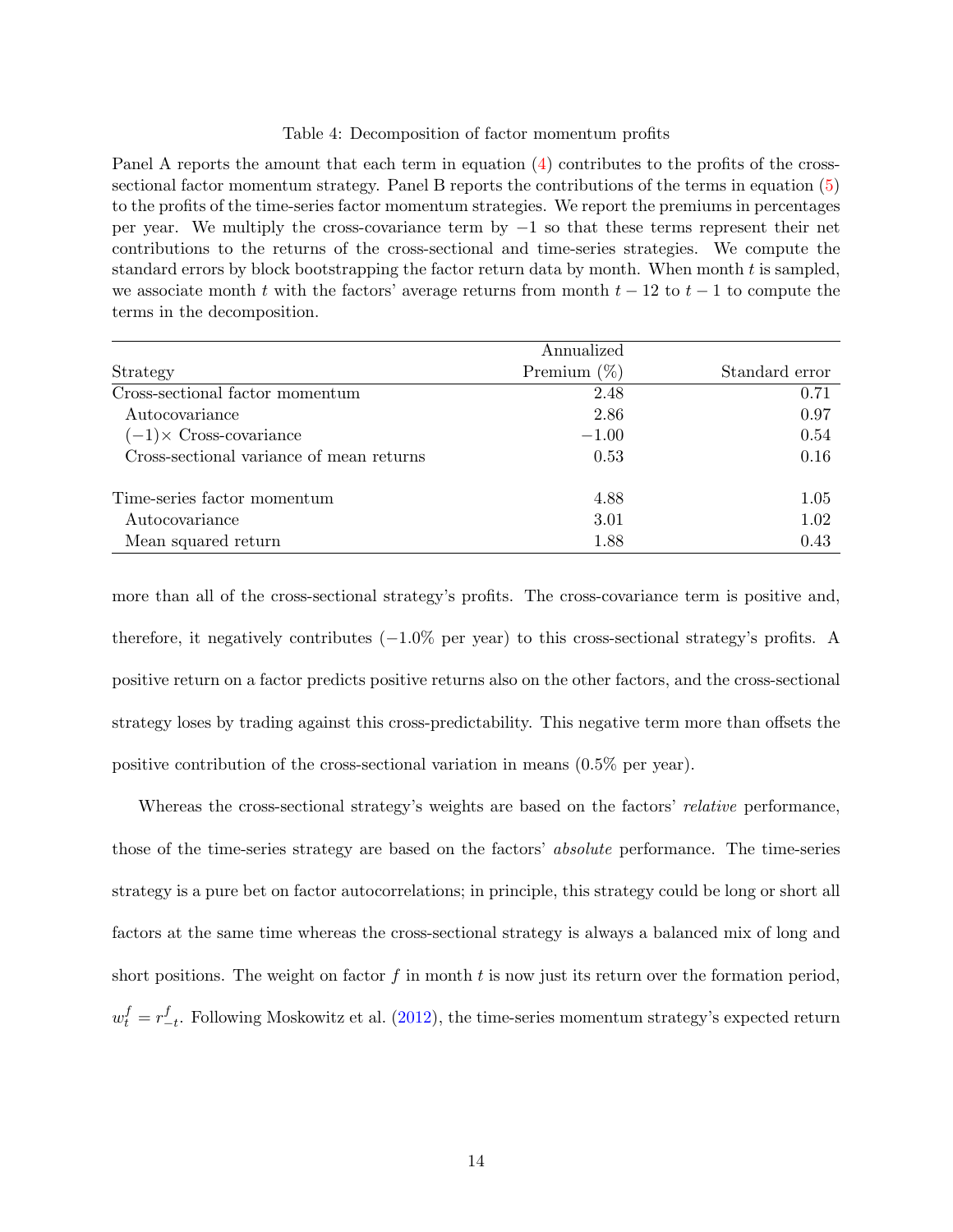decomposes as:

<span id="page-15-0"></span>
$$
E[\pi_t^{TS}] = \frac{1}{F} E\left[\sum_{f=1}^F r_{-t}^f r_t^f\right] = \frac{1}{F} \sum_{f=1}^F \left[\text{cov}(r_{-t}^f, r_t^f) + (\mu^f)^2\right] = \frac{1}{F} \text{Tr}(\Omega) + \frac{1}{F} \sum_{f=1}^F (\mu^f)^2,\tag{5}
$$

where Tr( $\Omega$ ) is the trace of the autocovariance matrix of factor returns and  $\mu^f$  is the mean return of factor  $f$ . Equation  $(5)$  shows that the time-series momentum profits stem either from autocorrelation in factor returns or from mean returns that are either very positive or negative.<sup>[9](#page-15-1)</sup>

Table [4](#page-14-0) shows that the monthly premium of the time-series strategy is 4.9% with a t-value of 4.65. The decomposition of these profits into the autocorrelation and mean-squared components shows that this premium largely derives from the autocorrelation in factor returns; the annualized premiums associated with these two components are  $3.0\%$  (*t*-value of 2.61) and 1.9% with (*t*-value  $= 4.49$ ). The time-series strategy outperforms the cross-sectional strategy because it does not bet on factors exhibiting negative cross-covariance; it is a pure bet on the autocorrelations in factor returns.

## 4 Factor momentum and individual stock momentum

# <span id="page-15-2"></span>4.1 Transmission of factor momentum into the cross section of stock returns: Framework

If stock returns obey a factor structure, then factor momentum transmits into the cross section of stock returns in the form of cross-sectional stock momentum of Jegadeesh and Titman [\(1993\)](#page-39-3). In multifactor models of asset returns, such as the Intertemporal CAPM of Merton [\(1973\)](#page-40-11) and the Arbitrage Pricing Theory of Ross [\(1976\)](#page-41-9), multiple sources of risk determine expected returns.

<span id="page-15-1"></span><sup>9</sup>Autocovariane in factor returns appears in decompositions of both cross-sectional and time-series strategies. The scaling factor of the autocovariance term, however, is slightly different. This is because we isolate the diagonal elements of the covariance matrix to express the cross-sectional strategy profits in separate auto- and cross-covariance components.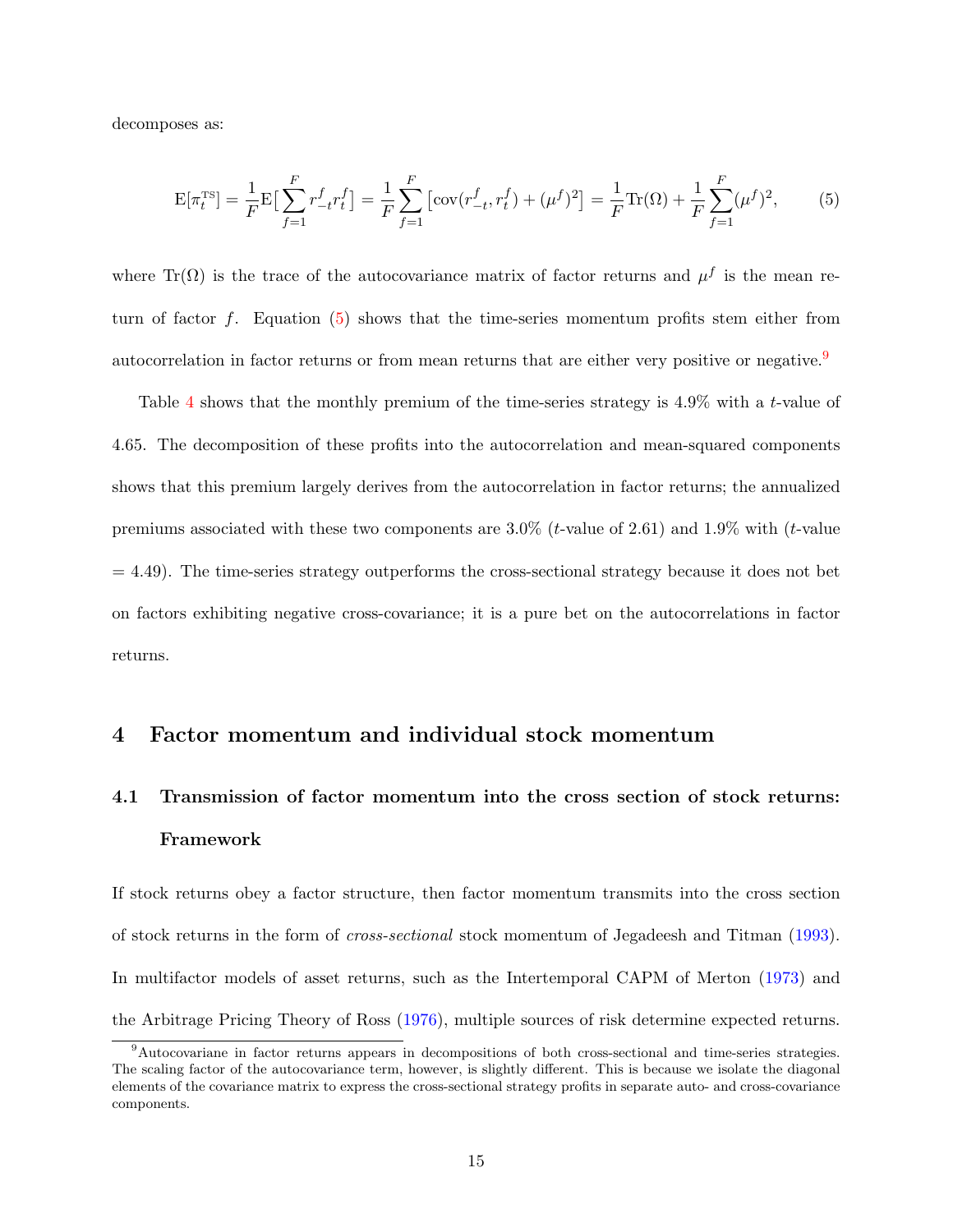Consider a factor model in which asset excess returns obey an F-factor structure,

<span id="page-16-0"></span>
$$
R_{s,t} = \sum_{f=1}^{F} \beta_s^f r_t^f + \varepsilon_{s,t},\tag{6}
$$

where  $R_s$  is stock s's excess return,  $r^f$  is the return on factor f,  $\beta_s^f$  is stock s's beta on factor f, and  $\varepsilon_s$  is the stock-specific return component that should not command a risk premium in the absence of arbitrage. We assume that the factors do not exhibit any lead-lag relationships with the stock-specific return components, that is,  $E[r_t^f]$  $_{t'}^J\varepsilon_{s,t}]=0.$ 

We now assume that asset prices evolve according to equation  $(6)$  and examine the payoffs to a cross-sectional momentum strategy; this strategy, as before, chooses weights that are proportional to stocks' performance relative to the cross-sectional average. The expected payoff to the position in stock s is

$$
E[\pi_{s,t}^{\text{mom}}] = E[(R_{s,-t} - \bar{R}_{-t})(R_{s,t} - \bar{R}_{t})],
$$
\n(7)

where  $\bar{R}$  is the return on an equal-weighted index. Under the return process of equation [\(6\)](#page-16-0), this expected profit becomes

<span id="page-16-1"></span>
$$
\mathbf{E}[\pi_{s,t}^{\text{mom}}] = \sum_{f=1}^{F} \left[ \text{cov}(r_{-t}^f, r_t^f) \left( \beta_s^f - \bar{\beta}^f \right)^2 \right] + \sum_{f=1}^{F} \sum_{g=1}^{F} \left[ \text{cov}(r_{-t}^f, r_t^g) \left( \beta_s^g - \bar{\beta}^g \right) \left( \beta_s^f - \bar{\beta}^f \right) \right] \tag{8}
$$
\n
$$
+ \text{cov}(\varepsilon_{s,-t}, \varepsilon_{s,t}) + (\eta_s - \bar{\eta})^2,
$$

where  $\eta_s$  is stock s's unconditional expected return. The expectation of equation [\(8\)](#page-16-1) over the cross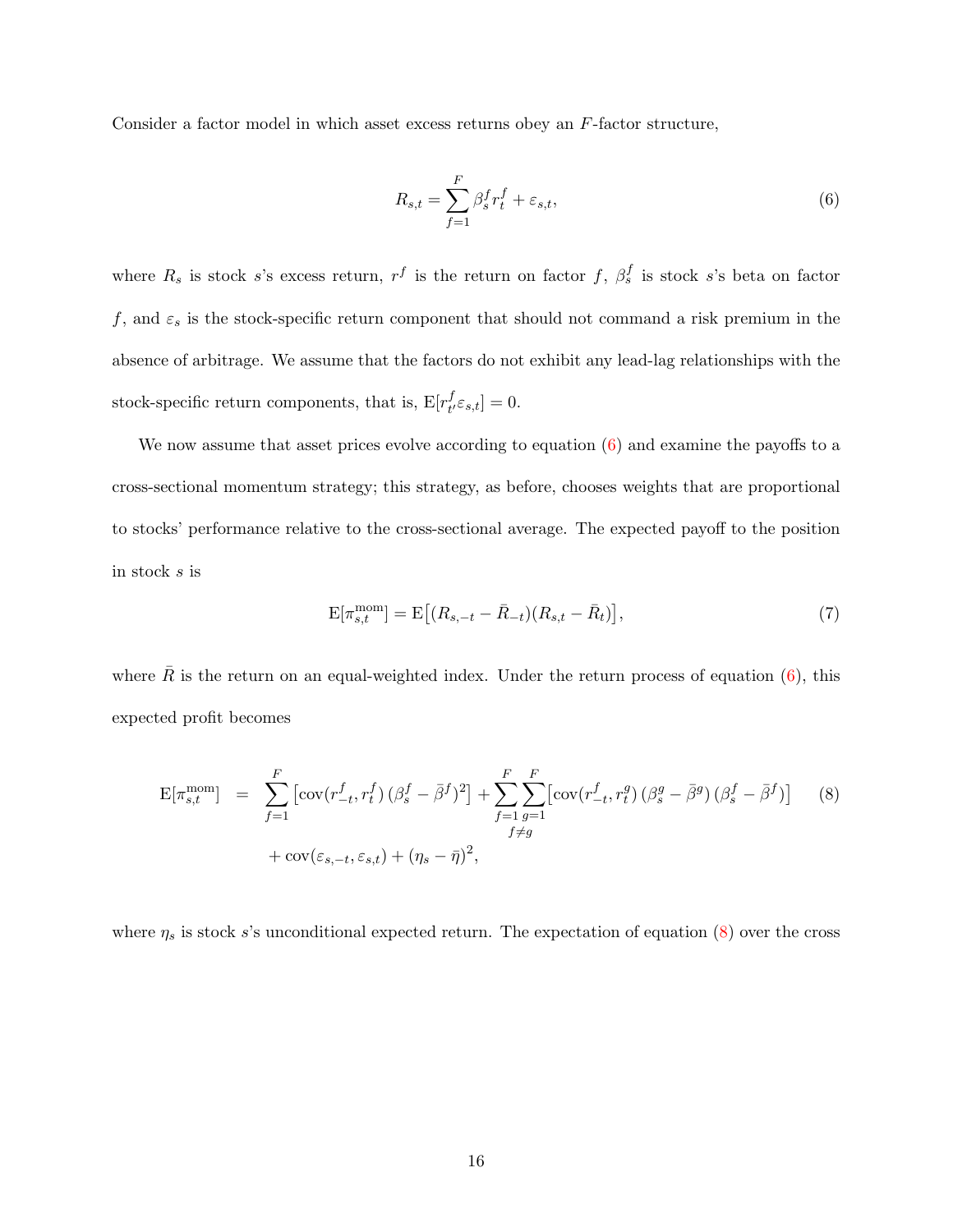section of  $N$  stocks gives the expected return on the cross-sectional momentum strategy,

<span id="page-17-0"></span>
$$
E[\pi_t^{\text{mom}}] = \underbrace{\sum_{f=1}^F \left[ \text{cov}(r_{-t}^f, r_t^f) \sigma_{\beta_f}^2 \right] + \sum_{f=1}^F \sum_{g=1}^F \left[ \text{cov}(r_{-t}^f, r_t^g) \text{cov}(\beta^f, \beta^g) \right]}_{\text{factor autocovariances}}}
$$
\n
$$
+ \underbrace{\frac{1}{N} \sum_{s=1}^N \left[ \text{cov}(\varepsilon_{-t}^s, \varepsilon_t^s) \right] + \sigma_{\eta}^2}_{\text{autocovariances}}
$$
\n
$$
\underbrace{\qquad \qquad}_{\text{variation inmeal returns}} \qquad \qquad}_{\text{mean returns}} \qquad (9)
$$

where N is the number of stocks and  $\sigma_{\beta_f}^2$  and  $\sigma_{\eta}^2$  are the cross-sectional variances of the portfolio loadings and unconditional expected returns.

Equation [\(9\)](#page-17-0) shows that the profits of the cross-sectional stock momentum strategy can emanate from four sources:

- 1. Positive autocorrelation in factor returns induces momentum profits through the first term. Cross-sectional variation in betas amplifies this effect.
- 2. The lead-lag return relationships between factors could also contribute to stock momentum profits. The strength of this effect depends both on the cross-serial covariance in factor returns and the covariances between factor loadings. This condition is restrictive: the crossserial correlation of returns and the covariances of betas have to have the same signs. It would need to be, for example, that (1) SMB return in period 1 positively predicts HML returns in period 2 and (2) that SMB and HML loadings also positively correlate. For this channel to matter, this condition would need be satisfied for the average pair of factors.<sup>[10](#page-17-1)</sup>
- 3. Autocorrelation in stocks' residual returns can also contribute to the profitability of the crosssectional momentum strategy.

<span id="page-17-1"></span> $10$ In Appendix [A.3](#page-46-0) we show that this term is negligible relative to the autocovariance term in the five-factor model because of this joint condition.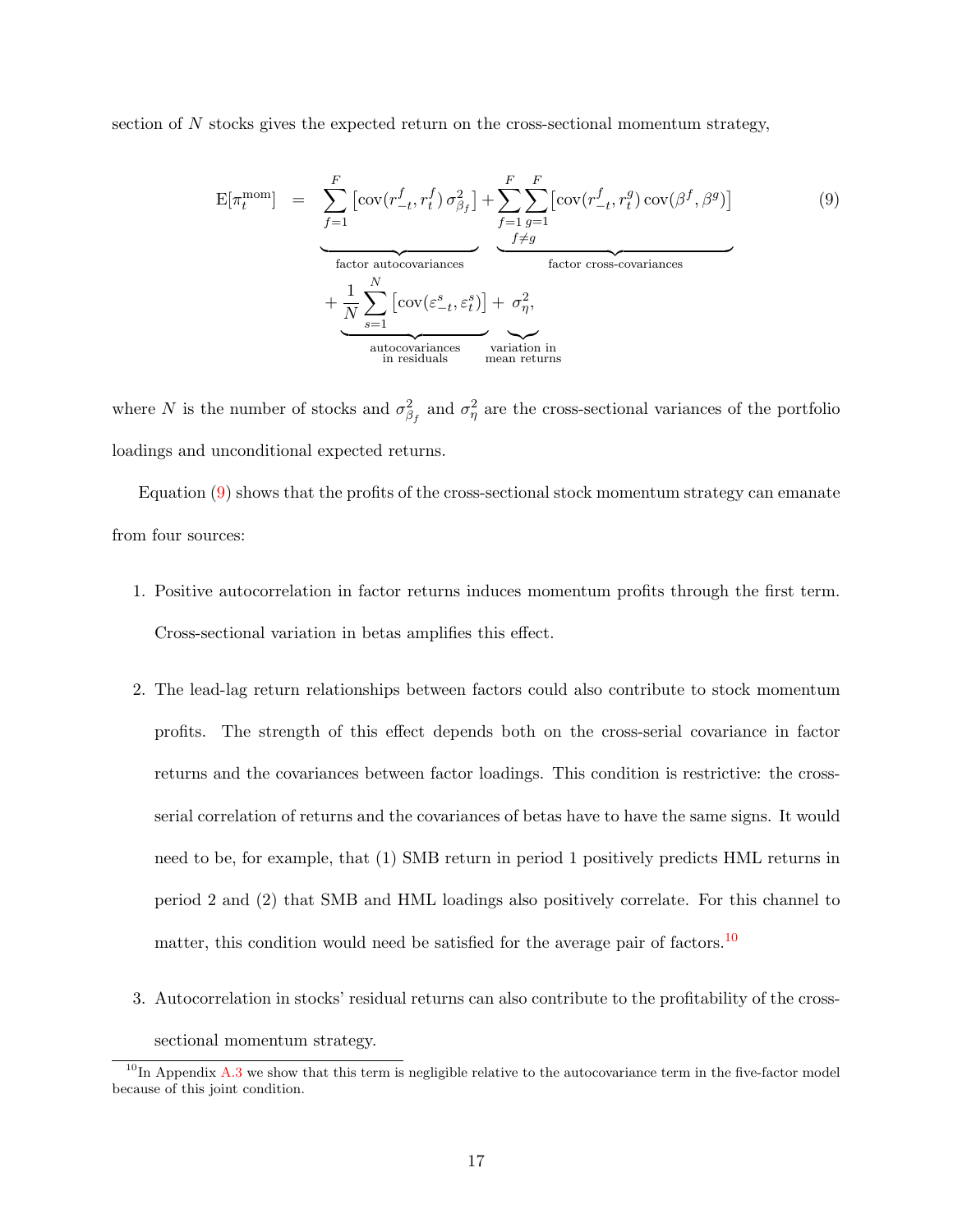4. The cross-sectional variation in mean returns of individual securities can also contribute to momentum profits. If stocks' past returns are good estimates of their unconditional means, a cross-sectional momentum is long stocks with high mean returns and short those with low means (Conrad and Kaul, [1998\)](#page-37-0).

### 4.2 Explaining the returns on portfolios sorted on equity momentum

Does factor momentum contribute to the returns of cross-sectional momentum strategies? We focus on the role of the first term of equation [\(9\)](#page-17-0); this is the term through which the autocorrelation in factor returns could add to the profits of cross-sectional momentum strategies. We measure the connection between the profitability of these strategies and time-series factor momentum. The time-series factor momentum strategy is the same as above: it is long factors that have earned positive returns over the prior year and short those that have earned negative returns.

In Table [5](#page-19-0) we compare the performance of three asset pricing models in pricing portfolios sorted by prior one-year returns skipping a month; the sorting variable is the same as that used to construct the UMD factor of Carhart  $(1997)^{11}$  $(1997)^{11}$  $(1997)^{11}$  $(1997)^{11}$ . The first model is the Fama-French five-factor model; the second model is this model augmented with the UMD factor; and the third model is the five-factor model augmented with the factor time-series momentum strategy. We report alphas for the deciles and, for the models 2 and 3, the factor loadings against UMD and factor time-series momentum.

Stock momentum is evident in the alphas of the Fama-French five-factor model. The alpha for the loser portfolio is  $-0.78\%$  per month (t-value =  $-4.06$ ) and for the winner portfolio it is  $0.61\%$  (*t*-value = 4.89). The average absolute alpha across the deciles is 27 basis points. We significantly improve the model's ability to price these portfolios by adding Carhart's momentum factor. The average absolute monthly alpha falls to 13 basis points, and the profitability of the

<span id="page-18-0"></span><sup>11</sup>We use the portfolio return data made available by Kenneth French at [http://mba.tuck.dartmouth.edu/pages/](http://mba.tuck.dartmouth.edu/pages/faculty/ken.french/data_library.html) [faculty/ken.french/data\\_library.html](http://mba.tuck.dartmouth.edu/pages/faculty/ken.french/data_library.html) as the test assets.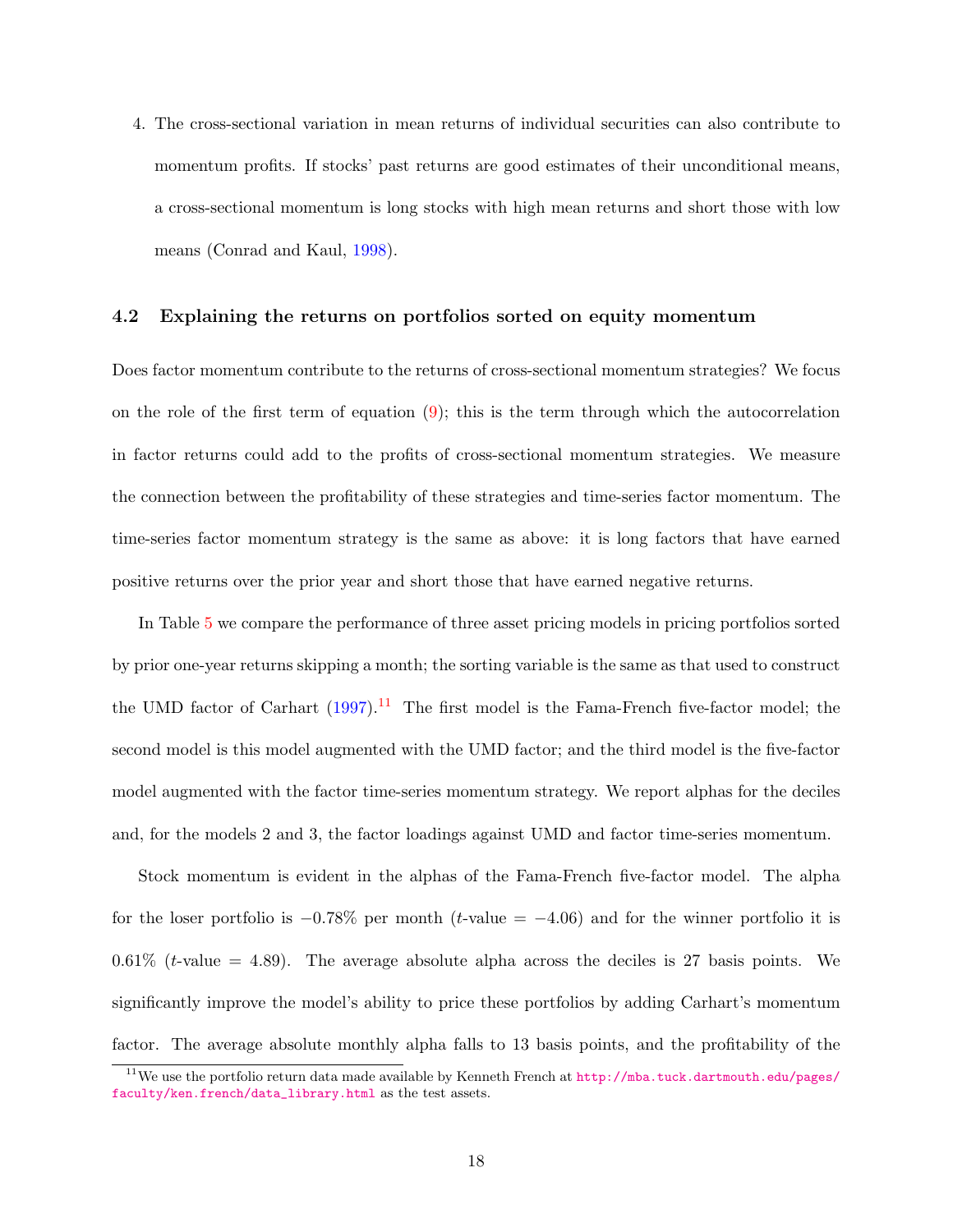#### Table 5: Time-series regressions on momentum sorted portfolios

<span id="page-19-0"></span>This table compares the performance of three asset pricing models in explaining the monthly excess returns on ten portfolios sorted by prior one-year returns skipping a month. The three models are: (1) the Fama-French five-factor model with the market, size, value, profitability, and investment factors; (2) the five-factor model augmented with Carhert's UMD factor; and (3) the five-factor model augmented with the time-series factor momentum strategy. The time-series factor momentum strategy is long the factors with positive prior one-year returns and short those with negative prior one-year returns. The 20 factors used in constructing this strategy are listed in Table [1.](#page-5-0) We report alphas for each of the three models and loadings against the UMD factor and the time-series factor momentum strategy. We compute Gibbons et al. [\(1989\)](#page-38-8) test statistics using the returns on the decile portfolios. This test statistic is distributed as  $F(N, T - N - 1)$  under the null hypothesis that the alphas are jointly zero, where  $N = 10$  is the number of test assets and  $T = 618$  is the number of observations in the time series. The sample period starts in July 1964 and ends in December 2015.

|                       | Asset pricing model       |                                      |                                 |                |                 |
|-----------------------|---------------------------|--------------------------------------|---------------------------------|----------------|-----------------|
|                       | $\overline{\text{FF5}}$   | $\overline{\text{FF5} + \text{UMD}}$ |                                 |                | $FF5 + TSMOM$   |
| Decile                | $\overline{\hat{\alpha}}$ | $\hat{\alpha}$                       | $\hat{b}_{\rm um\underline{d}}$ | $\hat{\alpha}$ | $b_{\rm tsmom}$ |
| Low                   | $-0.78$                   | $-0.10$                              | $-0.92$                         | $-0.05$        | $-2.44$         |
|                       | $(-4.06)$                 | $(-0.92)$                            | $(-36.32)$                      | $(-0.33)$      | $(-19.46)$      |
| $\overline{2}$        | $-0.34$                   | 0.17                                 | $-0.69$                         | 0.18           | $-1.76$         |
|                       | $(-2.53)$                 | (2.50)                               | $(-45.18)$                      | (1.70)         | $(-20.25)$      |
| 3                     | $-0.22$                   | 0.18                                 | $-0.54$                         | 0.18           | $-1.32$         |
|                       | $(-1.92)$                 | (2.92)                               | $(-37.36)$                      | (1.90)         | $(-17.37)$      |
| $\overline{4}$        | $-0.16$                   | 0.08                                 | $-0.33$                         | 0.13           | $-0.96$         |
|                       | $(-1.89)$                 | (1.24)                               | $(-21.97)$                      | (1.74)         | $(-16.43)$      |
| $\overline{5}$        | $-0.19$                   | $-0.06$                              | $-0.17$                         | $-0.05$        | $-0.47$         |
|                       | $(-2.74)$                 | $(-0.98)$                            | $(-11.88)$                      | $(-0.70)$      | $(-8.84)$       |
| 6                     | $-0.16$                   | $-0.12$                              | $-0.06\,$                       | $-0.09$        | $-0.23$         |
|                       | $(-2.44)$                 | $(-1.79)$                            | $(-3.76)$                       | $(-1.38)$      | $(-4.27)$       |
| $\overline{7}$        | $-0.11$                   | $-0.16$                              | 0.07                            | $-0.14$        | $0.09\,$        |
|                       | $(-1.72)$                 | $(-2.47)$                            | (4.46)                          | $(-2.09)$      | (1.76)          |
| $8\,$                 | 0.06                      | $-0.10$                              | 0.22                            | $-0.06$        | 0.42            |
|                       | (0.93)                    | $(-1.71)$                            | (16.57)                         | $(-0.93)$      | (7.82)          |
| 9                     | 0.10                      | $-0.14$                              | 0.32                            | $-0.10$        | 0.65            |
|                       | (1.17)                    | $(-2.33)$                            | (22.99)                         | $(-1.28)$      | (10.47)         |
| High                  | 0.61                      | 0.19                                 | 0.58                            | 0.18           | 1.43            |
|                       | (4.89)                    | (2.43)                               | (32.30)                         | (1.72)         | (16.61)         |
| $High-Low$            | 1.39                      | 0.29                                 | 1.50                            | 0.24           | 3.87            |
|                       | (4.94)                    | (2.53)                               | (56.85)                         | (1.09)         | (22.31)         |
| Avg. $ \hat{\alpha} $ | $0.27\,$                  | 0.13                                 |                                 | 0.12           |                 |
| GRS F-value           | $4.43\,$                  | 3.26                                 |                                 | $2.55\,$       |                 |
| GRS $p$ -value        | $0.00\%$                  | 0.04%                                |                                 | $0.50\%$       |                 |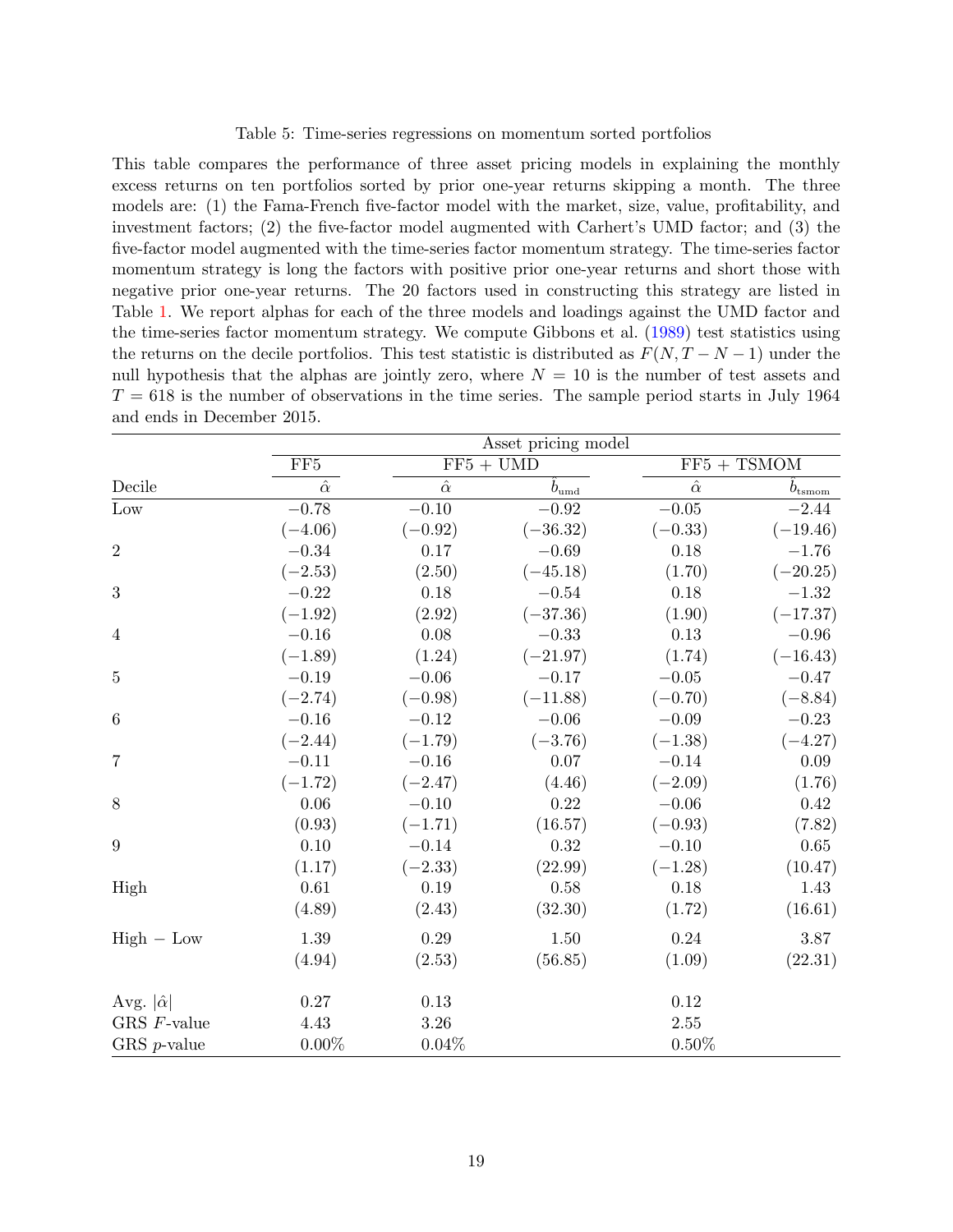long-short portfolio falls from 1.4% to 0.3%. Yet, the alpha associated with the long-short portfolio is statistically significant with a t-value of 2.53. The UMD slope monotonically increases from −0.92 to 0.58 as we move from the bottom to top decile.

The model augmented with the time-series factor momentum strategy performs just as well as—or even better than—the Carhart [\(1997\)](#page-37-5) six-factor model in pricing the momentum portfolios. The average absolute alpha falls to 12 basis points per month; the Gibbons et al. [\(1989\)](#page-38-8) test statistic falls from 3.26 to 2.55; and the alpha of the high-minus low falls from 0.29% to 0.24% (*t*-value = 1.09). Similar to the Carhart [\(1997\)](#page-37-5) model, the estimated slopes against the factor momentum strategy increase monotonically from bottom decile's −2.44 to top decile's 1.43.

The fact that the five-factor model augmented with factor momentum performs as well as the model augmented with UMD is surprising. The Carhart six-factor model sets a high standard because both the factor and the test assets sort on the same variable; that is, UMD targets momentum as directly as, say, HML targets portfolios sorted by book-to-market.

### 4.3 Alternative momentum factors: Spanning tests

In Table [6](#page-22-0) we show that, in addition to the "standard" individual stock momentum of Jegadeesh and Titman [\(1993\)](#page-39-3), factor momentum fully subsumes the informativeness of other cross-sectional momentum strategies.<sup>[12](#page-20-0)</sup> In addition to the UMD factor, which sorts by stocks' prior one-year returns skipping a month, we construct three other momentum factors using the same methodology: Industry-adjusted momentum of Cohen and Polk [\(1998\)](#page-37-10) sorts stocks' by their industry-adjusted returns; intermediate momentum of Novy-Marx [\(2012\)](#page-41-10) sorts stocks by their returns from month  $t-12$  to  $t-7$ ; and Sharpe ratio momentum of Rachev et al. [\(2007\)](#page-41-11) sorts stocks by the returns scaled

<span id="page-20-0"></span><sup>&</sup>lt;sup>12</sup>We use the term "span" to indicate that an unconstrained investor trading the right-hand-side factors would not gain anything by trading the left-hand side strategy. See, for example, Novy-Marx [\(2013\)](#page-41-5) and Fama and French [\(2015\)](#page-38-5). Tests of mean-variance spanning also constrain the betas to add up to one (Kan and Zhou, [2012\)](#page-39-10). We could alter the implicit leverage of the factor momentum strategy to set the sum of the beta to one.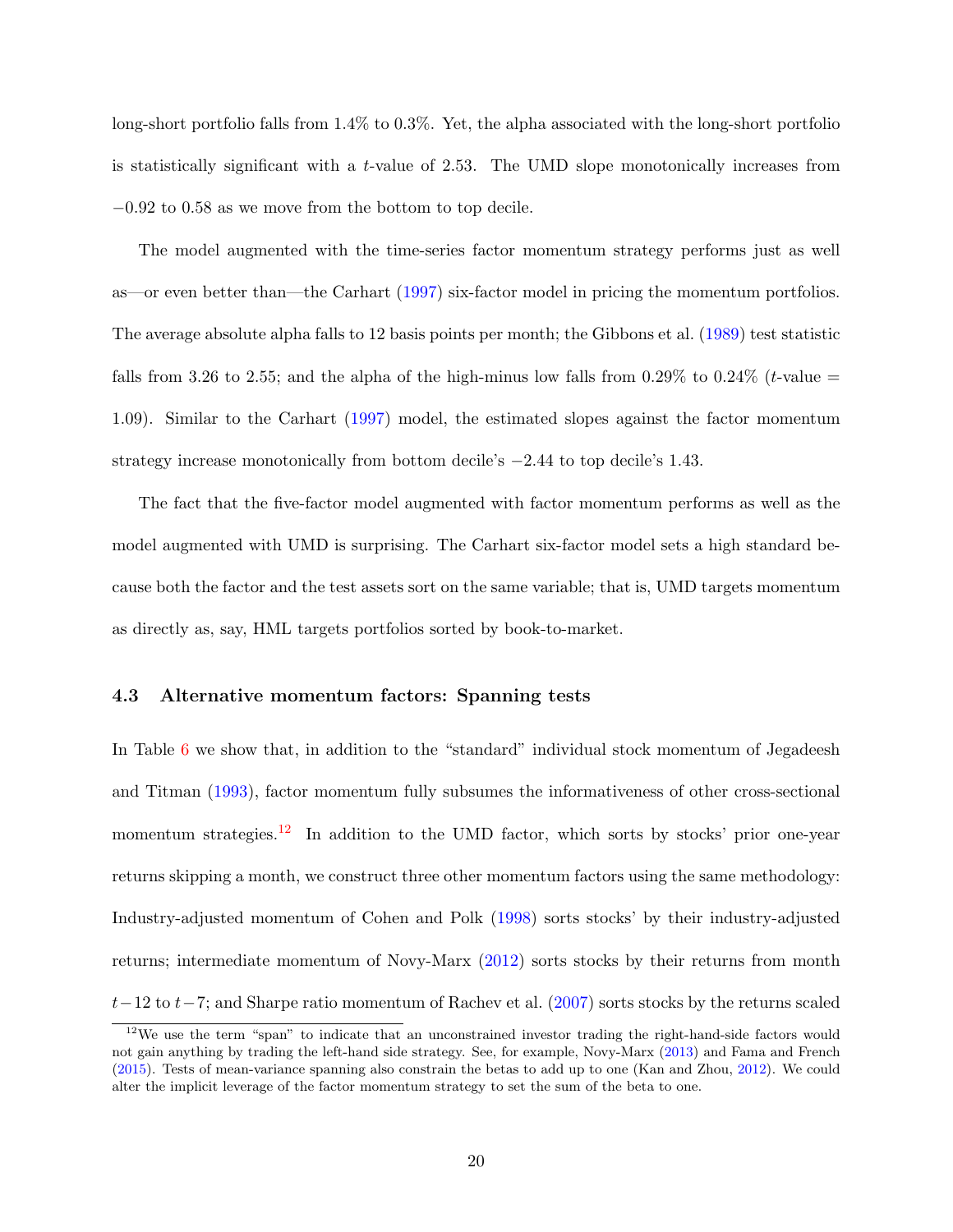by the volatility of returns. We also construct the industry momentum strategy of Moskowitz and Grinblatt [\(1999\)](#page-40-8). This strategy sorts 20 industries based on their prior six-month returns and takes long and short positions in the top and bottom three industries.

Panel A of Table [6](#page-22-0) introduces the alternative momentum factors alongside the time-series factor momentum strategy. Each factor earns statistically significant average returns and Fama-French five-factor model alphas. Although the average return associated with the time-series momentum strategy is the lowest—0.35% per month—it is also the least volatile by a wide margin. Its Sharpe and information ratio, which are proportional to the t-values associated with the average returns and five-factor model alphas, are therefore the highest among all the factors.

The first two columns of Panel B show estimates from spanning regressions in which the dependent variable is one of the momentum factors. The model is the Fama-French five factor model augmented with factor momentum. These regressions can be interpreted both from the investment and asset pricing perspectives. From an investment perspective, a statistically significant alpha implies that an investor would have earned a higher Sharpe ratio by having traded the left-hand side factor in addition to the right-hand side factors (Huberman and Kandel, [1987\)](#page-39-11). From an asset pricing perspective, a statistically significant alpha implies that the asset pricing model that only contains the right-hand side variables is dominated by a model that also contains the left-hand side factor (Barillas and Shanken, [2017\)](#page-36-9).

Although all definitions of momentum earn statistically significant average returns and fivefactor model alphas, factor momentum spans all of them. Consistent with Table [5,](#page-19-0) time-series factor momentum leaves standard momentum (UMD) with an alpha of  $0.01\%$  per month (*t*-value  $= 0.07$ . Table [6](#page-22-0) shows that factor momentum also spans the other four forms of momentum. The maximum t-value across the five specifications is intermediate momentum's 1.64.

The last two columns of Table [6](#page-22-0) show that none of the alternative definitions of momentum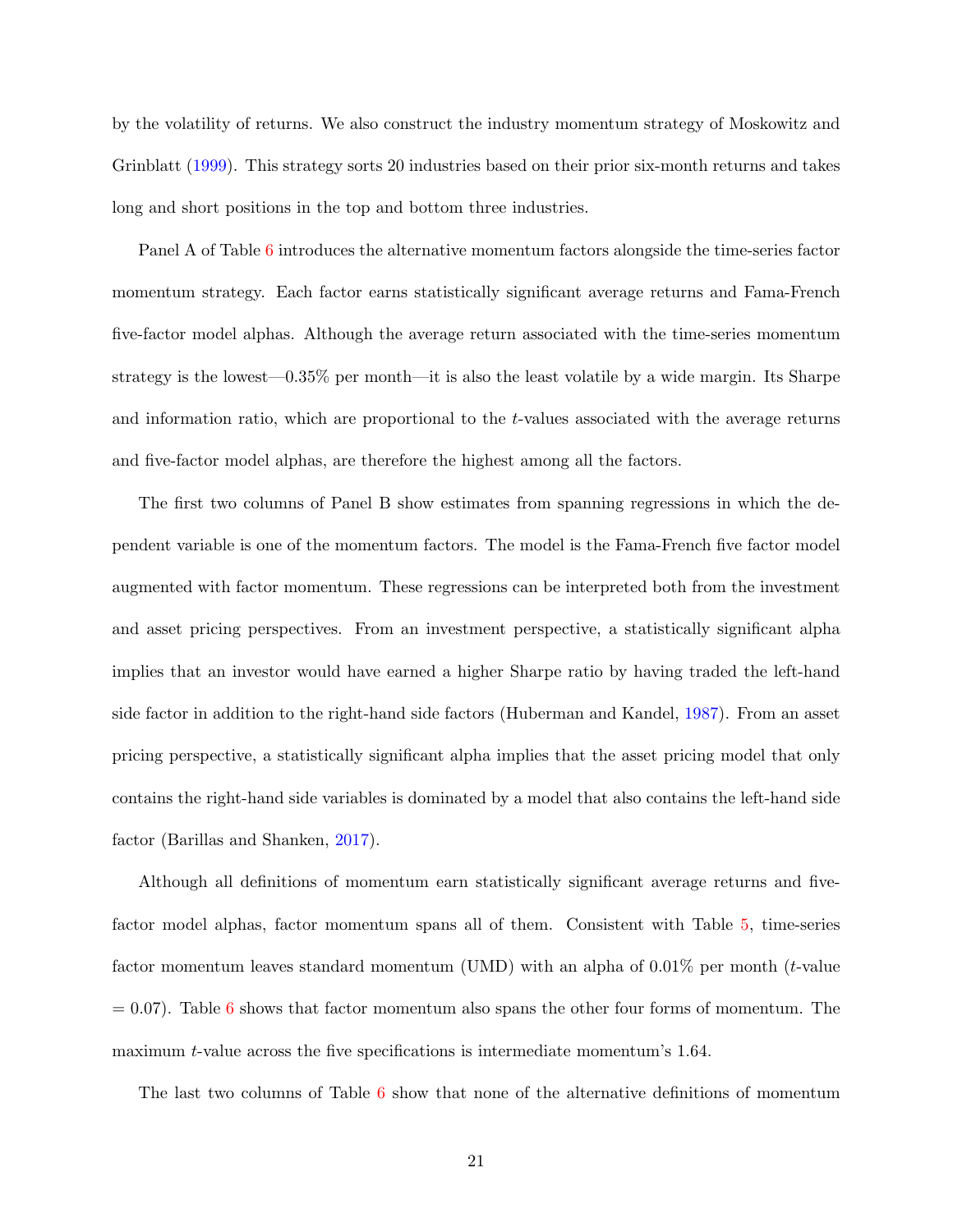#### Table 6: Alternative definitions of momentum: Spanning tests

<span id="page-22-0"></span>Panel A reports monthly average returns and Fama-French five-factor model alphas for alternative momentum factors. Every factor, except for industry momentum, is similar to the UMD factor of Jegadeesh and Titman [\(1993\)](#page-39-3) ("standard momentum"). We sort stocks into six portfolios by market values of equity and prior performance. A momentum factor's return is the average return on the two high portfolios minus that on the two low portfolios. Industry momentum uses the Moskowitz and Grinblatt [\(1999\)](#page-40-8) methodology; it is long the top three industries based on prior six-month returns and short the bottom three industries, where each stock is classified into one of 20 industries following (Moskowitz and Grinblatt, [1999,](#page-40-8) Table I). Panel A also reports references for the original studies that use these alternative definitions. Panel B reports estimates from spanning regressions in which the dependent variable is the monthly return on either one of the momentum factors or factor momentum. When the dependent variable is one of the momentum factors, we estimate regressions that augment the five-factor model with factor momentum. We report the intercepts and the slopes for factor momentum. When the dependent variable is factor momentum, we estimate regressions that augment the five-factor model with one of the momentum factors or, on the last row, with all five momentum factors, We report the intercepts and the slopes for the momentum factors. The sample begins in July 1964 and ends in December 2015.

|                        | Monthly                        |           |           |              | FF <sub>5</sub> |                   |  |
|------------------------|--------------------------------|-----------|-----------|--------------|-----------------|-------------------|--|
|                        |                                | returns   |           |              | model           |                   |  |
| Momentum definition    | Reference                      | $\bar{r}$ | <b>SD</b> | $t(\bar{r})$ | $\hat{\alpha}$  | $t(\hat{\alpha})$ |  |
|                        | Individual stock momentum      |           |           |              |                 |                   |  |
| Standard momentum      | Jegadeesh and Titman (1993)    | 0.70      | 4.27      | 4.10         | 0.74            | 4.28              |  |
| Ind.-adjusted momentum | Cohen and Polk (1998)          | 0.47      | 2.80      | 4.18         | 0.50            | 4.58              |  |
| Industry momentum      | Moskowitz and Grinblatt (1999) | 0.35      | 4.13      | 2.09         | 0.39            | 2.26              |  |
| Intermediate momentum  | Novy-Marx $(2012)$             | 0.58      | 3.12      | 4.60         | 0.63            | 4.97              |  |
| Sharpe ratio momentum  | Rachev et al. $(2007)$         | 0.63      | 3.43      | 4.55         | 0.69            | 4.88              |  |
|                        | <b>Factor momentum</b>         |           |           |              |                 |                   |  |
| Factor momentum        |                                | 0.35      | 1.23      | 7.05         | 0.30            | 6.13              |  |

Panel A: Factor means and Fama-French five-factor model alphas

span time-series factor momentum. Across all six specifications reported in this panel, the lowest t-value for the alpha earned by the factor momentum is 3.73. The last specification augments the Fama-French five-factor model with all five momentum factors. In this specification factor momentum's alpha is significant with a t-value of 3.9[6](#page-22-0). Table  $6$  indicates that factor momentum contains information not present in any other forms of momentum and yet, at the same time, no other form of momentum is at all informative about the cross section of stock returns when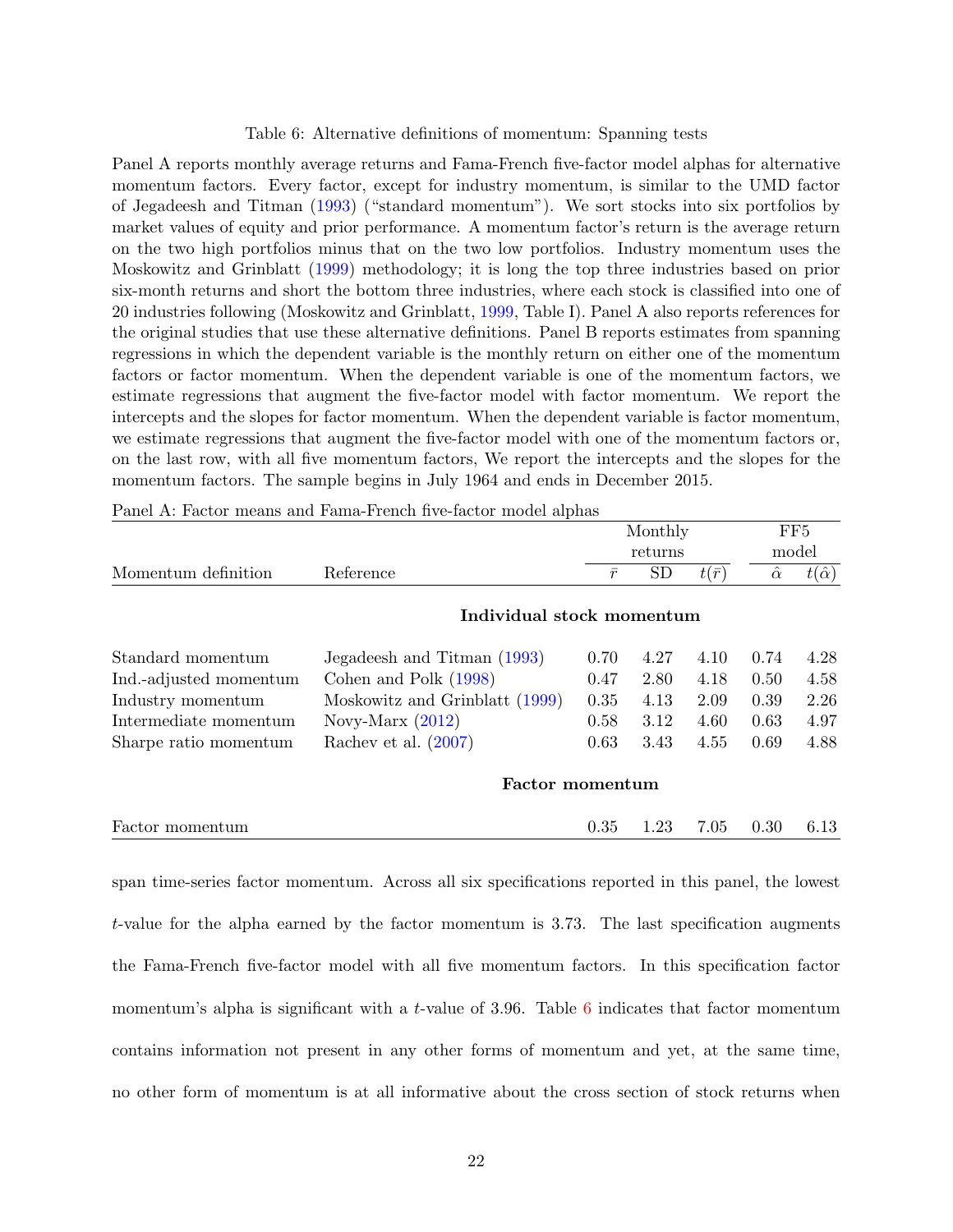|                   | Dependent variable $=$ |                |                |                 |  |  |  |  |
|-------------------|------------------------|----------------|----------------|-----------------|--|--|--|--|
| Individual stock  |                        | Individual     |                |                 |  |  |  |  |
| momentum          |                        | stock momentum |                | Factor momentum |  |  |  |  |
| definition, SMOM  | $\hat{\alpha}$         | <b>FMOM</b>    | $\hat{\alpha}$ | <b>SMOM</b>     |  |  |  |  |
| Standard          | 0.01                   | 2.43           | 0.16           | 0.20            |  |  |  |  |
| momentum          | (0.07)                 | (23.49)        | (4.32)         | (23.49)         |  |  |  |  |
| Industry-adjusted | 0.11                   | 1.32           | 0.17           | 0.26            |  |  |  |  |
| momentum          | (1.18)                 | (17.95)        | (4.17)         | (17.95)         |  |  |  |  |
| Industry          | $-0.22$                | 2.02           | 0.24           | 0.16            |  |  |  |  |
| momentum          | $(-1.48)$              | (17.29)        | (5.87)         | (17.29)         |  |  |  |  |
| Intermediate      | 0.17                   | 1.52           | 0.16           | 0.23            |  |  |  |  |
| momentum          | (1.64)                 | (17.92)        | (3.89)         | (17.92)         |  |  |  |  |
| Sharpe ratio      | 0.09                   | 2.00           | 0.13           | 0.24            |  |  |  |  |
| momentum          | (0.83)                 | (24.02)        | (3.73)         | (24.02)         |  |  |  |  |
| All of above      |                        |                | 0.14           |                 |  |  |  |  |
|                   |                        |                | (3.96)         |                 |  |  |  |  |

Panel B: Spanning regressions

†Note: This regression includes all six individual stock momentum factors as explanatory variables in addition to the five factors of the Fama-French five-factor model: standard momentum, industry-adjusted momentum, industry momentum, intermediate momentum, and Sharpe ratio momentum.

controlling for factor momentum.

Factor momentum's ability to span individual stock momentum, but not vice versa, suggests that individual stock momentum is a manifestation of factor momentum. An investor who trades individual stock momentum indirectly times factors, and an investor who directly times factors performs better. The indirect method loses out because it also takes positions based on noise. The other possible sources of momentum profits do not contribute to these profits, and so their inclusion renders the strategy unnecessarily volatile.

# 4.4 Individual stock momentum versus factor momentum with alternative sets of factors

The factor momentum strategy takes positions in up to 20 factors. Tables [5](#page-19-0) and [6](#page-22-0) show that this "full" version of factor momentum explains individual stock momentum. In Figure [3](#page-24-0) we measure the extent to which this result is sensitive to the number and identity of the factors included in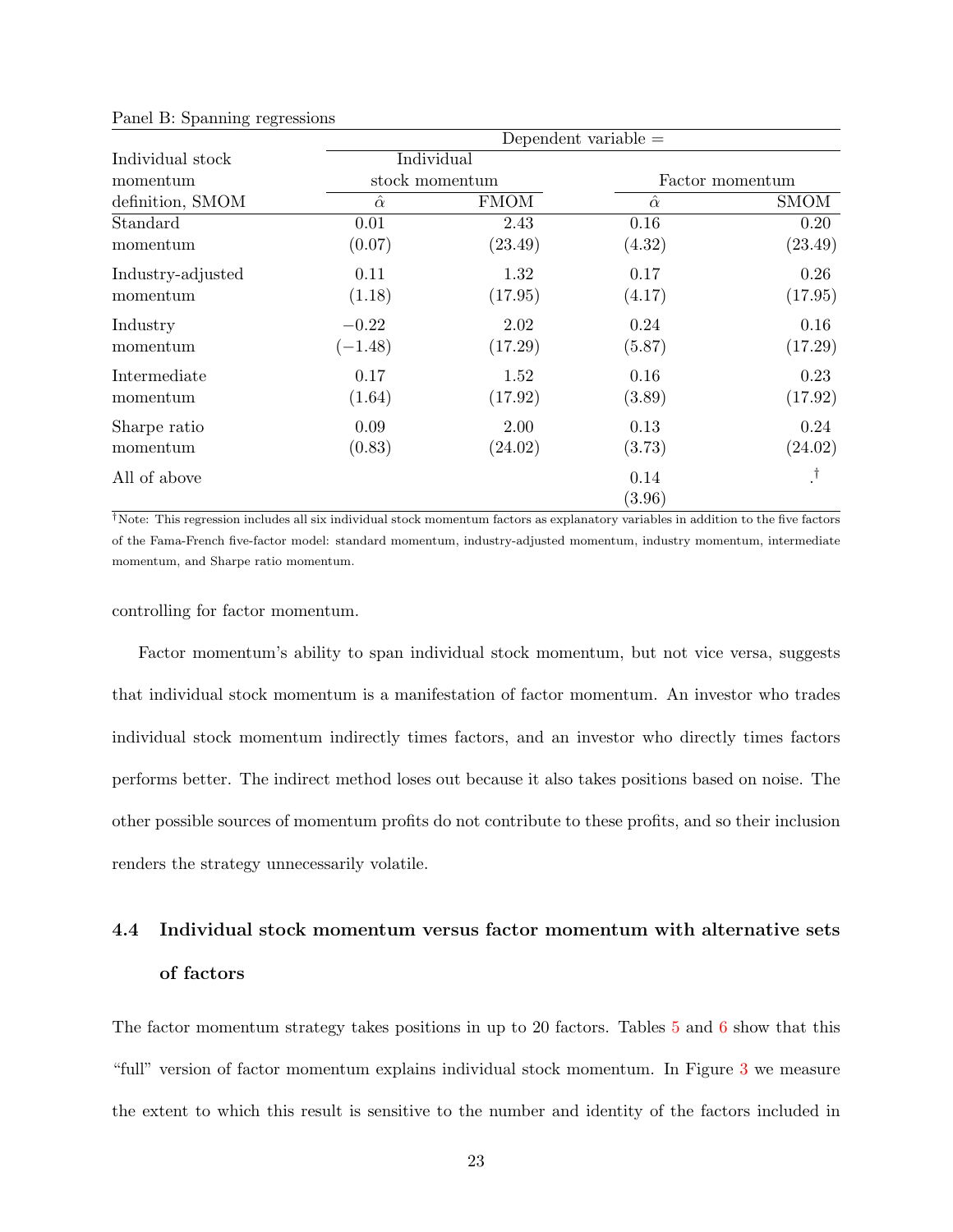<span id="page-24-0"></span>

Figure 3: Individual stock momentum versus factor momentum as a function of the number of factors. We form random subsets of the 20 non-momentum factors listed in Table [1](#page-5-0) and form time-series factor momentum strategies that trade these factors. A time-series factor momentum strategy is long factors with positive returns over the prior year and short those with negative returns. In this figure the number of factors ranges from 1 to 20. The thick line represents the factor momentum strategy's average  $t(\hat{\alpha})$  from the Fama-French five-factor model regression; the thin line represents UMD's average  $t(\hat{\alpha})$  from a regression that augments the five-factor model with the factor momentum strategy; and the dashed line denotes UMD's  $t(\hat{\alpha})$  from the Fama-French five-factor model regression. The shaded region indicates t-values below 1.96.

factor momentum.

In this figure we construct random combinations of factors, ranging from one factor to the full set of 20 factors. We then construct a factor momentum strategy that trades this random set of factors and estimate two regressions. The first regression is the Fama-French five-factor model and the dependent variable is the factor momentum strategy. The dependent variable in the second regression is UMD and the model is the is the Fama-French five-factor model augmented with factor momentum. We draw 20,000 random combinations of factors for each set size, record the t-values associated with the alphas from these models, and then plot averages of these t-values as a function of the number of factors. In Figure [3](#page-24-0) we also show, for reference, the t-value associated with UMD's alpha in the five-factor model.

Figure [3](#page-24-0) shows that the t-value associated with factor momentum's five-factor model alpha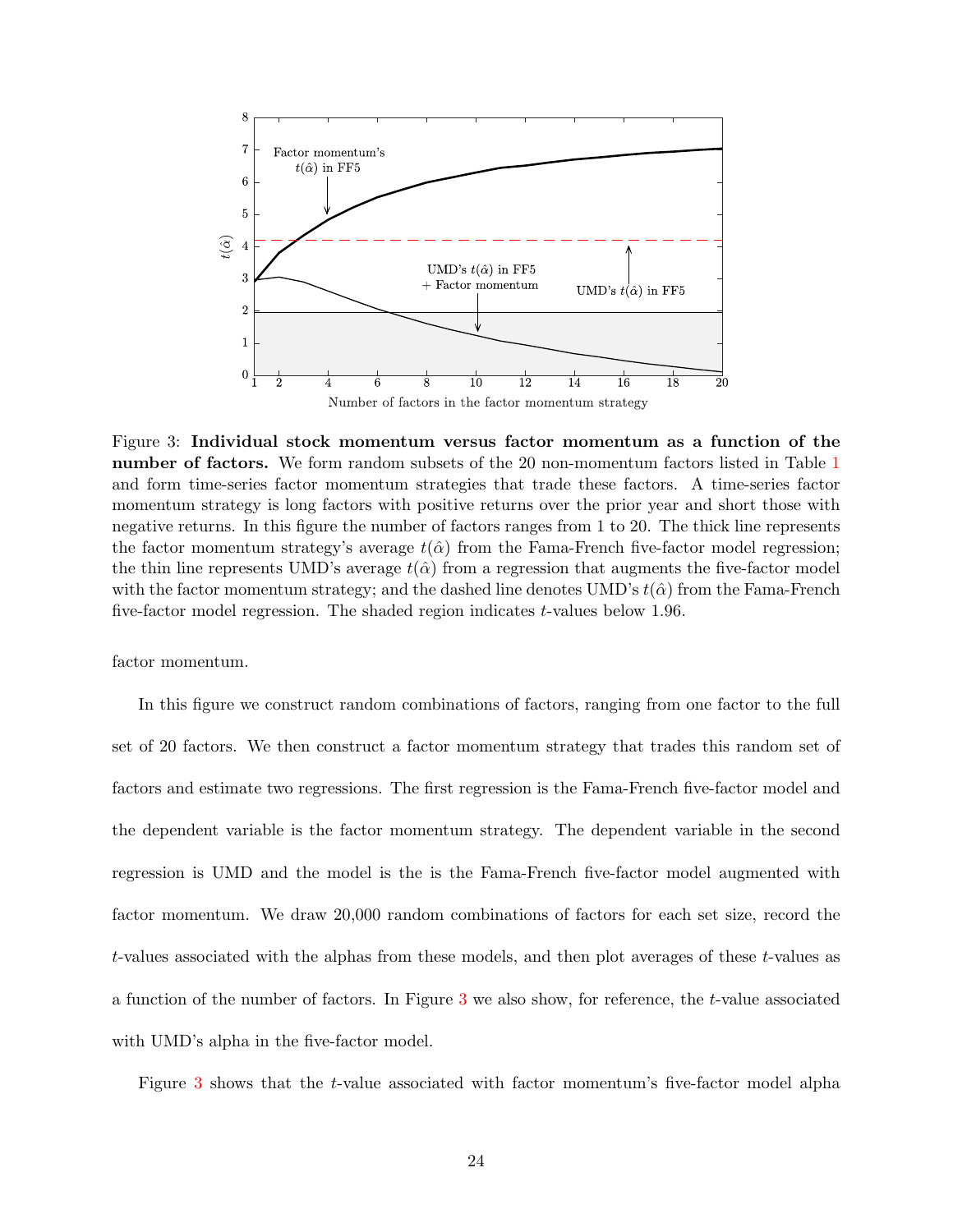monotonically increases in the number of factors. When the strategy alternates between long and short positions in just one factor, the average  $t$ -value is 2.91; when it trades 10 factors, it is 6.30; and when we reach 20 factors, it is 7.05. At the same time, factor momentum's ability to span UMD improves. The typical one-factor factor momentum strategy leaves UMD with an alpha that is statistically significant with a t-value of 2.96. However, when the number of factors increases to 10, this average t-value has decreased to 1.24; and with all 20 factors, this t-value is 0.07. These estimates suggest that factor momentum's ability to span UMD is not specific to the set of factors used; as the number of factors increases, the autocorrelations found within most sets of factors aggregate to explain individual stock momentum. Figure [3](#page-24-0) supports our thesis that individual stock momentum is an aggregation of the autocorrelations found in factor returns; the more factors we identify, the better we capture UMD's return.

#### 4.5 An analysis of momentum crashes

Individual stock momentum sometimes crashes. $^{13}$  $^{13}$  $^{13}$  If the profits of momentum strategies emanate from factor autocorrelations, then momentum crashes should stem from changes in these autocorrelations. This represents an additional testable prediction of the proposition that factor momentum drives individual stock momentum. We test for this connection by creating a proxy of the first term in equation [\(9\)](#page-17-0) for the average factor. We can rewrite this term as a function of factor

<span id="page-25-0"></span><sup>13</sup>See, for example, Barroso and Santa-Clara [\(2015\)](#page-37-11) and Daniel and Moskowitz [\(2016\)](#page-38-9).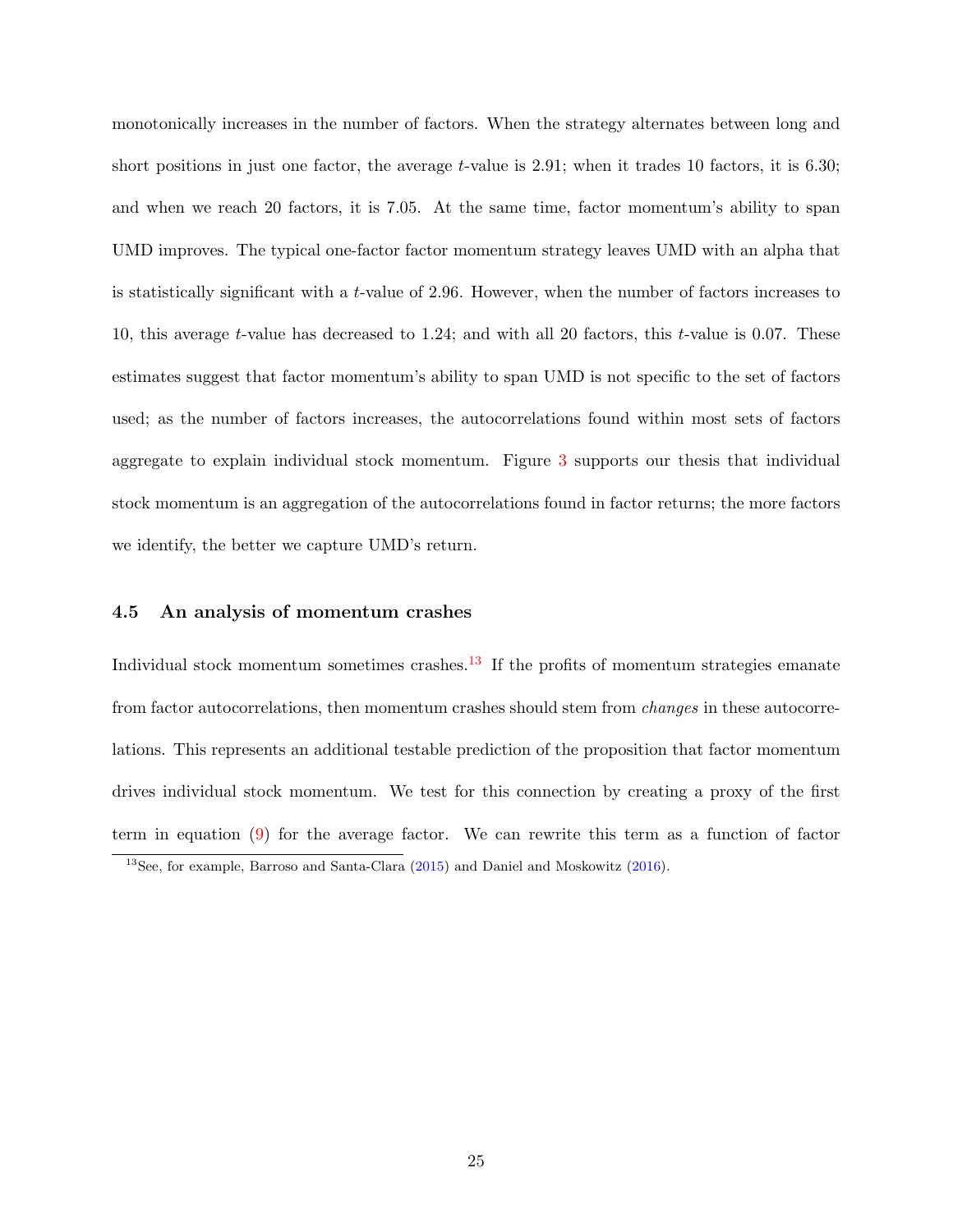autocorrelations:[14](#page-26-0)

<span id="page-26-1"></span>
$$
\sum_{f=1}^{F} \left[ \operatorname{cov}(r_{-t}^f, r_t^f) \sigma_{\beta_f}^2 \right] \approx \frac{1}{12} \sum_{f=1}^{F} \left[ \rho_{\text{auto}}^f \sigma_{\rho_{s,f} \times \sigma_s}^2 \right],\tag{10}
$$

where  $\rho_{\text{auto}}^f$  is the average autocorrelation between factor f's return in month t and its average return from month  $t-12$  to  $t-1$  and  $\sigma_{\rho_{s,f}\times\sigma_s}^2$  is the cross-sectional variance of stock s's correlation with factor f  $(\rho_{s,f})$  multiplied its volatility  $(\sigma_s)$ . If this cross-sectional-dispersion term does not vary significantly across factors, momentum profits directly relate to the summation of factor autocorrelations.

We create an aggregate factor autocorrelation index to proxy for the term in equation [\(10\)](#page-26-1). We first define factor  $f$ 's autocorrelation in month  $t$  as

<span id="page-26-2"></span>
$$
\rho_{\text{auto},t} = \frac{r_{-t}r_t - \mu_{-t}\mu_t}{\sigma_{r_t}\sigma_{r_{-t}}} \approx \frac{r_{-t}r_t - \mu^2}{\sigma^2/\sqrt{12}},\tag{11}
$$

where  $\mu$  and  $\sigma$  are the factor's mean and standard deviation over the sample period. The aggregate factor autocorrelation index in month t is the cross-sectional average of these autocorrelations. A positive autocorrelation index in month  $t$  indicates that the average factor in month  $t$  moved in the same direction as its return during the past year.

In Figure [4](#page-27-0) we divide the sample into two regimes based on the sign of the autocorrelation index and then draw UMD's return distribution conditional on the regime. In the positive-autocorrelation regime, in which the average factor continues to move in the same direction as it did over the prior

$$
\sum_{f=1}^{F} \left[ \text{cov}(r_{-t}^{f}, r_{t}^{f}) \sigma_{\beta_{f}}^{2} \right] = \sum_{f=1}^{F} \left[ \left( \frac{1}{12} \sum_{k=1}^{12} \rho_{r_{t-k}, r_{t}}^{f} \sigma_{f}^{2} \right) \frac{1}{N} \sum_{s=1}^{N} \left( \frac{\rho_{s,f} \sigma_{s}}{\sigma_{f}} - \frac{\overline{\rho_{s,f} \sigma_{s}}}{\sigma_{f}} \right)^{2} \right]
$$

$$
= \sum_{f=1}^{F} \left[ \left( \frac{1}{12} \sum_{k=1}^{12} \rho_{r_{t-k}, r_{t}}^{f} \right) \frac{1}{N} \sum_{s=1}^{N} (\rho_{s,f} \sigma_{s} - \overline{\rho_{s,f} \sigma_{s}})^{2} \right].
$$

We get the presentation in equation [\(10\)](#page-26-1) by denoting the summation of the autocorrelations from lags 1 to 12 by  $\rho_{\rm auto}^{f}.$ 

<span id="page-26-0"></span><sup>&</sup>lt;sup>14</sup>Equation [\(10\)](#page-26-1) can be derived as follows. Because  $r_{-t} = \frac{1}{12}(r_{t-12} + r_{t-11} + \cdots + r_{t-1}),$  factor variance can be removed from the expression: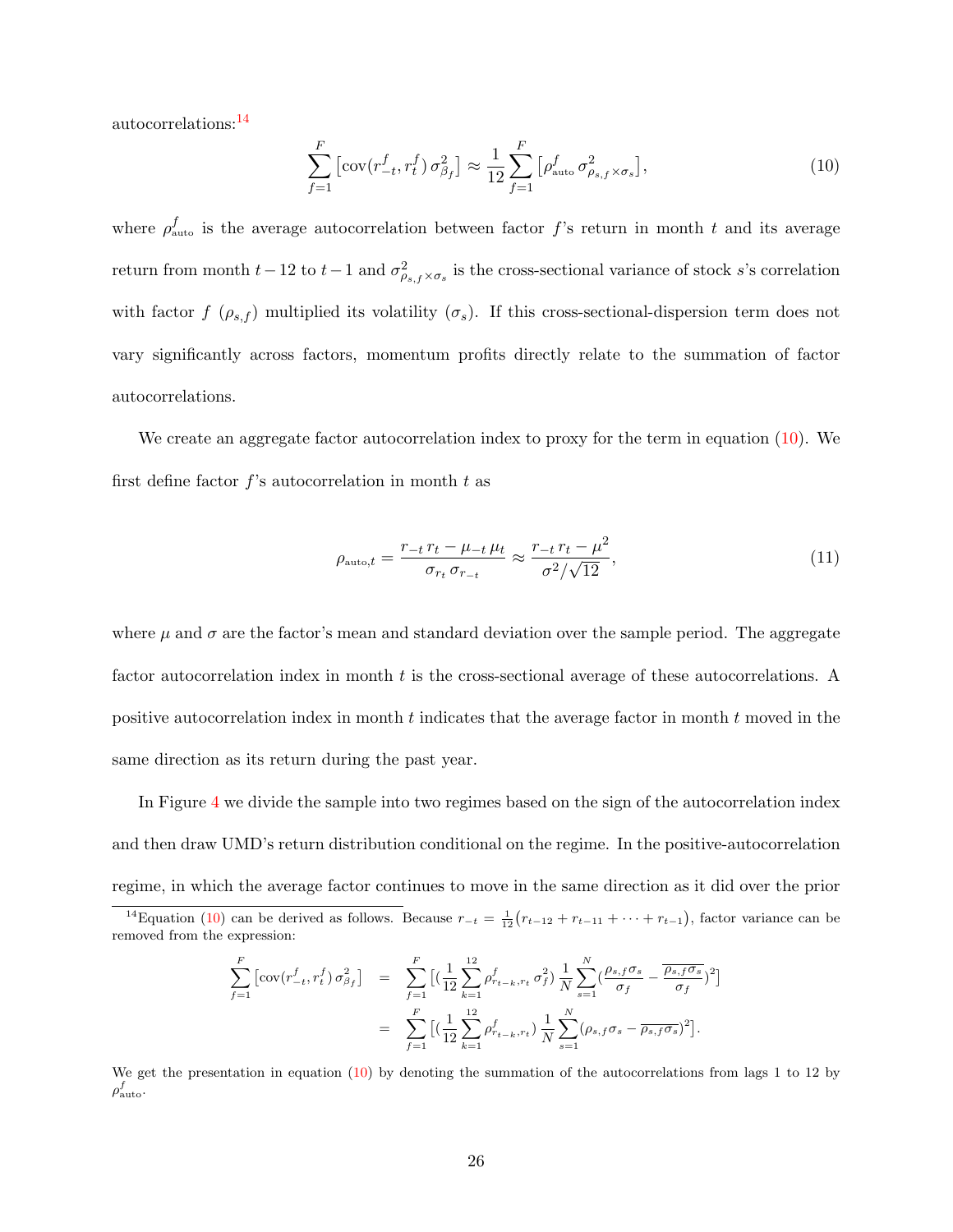<span id="page-27-0"></span>

Figure 4: Distribution of UMD returns conditional on factor autocorrelation. A factor's autocorrelation in month t is computed as  $\frac{r_{-t}r_t-\mu^2}{2l\sqrt{12}}$  $\frac{-i \tau t - \mu}{\sigma^2/\sqrt{12}}$ , where  $\mu$  and  $\sigma$  are the factor's mean and standard deviation and the formation period  $-t$  runs from month  $t - 12$  to  $t - 1$ . The aggregate factor autocorrelation index in month  $t$  is the cross-sectional average of these autocorrelations. This figure shows the distributions of UMD's monthly returns from July 1964 through December 2015 conditional on the aggregate autocorrelation index being negative (bars;  $N = 264$ ) or positive (solid line;  $N = 354$ ).

year, UMD's returns are typically positive. In these month's UMD's average return is 2.4% and its volatility is 3.3%. In the negative-autocorrelation regime, in which the average factor "turns" against its own past, UMD earns an average return of  $-1.6\%$  with a standard deviation of 4.4%.<sup>[15](#page-27-1)</sup>

The connection between the sign of the autocorrelation index and UMD is not limited to the first two moments. Figure [4](#page-27-0) shows that almost all of UMD's left tail—its crashes—concentrates in months when the autocorrelation index is negative. The 5th percentile of UMD's return in the positive regime is  $-1.9\%$ ; in the negative regime it is  $-8.8\%$ .

These estimates support the proposition that factor momentum emerges as momentum in the cross section of stock returns. An investor who trades individual stock momentum need to look at the individual positions to know whether the strategy turned a profit or a loss in month t. The amount of continuation in factor returns, or the lack therefore, is already a good indicator of UMD's

<span id="page-27-1"></span> $15$ In Appendix [A.4](#page-48-0) we report the mean, standard deviation, skewness, kurtosis, and the percentiles of UMD's return distribution conditional on the factor autocorrelation regime.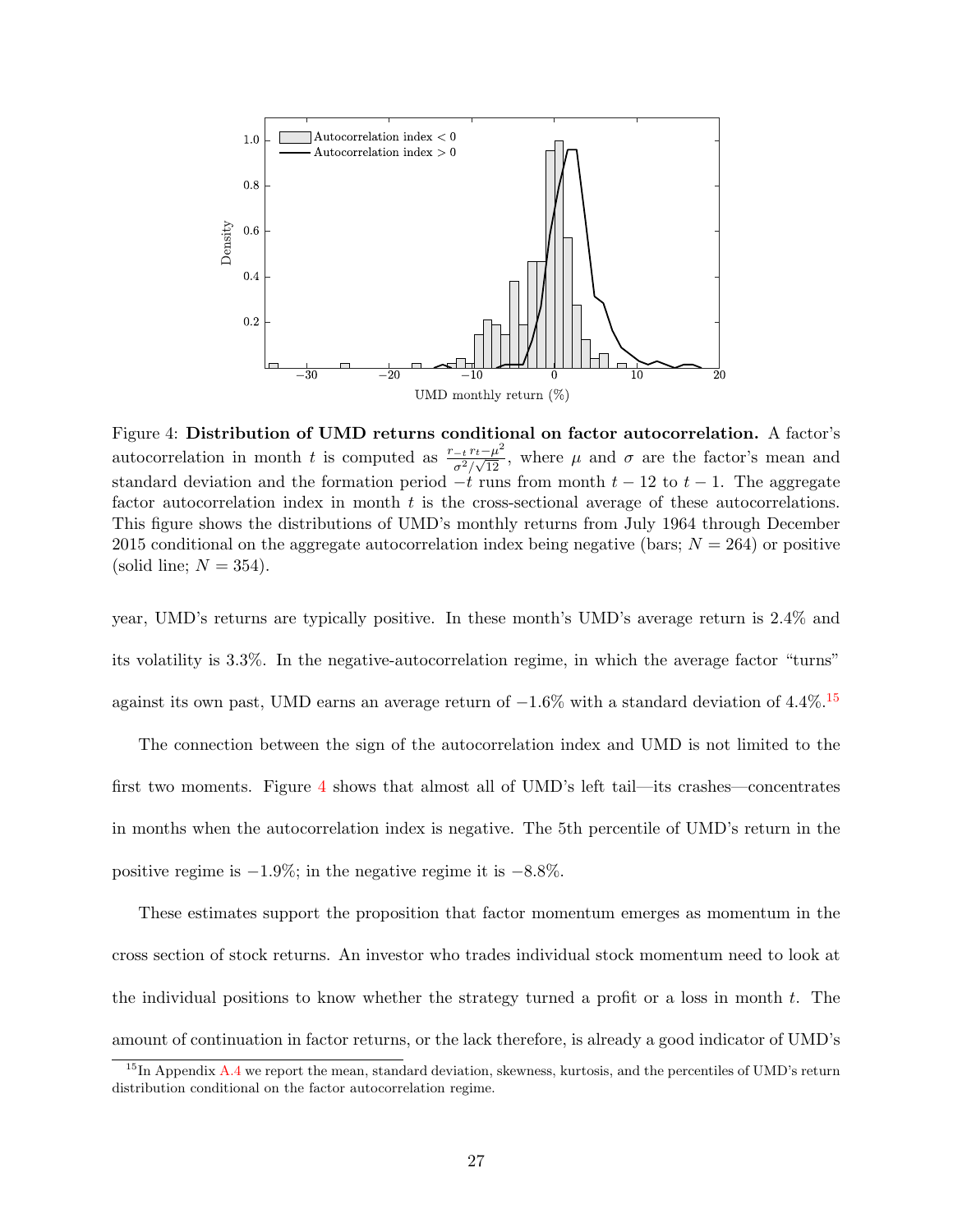performance.

In Appendix [A.5,](#page-48-1) we show that the factor autocorrelation index significantly correlates with momentum crashes and "booms." A one unit increase in this index lowers the probability of a momentum crash by 15% (z-value =  $-6.78$ ). Factor momentum therefore explains all of UMD's returns unconditionally—and the changes in the factor autocorrelations explain when momentum is likely to crash. When factor momentum ceases, the resulting "reversal" in factor returns feeds into stock returns and crashes stock momentum.

#### 4.6 Momentum is not a distinct risk factor

### 4.6.1 Conditional correlations between factors and the momentum "factor"

If the autocorrelation in factor returns contributes to the profits of these strategies, then these strategies should be more profitable when the "realized" autocorrelation in factor returns is positive.

We first examine the connection between factor momentum and individual stock momentum by measuring factors' correlations with Carhart's (1997) UMD factor. In Table [7](#page-29-0) we report three correlations estimates for each factor: unconditional correlation, correlation conditional on the factor's return over the prior one-year period being positive, and correlation conditional on this return being negative.

Table [7](#page-29-0) shows that the unconditional correlations between the factors and UMD are low; 11 out of the 20 correlations with the individual factors are positive, and the correlation between UMD and the portfolio of all 20 factors is 0.05. The correlations conditional on past returns, however, are remarkably different. Except for the short-term reversals factor, all factors correlate more with UMD when their past returns are positive. For 17 of these 19 factors, the difference is statistically significant at the 5% level. On the first row, we assign all factors into two groups each month based on their past returns. The estimates show that the basket of factors with positive past returns has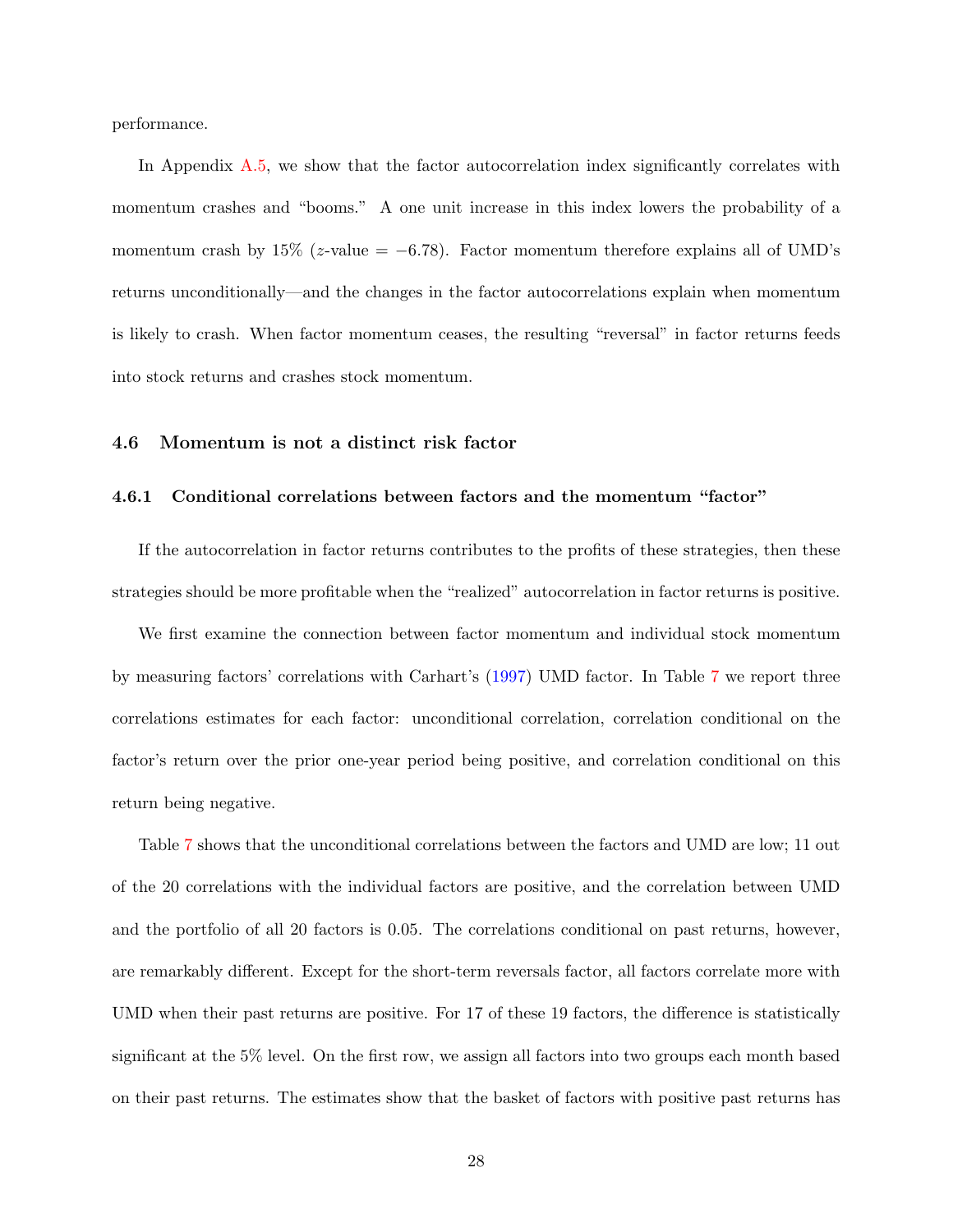<span id="page-29-0"></span>Table 7: Unconditional and conditional correlations with the equity momentum factor (UMD)

This table reports correlations between UMD and factor returns:  $\rho$  is UMD's unconditional correlation with the raw factor;  $\rho^+$  is the correlation with the factor conditional on the factor's return over the prior year being positive; and  $\rho^-$  is the correlation conditional on the prior-year return being negative. The first row shows the estimates for a diversified factor which is defined as the average of the 20 factors. The conditional correlations on this row are computed by averaging factors with positive or negative returns over the prior year. The last two columns report statistics for the test that the conditional correlations are equal,  $H_0: \rho^+ = \rho^-$ . This test uses Fisher's (1915) z-transformation,  $1/\sqrt{\frac{1}{N^+-3}+\frac{1}{N^--3}}\left(\tanh^{-1}(\hat{\rho}^+)-\tanh^{-1}(\hat{\rho}^-)\right) \sim N(0,1)$ , where  $\tanh^{-1}(x) = \frac{1}{2}$  $ln(1+x)$  $\frac{\ln(1+x)}{\ln(1-x)}$  and  $N^+$ and  $N^-$  are the number of observations used to estimate  $\rho^+$  and  $\rho^-$ .

|                      | Unconditional<br>Conditional |                           |                | Test:          |                                    |
|----------------------|------------------------------|---------------------------|----------------|----------------|------------------------------------|
|                      | correlation                  |                           | correlations   |                | $H_0: \hat{\rho}^+ = \hat{\rho}^-$ |
| Anomaly              | $\hat{\rho}$                 | $\overline{\hat{\rho}^+}$ | $\hat{\rho}^-$ | $z$ -value     | $p$ -value                         |
| <b>Diversified</b>   | $\overline{0.05}$            | 0.44                      | $-0.50$        | 17.87          | $0.00^{-}$                         |
|                      |                              |                           |                | U.S. factors   |                                    |
| <b>Size</b>          | $-0.02$                      | 0.16                      | $-0.39$        | 6.99           | 0.00                               |
| Value                | $-0.17$                      | 0.23                      | $-0.57$        | 10.55          | 0.00                               |
| Profitability        | 0.09                         | 0.44                      | $-0.39$        | 10.50          | 0.00                               |
| Investment           | $-0.01$                      | 0.19                      | $-0.35$        | 6.53           | 0.00                               |
| Accruals             | 0.07                         | 0.24                      | $-0.18$        | 5.04           | 0.00                               |
| Betting against beta | 0.17                         | 0.36                      | $-0.13$        | 5.18           | 0.00                               |
| Cash-flow to price   | $-0.06$                      | 0.18                      | $-0.40$        | 7.35           | 0.00                               |
| Earnings to price    | $-0.14$                      | 0.16                      | $-0.55$        | 9.21           | 0.00                               |
| Liquidity            | $-0.02$                      | 0.07                      | $-0.16$        | 2.63           | 0.01                               |
| Long-term reversals  | $-0.06$                      | 0.11                      | $-0.41$        | 6.46           | 0.00                               |
| Net share issues     | 0.13                         | $0.36\,$                  | $-0.41$        | 9.79           | 0.00                               |
| Quality minus junk   | 0.24                         | 0.47                      | $-0.41$        | 11.12          | 0.00                               |
| Residual variance    | 0.20                         | 0.67                      | $-0.56$        | 17.87          | 0.00                               |
| Short-term reversals | $-0.29$                      | $-0.36$                   | $-0.23$        | $-1.50$        | 0.13                               |
|                      |                              |                           |                | Global factors |                                    |
| Size                 | 0.08                         | 0.17                      | $-0.02$        | 1.63           | 0.10                               |
| Value                | $-0.16$                      | 0.17                      | $-0.49$        | 5.50           | 0.00                               |
| Profitability        | 0.26                         | 0.33                      | $-0.17$        | 3.40           | 0.00                               |
| Investment           | 0.07                         | 0.41                      | $-0.47$        | 7.79           | 0.00                               |
| Betting against beta | 0.24                         | 0.27                      | 0.15           | 0.87           | 0.38                               |
| Quality minus junk   | 0.41                         | 0.51                      | $-0.14$        | 5.17           | 0.00                               |

a correlation of 0.44 with UMD; the basket of factors with negative returns has a correlation of

−0.50.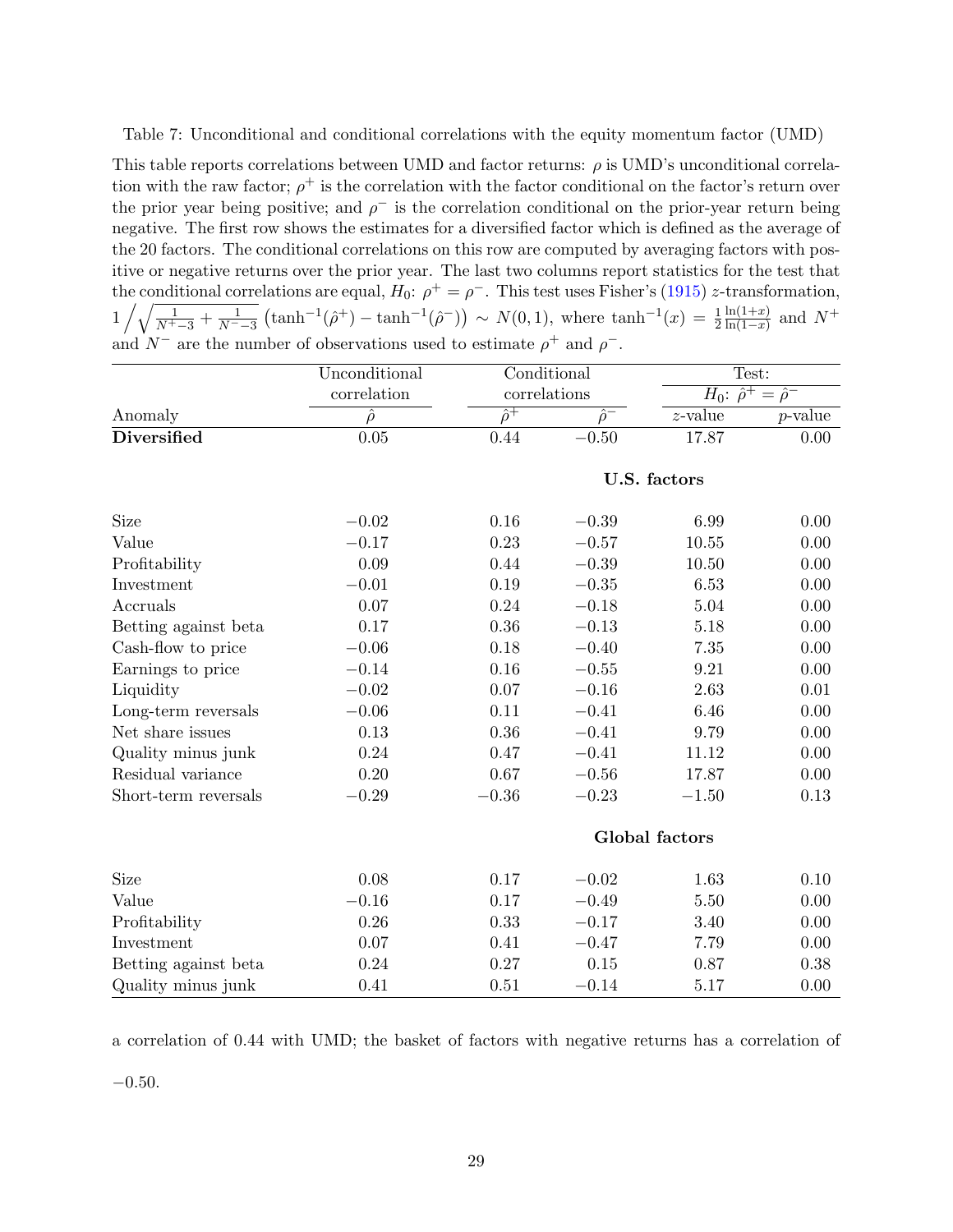Because the unconditional correlations between momentum and the other factors are close to zero, most factor models, such as the five-factor model, explain none of momentum profits. This result, however, does not imply that momentum is "unrelated" to the other factors. Table [7](#page-29-0) shows that the unconditional correlations are close to zero only because these correlations are significantly time-varying. Momentum, in fact, appears to relate to all factors!

### 4.6.2 Diversification benefits?

An implication of the connection between factor momentum and individual stock momentum is that the diversification benefits of momentum are more elusive than what the unconditional correlations might suggest. Consider, for example, the interaction between value and momentum. Table [7](#page-29-0) shows that UMD's unconditional correlation with the U.S. HML is −0.17 and that with the global HML is −0.16. These negative correlations are consistent with the findings of Asness et al. [\(2013\)](#page-36-0). This same table, however, shows that these correlations vary greatly depending on HML's performance over the prior year. In the U.S., for example, the correlation is 0.22 following a year in which HML earned a positive return and −0.57 following a negative year. These switching signs matter because HML's return also depends on its prior returns—this is the essence of factor momentum! The U.S. HML earns an average monthly return of 15 basis points after a negative year and a return of 43 basis points after a positive year (see Table [2\)](#page-8-0).

Because of this interaction between individual stock momentum, value, and the autocorrelation in HML's returns, the diversification benefits of mixing momentum and value are limited. Figure [5](#page-31-0) illustrates this issue by considering the 50-50 momentum/value strategy of Asness et al. [\(2013\)](#page-36-0) and an alternative dynamic version of this strategy that sometimes replaces value with cash.<sup>[16](#page-30-0)</sup> If HML

<span id="page-30-0"></span><sup>&</sup>lt;sup>16</sup>In this analysis, we use the "all equity" value and momentum factors made available by AQR at [https://www.](https://www.aqr.com/Insights/Datasets) [aqr.com/Insights/Datasets](https://www.aqr.com/Insights/Datasets). The difference between the AQR and Fama-French value factors is that Asness et al. [\(2013\)](#page-36-0) divide the book values of equity by the end-of-June rather than end-of-December market values of equity (Asness and Frazzini, [2013\)](#page-36-10).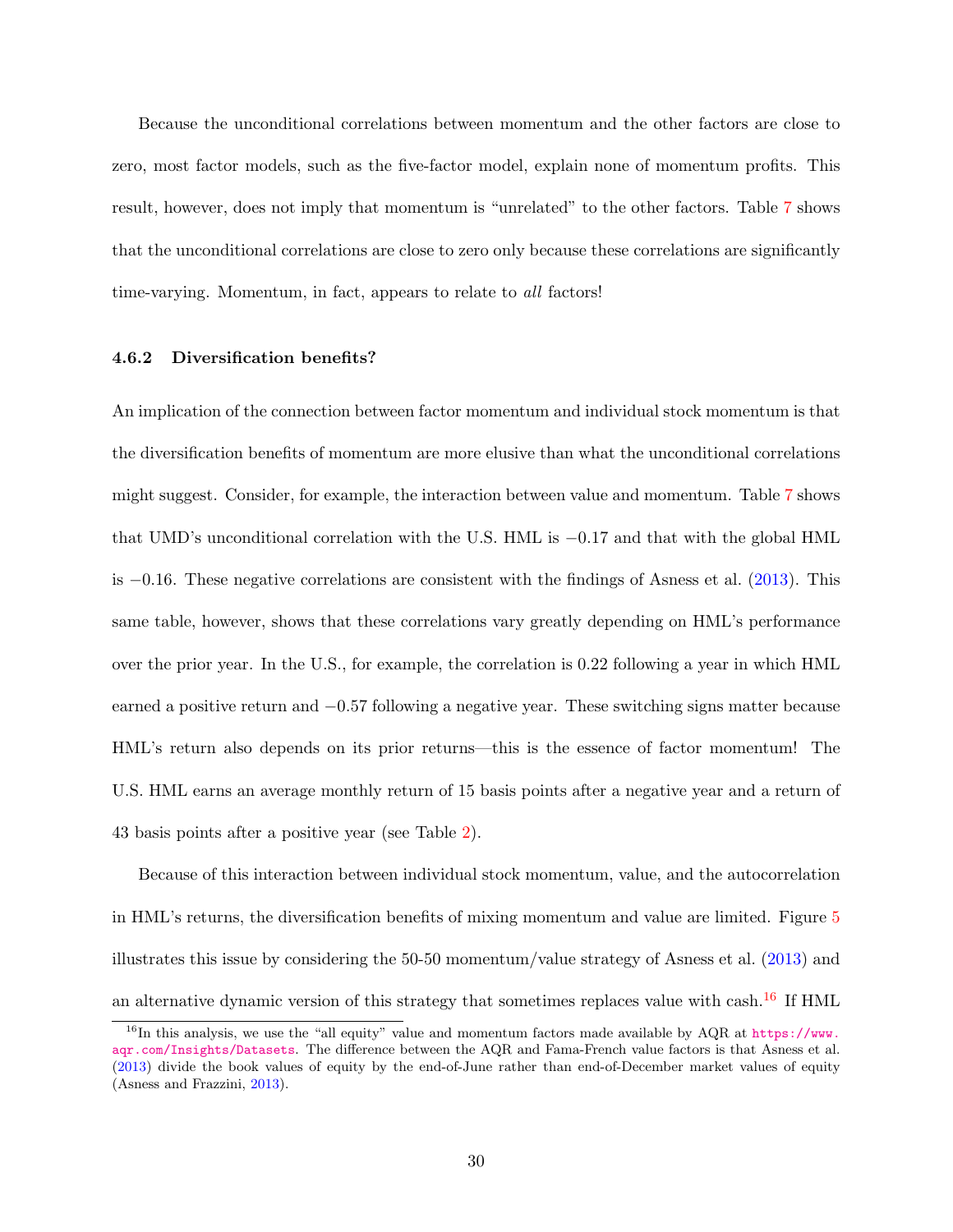

<span id="page-31-0"></span>Figure 5: Returns to diversifying momentum with value versus cash. This figure shows total cumulative returns to two strategies that invest in momentum, value, and cash. The static strategy always invests 50% in momentum and 50% in value. The dynamic strategy invests 50% in momentum and 50% in value if value's return over the prior one-year period is positive and 50% in momentum and 50% in cash if its return is negative. Because value and momentum are zero-investment portfolios, the return on cash is set to zero. The dynamic strategy is drawn in red when the strategy is momentum-value and in blue when it is momentum-cash.

has earned a positive annual return up to month  $t$ , this strategy is the 50-50 momentum/value strategy. However, if HML's return has been negative, this strategy becomes momentum/cash. Here, because both momentum and value are zero-investment portfolios, we set cash's return to zero—this position would finance a purchase of T-bills with T-bills. Figure [5](#page-31-0) shows that there is no meaningful difference between the original and dynamic strategies; an investor draws no benefits from the negative correlation.

This result is not specific to value's correlation with momentum. Table [7](#page-29-0) shows that almost all factors "diversify" momentum better after they have performed poorly. The same issue thus applies to almost all factors: when a factor correlates negatively with momentum, it typically is also the state in which the factor does not earn a meaningful premium.<sup>[17](#page-31-1)</sup> These state-dependent

<span id="page-31-1"></span><sup>&</sup>lt;sup>17</sup>The short-term reversals factor is the only exception. Arnott et al.  $(2019)$  examine the diversification benefits of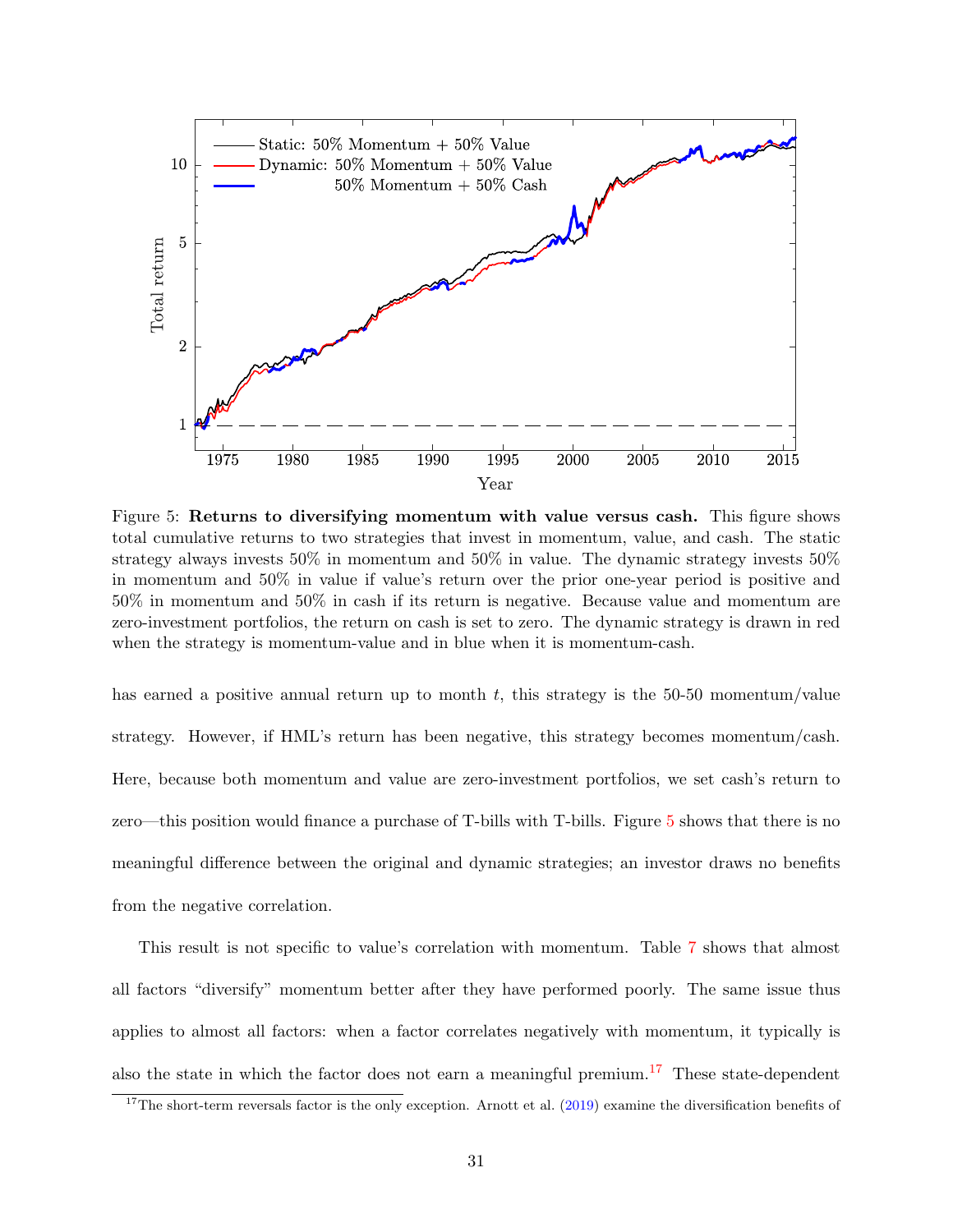#### Table 8: Factor returns conditional on sentiment and factor momentum

<span id="page-32-0"></span>This table reports average returns on factors conditional on past factor returns and investor sentiment. Investor sentiment is defined in the same way as in Stambaugh et al. [\(2012\)](#page-41-3). Winner factors are those that earned positive returns over the prior year; losing factors are those that earned negative returns. The winner and loser portfolios are equal-weighted portfolios of factors. The winner-minus-loser is the return difference between the two portfolios.

|           |           | Prior factor returns |                         |  |  |  |
|-----------|-----------|----------------------|-------------------------|--|--|--|
| Sentiment | Losers    | Winners              | $\mathrm{W}-\mathrm{L}$ |  |  |  |
| Low       | $-0.22$   | 0.50                 | 0.71                    |  |  |  |
|           | $(-2.10)$ | (6.11)               | (4.79)                  |  |  |  |
| High      | 0.35      | 0.54                 | 0.18                    |  |  |  |
|           | (3.42)    | (5.83)               | (1.32)                  |  |  |  |

correlations are the direct consequence of the nature of momentum—momentum is not something that exists separate from the other factors.

## 5 Investor sentiment and factor momentum

Stambaugh et al. [\(2012\)](#page-41-3) show that many return anomalies are stronger following high levels of sentiment, and that this effect originates from the anomalies' short legs. They suggest that these findings are consistent with a mispricing interpretation for the anomalies: anomalies may be due to mispricing that is particularly persistent in the presence of short-sale restrictions.

Factor momentum may be a different manifestation of the same mechanism. If a segment of the market—such as growth stocks—becomes overpriced, this overpricing may take time to correct itself because of short-sale restrictions and, more broadly, slow-moving capital (Duffie, [2010\)](#page-38-6). That is, asset prices do not immediately jump back to the fundamental levels but, rather, they converge over time.

Following Stambaugh et al. [\(2012\)](#page-41-3), we take the residual from a regression of the monthly sentiment index of Baker and Wurgler [\(2006\)](#page-36-3) against a set of macroeconomic variables as a measure momentum, (short-term) factor momentum, and short-term reversals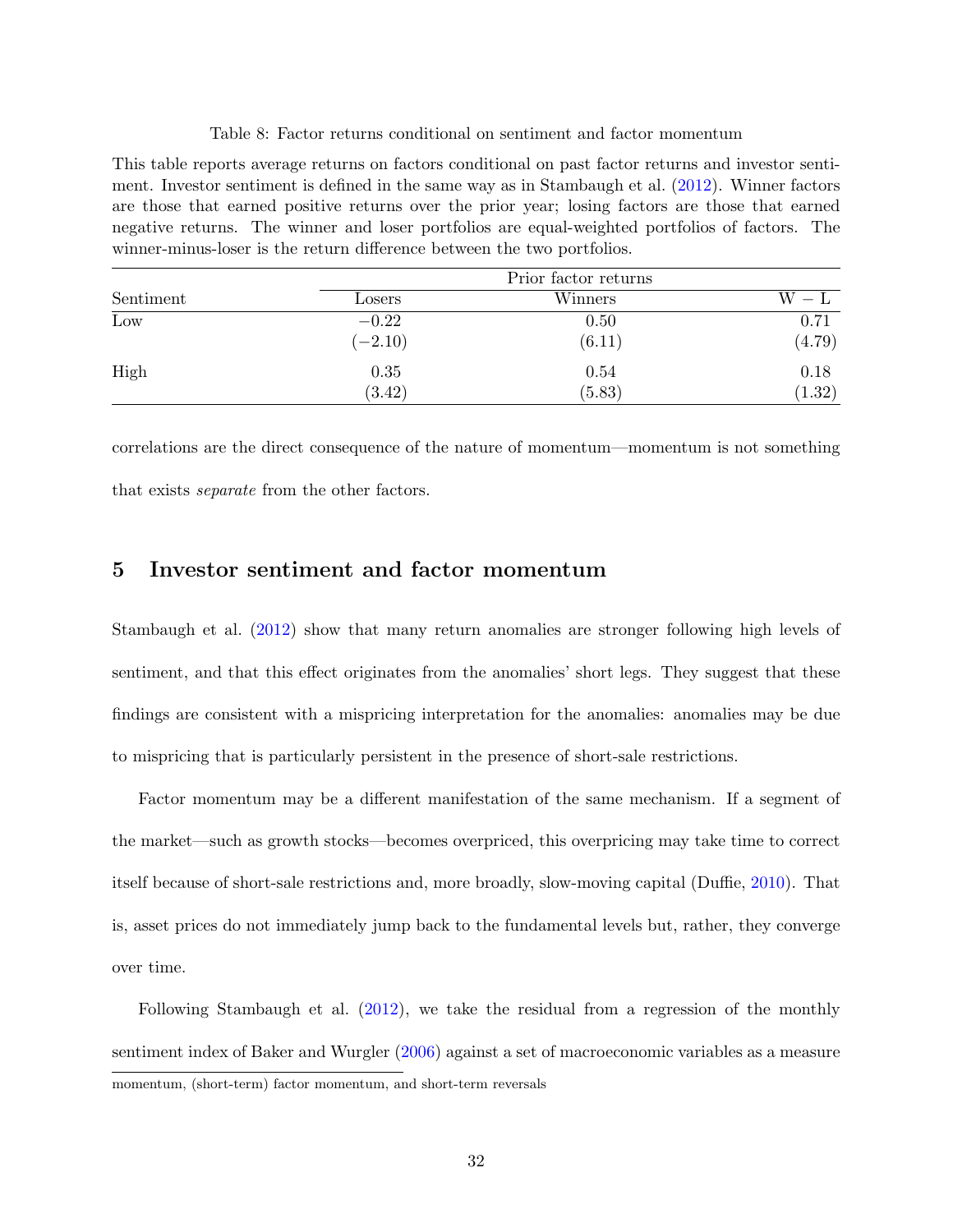of investor sentiment. The intuition is that this residual represents optimism and pessimism that is not justified by the state of the macroeconomy.

In Table [8](#page-32-0) we measure the interaction between investor sentiment and factor momentum. We assign month  $t$  into a high or low sentiment regime depending on whether month  $t$ 's sentiment is above or below median; and, similar to the winner and loser portfolios in Table [3,](#page-9-0) we classify each factor as a winner or loser depending on the sign of its average return over the prior year. The average underperforming factor earns a negative return of  $-22$  basis points (t-value =  $-2.10$ ) in the low-sentiment environment; in the same environment, factors with positive returns over the prior year earn a premium of 50 basis points ( $t$ -value = 6.11). This 71-basis point difference is significant with a t-value of 4.79. In the high-sentiment environment, however, the difference is just 18 basis points (a t-value of  $1.32$ ).<sup>[18](#page-33-0)</sup>

The difference between the two regimes is due to the loser factors. In the high sentiment environment, the average return on prior losers is significantly higher than in the low sentiment environment. This is the Stambaugh et al. [\(2012\)](#page-41-3) finding: the *average* factor earns a higher return in the high-sentiment environment. The results in Table [8](#page-32-0) are consistent with a mispricing interpretation for factor momentum and, by extension, all manifestation of individual stock momentum. A mispricing may take time to build up and, because of impediments to arbitrage, an asset's value does not immediately snap back to its fundamental value when arbitrageurs enter. Factor momentum may stem from asset values *drifting* back towards fundamental values.

<span id="page-33-0"></span> $18$ In Appendix [A.6](#page-51-0) we confirm the findings of Stambaugh et al. [\(2012\)](#page-41-3) by estimating regressions that explain each factor's returns with both investor sentiment and past factor returns. Both sentiment and past factor returns positively predict factor returns, and neither variable subsumes the other.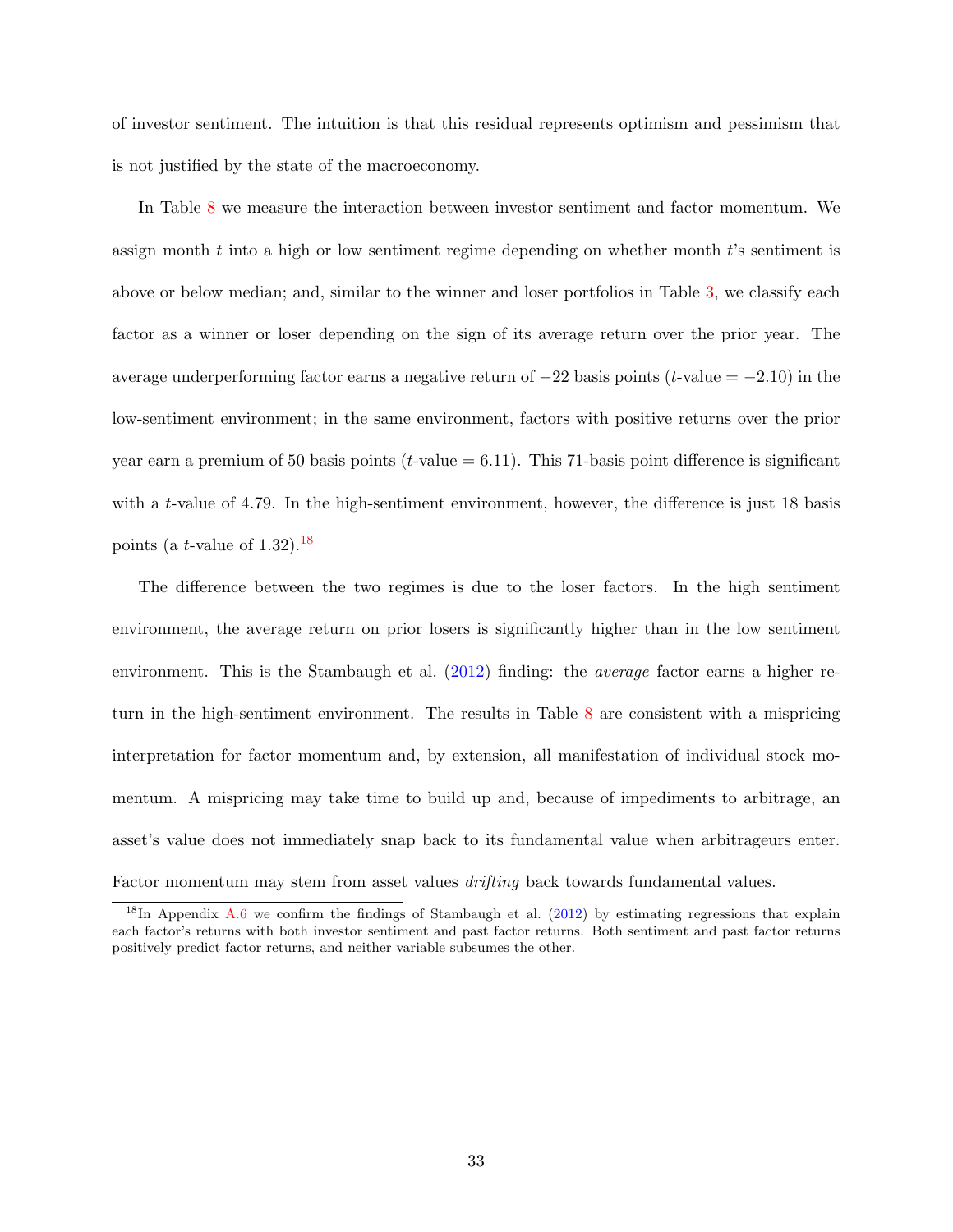## 6 Conclusion

Positive autocorrelation is a pervasive feature of factor returns. Factors with positive returns over the prior year earn significant premiums; those with negative returns earn premiums that are indistinguishable from zero. Factor momentum is a strategy that bets on these autocorrelations in factor returns.

We link factor momentum to individual stock momentum by decomposing stock momentum profits under the assumption that stock returns follow a factor structure. This representation shows that the autocorrelations in factor returns transmit into the cross section of stock returns through the variation in stocks' factor loadings. Consistent with this decomposition, we show that factor momentum explains both the "standard" momentum of Jegadeesh and Titman [\(1993\)](#page-39-3) and other forms of it: industry-adjusted momentum, industry momentum, intermediate momentum, and Sharpe momentum. By contrast, these other momentum factors do not explain factor momentum. Our results imply that momentum is not a distinct factor; rather, a momentum "factor" is the summation of the autocorrelations found in the other factors. An investor who trades momentum indirectly times factors. The profits and losses of this strategy therefore ultimately depend on whether the autocorrelations in factor returns remain positive.

An additional testable implication of the proposition that individual stock momentum stems from factor momentum relates to momentum crashes. If individual stock momentum is, in the end, about factors, then momentum crashes should trace back to the factors as well. Indeed, we show that momentum crashes when the autocorrelations in factor returns abruptly cease. These results can guide future research. A theory of momentum would need to explain why factors are typically positively autocorrelated—and why, sometimes, almost all of these autocorrelations turn negative at the same time.

Our results imply that individual stock momentum is unlikely about firm-specific news—most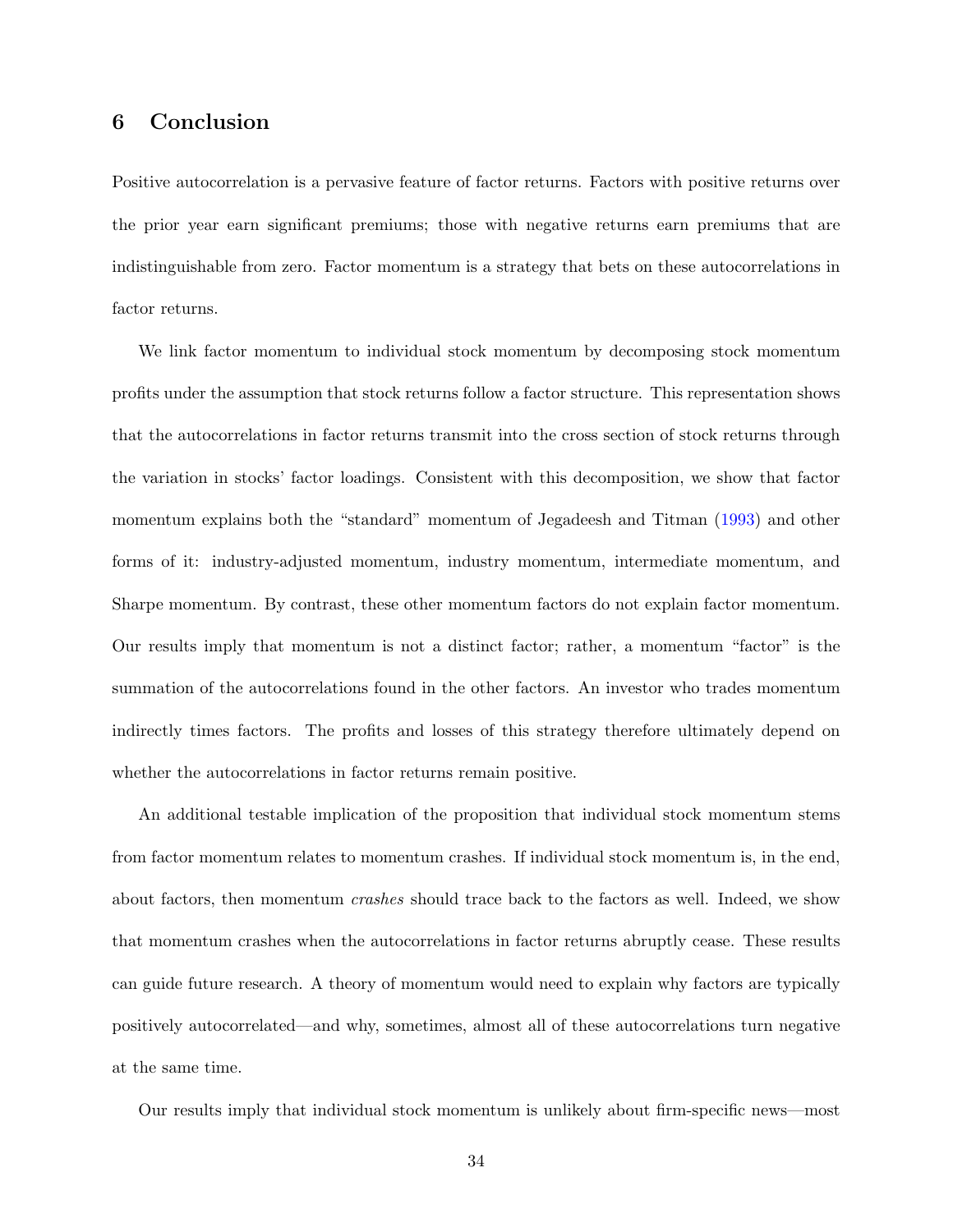factors are so well diversified that they likely wash out all remnants of firm-specific information. Our results on the connection between factor momentum and investor sentiment suggest that the autocorrelation in factor returns, and, by extension, individual stock momentum, may stem from mispricing. Factor returns may positively autocorrelate because mispricings slowly mean-revert: prices of assets that have been pushed away from fundamentals must later drift towards these fundamental values as arbitrageurs enter to profit from the mispricings.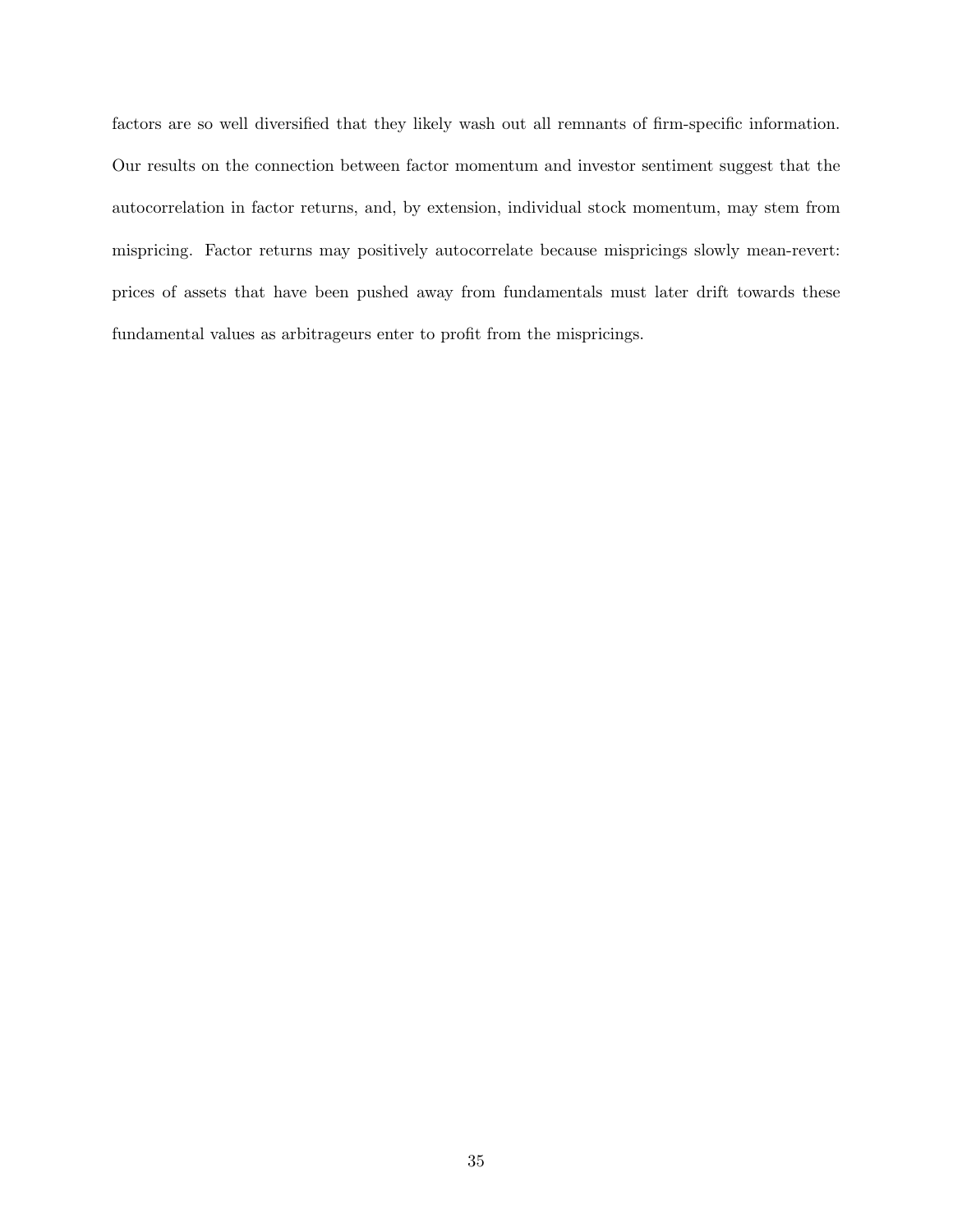## References

- <span id="page-36-8"></span>Ang, Andrew, Robert J. Hodrick, Yuhang Xing, and Xiaoyan Zhang, 2006, The cross-section of volatility and expected returns, Journal of Finance 61, 259–299.
- <span id="page-36-5"></span>Arnott, Rob, Mark Clements, Vitali Kalesnik, and Juhani T. Linnainmaa, 2019, Factor momentum, Working paper.
- <span id="page-36-10"></span>Asness, Cliff, and Andrea Frazzini, 2013, The devil in HML's details, Journal of Portfolio Management 39, 49–68.
- <span id="page-36-7"></span>Asness, Clifford S., Andrea Frazzini, and Lasse Heje Pedersen, 2017, Quality minus junk, AQR working paper.
- <span id="page-36-0"></span>Asness, Clifford S., Tobias J. Moskowitz, and Lasse Heje Pedersen, 2013, Value and momentum everywhere, Journal of Finance 68, 929–985.
- <span id="page-36-4"></span>Avramov, Doron, Si Cheng, Amnon Schreiber, and Koby Shemer, 2017, Scaling up market anomalies, Journal of Investing 26, 89–105.
- <span id="page-36-1"></span>Avramov, Doron, Tarun Chordia, Gergana Jostova, and Alexander Philipov, 2013, Anomalies and financial distress, Journal of Financial Economics 108, 139–159.
- <span id="page-36-3"></span>Baker, Malcolm, and Jeffrey Wurgler, 2006, Investor sentiment and the cross-section of stock returns, Journal of Finance 61, 1645–1680.
- <span id="page-36-6"></span>Banz, Rolf W., 1981, The relationship between return and market value of common stocks, Journal of Financial Economics 9, 3–18.
- <span id="page-36-2"></span>Baquero, Guillermo, Jenke Ter Horst, and Marno Verbeek, 2005, Survival, look-ahead bias, and persistence in hedge fund performance, Journal of Financial and Quantitative Analysis 40, 493– 517.
- <span id="page-36-9"></span>Barillas, Francisco, and Jay Shanken, 2017, Which alpha? Review of Financial Studies 30, 1316–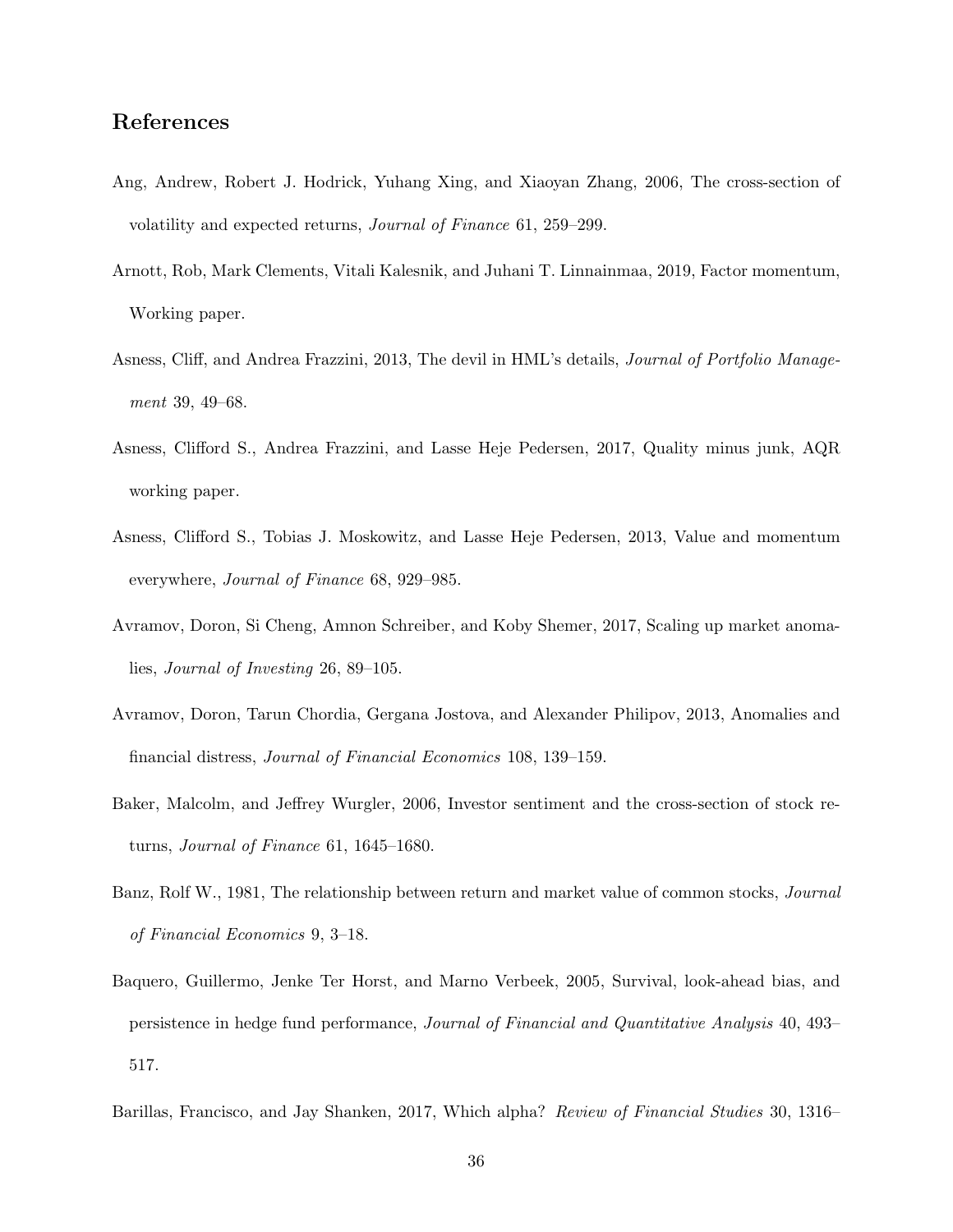1338.

- <span id="page-37-11"></span>Barroso, Pedro, and Pedro Santa-Clara, 2015, Momentum has its moments, Journal of Financial Economics 116, 111–120.
- <span id="page-37-8"></span>Basu, Sanjoy, 1983, The relationship between earnings' yield, market value and return for nyse common stocks: Further evidence, Journal of Financial Economics 12, 129–156.
- <span id="page-37-1"></span>Berk, Jonathan B., Richard C. Green, and Vasant Naik, 1999, Optimal investment, growth options, and security returns, Journal of Finance 54, 1553–1607.
- <span id="page-37-3"></span>Beyhaghi, Mehdi, and Sina Ehsani, 2017, The cross-section of expected returns in the secondary corporate loan market, Review of Asset Pricing Studies 7, 243–277.
- <span id="page-37-7"></span>Bhojraj, Sanjeev, and Bhaskaran Swaminathan, 2006, Macromomentum: Returns predictability in international equity indices, Journal of Business 79, 429–451.
- <span id="page-37-9"></span>Bondt, Werner F. M., and Richard Thaler, 1985, Does the stock market overreact? Journal of Finance 40, 793–805.
- <span id="page-37-6"></span>Boyson, Nicole M., 2008, Hedge fund performance persistence: a new approach, Financial Analysts Journal 64, 27–44.
- <span id="page-37-4"></span>Brown, Stephen J., and William N. Goetzmann, 1995, Performance persistence, *Journal of Finance* 50, 679–698.
- <span id="page-37-10"></span><span id="page-37-5"></span>Carhart, Mark M., 1997, On persistence in mutual fund performance, Journal of Finance 52, 57–82.
- Cohen, Randolph B., and Christopher K. Polk, 1998, The impact of industry factors in asset-pricing tests, Kellogg Graduate School of Management working paper.
- <span id="page-37-0"></span>Conrad, Jennifer, and Gautam Kaul, 1998, An anatomy of trading strategies, Review of Financial Studies 11, 489–519.
- <span id="page-37-2"></span>Cooper, Michael J., Roberto C. Gutierrez, and Allaudeen Hameed, 2004, Market states and mo-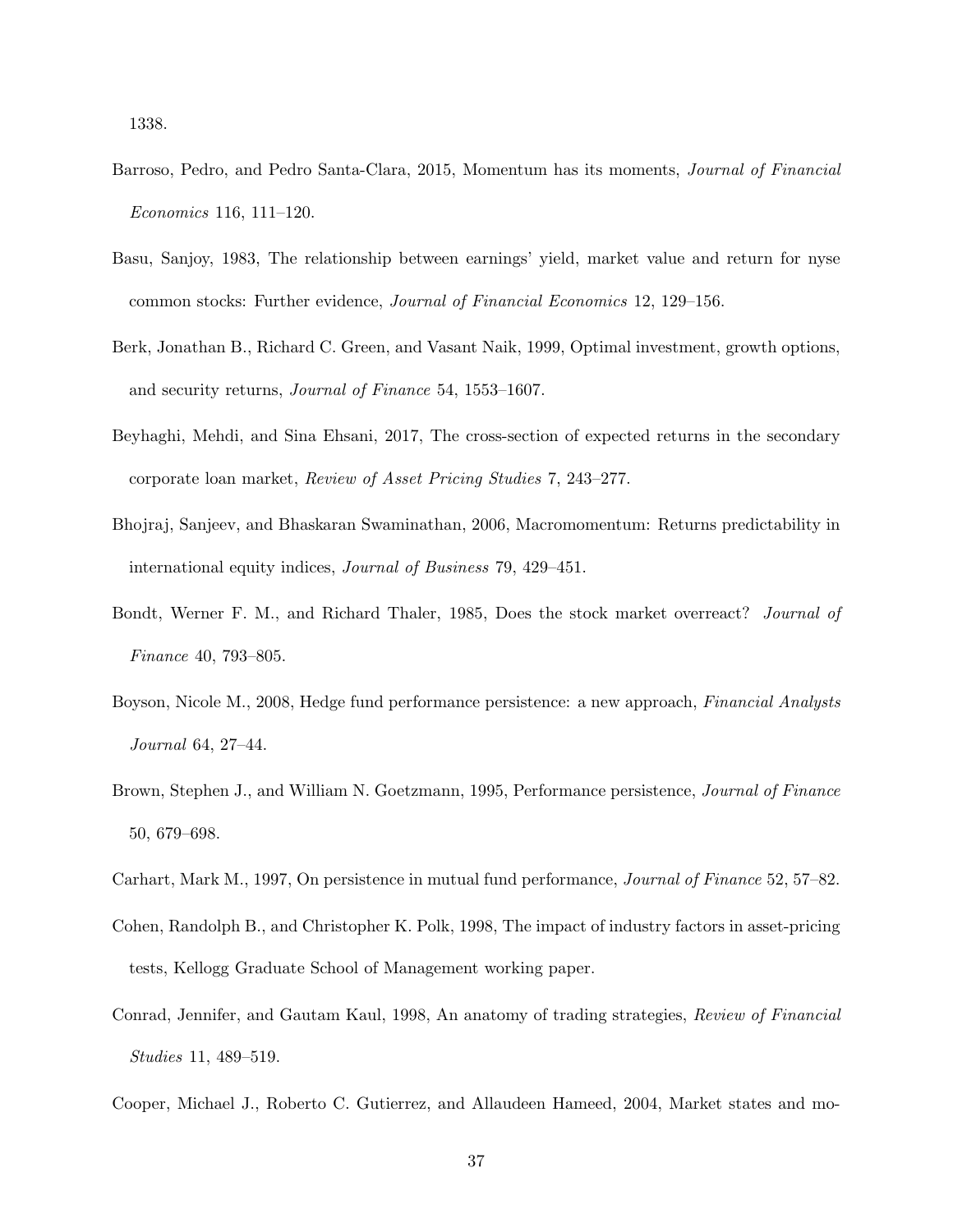mentum, *Journal of Finance* 59, 1345–1365.

- <span id="page-38-1"></span>Daniel, Kent, David Hirshleifer, and Avanidhar Subrahmanyam, 1998, Investor psychology and security market under-and overreactions, Journal of Finance 53, 1839–1885.
- <span id="page-38-9"></span>Daniel, Kent, and Tobias J. Moskowitz, 2016, Momentum crashes, Journal of Financial Economics 122, 221–247.
- <span id="page-38-6"></span>Duffie, Darrell, 2010, Presidential address: Asset price dynamics with slow-moving capital, Journal of Finance 65, 1237–1267.
- <span id="page-38-5"></span>Fama, Eugene F., and Kenneth R. French, 2015, A five-factor asset pricing model, Journal of Financial Economics 116, 1–22.
- <span id="page-38-0"></span>Fama, Eugene F., and Kenneth R. French, 2016, Dissecting anomalies with a five-factor model, Review of Financial Studies 29, 69–103.
- Fisher, Ronald A., 1915, Frequency distribution of the values of the correlation coefficient in samples from an indefinitely large population, Biometrika 10, 507–521.
- <span id="page-38-2"></span>Frazzini, Andrea, Ronen Israel, and Tobias J. Moskowitz, 2012, Trading costs of asset pricing anomalies, Fama-Miller Working Paper 14-05.
- <span id="page-38-7"></span>Frazzini, Andrea, and Lasse Heje Pedersen, 2014, Betting against beta, Journal of Financial Economics 111, 1–25.
- <span id="page-38-8"></span>Gibbons, Michael R., Stephen A. Ross, and Jay Shanken, 1989, A test of the efficiency of a given portfolio, Econometrica 57, 1121–1152.
- <span id="page-38-4"></span>Goyal, Amit, and Narasimhan Jegadeesh, 2017, Cross-sectional and time-series tests of return predictability: What is the difference? Review of Financial Studies 31, 1784–1824.
- <span id="page-38-3"></span>Griffin, John M., Xiuqing Ji, and J. Spencer Martin, 2003, Momentum investing and business cycle risk: Evidence from pole to pole, Journal of Finance 58, 2515–2547.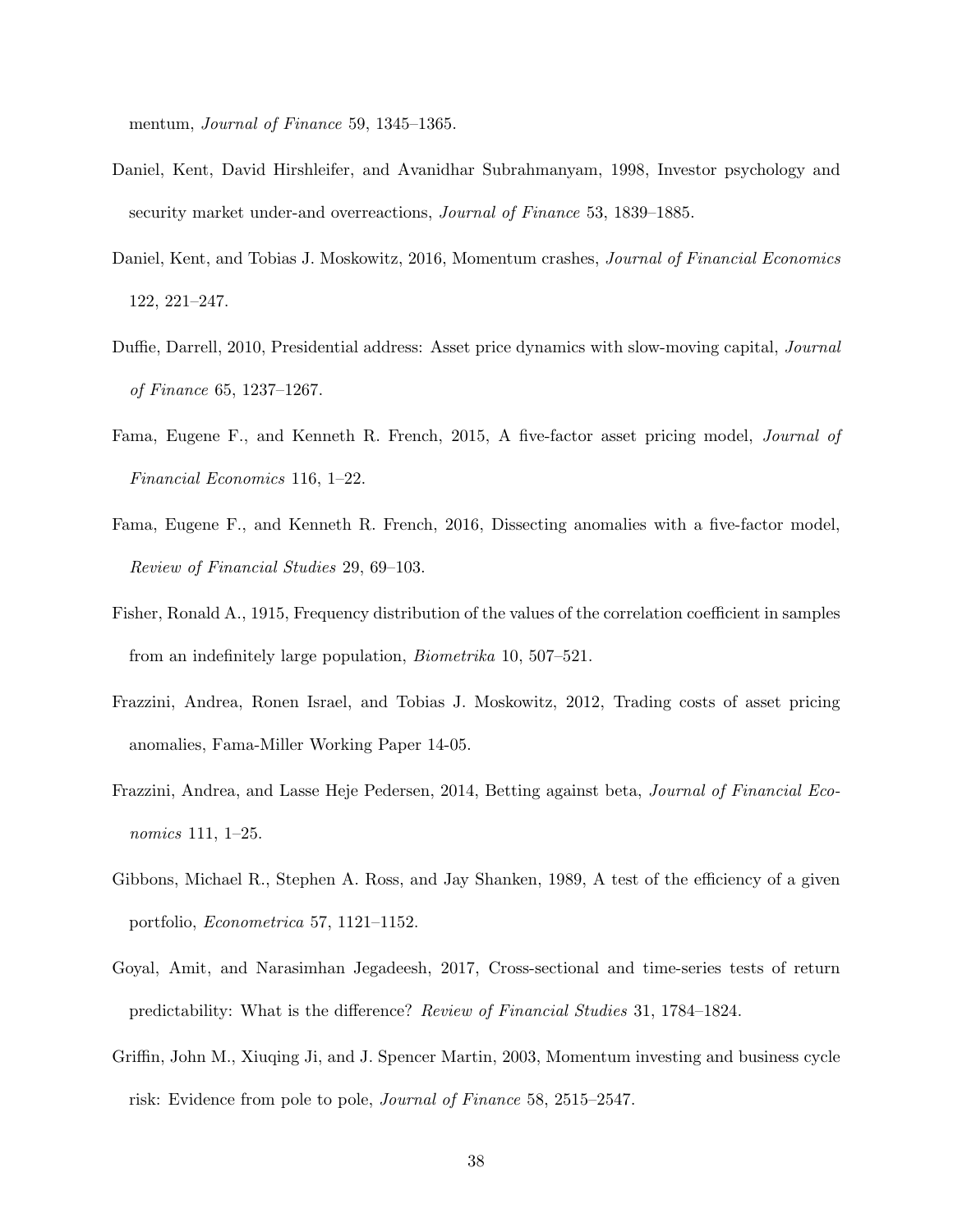- <span id="page-39-6"></span>Grinblatt, Mark, Sheridan Titman, and Russ Wermers, 1995, Momentum investment strategies, portfolio performance, and herding: A study of mutual fund behavior, American Economic Review 85, 1088–1105.
- <span id="page-39-9"></span>Grundy, Bruce D, and J. Spencer Martin Martin, 2001, Understanding the nature of the risks and the source of the rewards to momentum investing, Review of Financial studies 14, 29–78.
- <span id="page-39-5"></span>Hendricks, Darryll, Jayendu Patel, and Richard Zeckhauser, 1993, Hot hands in mutual funds: Short-run persistence of relative performance, 1974–1988, Journal of Finance 48, 93–130.
- <span id="page-39-1"></span>Hong, Harrison, and Jeremy C. Stein, 1999, A unified theory of underreaction, momentum trading, and overreaction in asset markets, Journal of Finance 54, 2143–2184.
- <span id="page-39-8"></span>Huang, Dashan, Jiangyuan Li, Liyao Wang, and Guofu Zhou, 2018, Time-series momentum: Is it there? Journal of Financial Economics, Forthcoming .
- <span id="page-39-11"></span>Huberman, Gur, and Shmuel Kandel, 1987, Mean-variance spanning, Journal of Finance 42, 873– 888.
- <span id="page-39-7"></span>Jagannathan, Ravi, Alexey Malakhov, and Dmitry Novikov, 2010, Do hot hands exist among hedge fund managers? An empirical evaluation, Journal of Finance 65, 217–255.
- <span id="page-39-2"></span>Jegadeesh, Narasimhan, 1990, Evidence of predictable behavior of security returns, Journal of Finance 45, 881–898.
- <span id="page-39-3"></span>Jegadeesh, Narasimhan, and Sheridan Titman, 1993, Returns to buying winners and selling losers: Implications for stock market efficiency, Journal of Finance 48, 65–91.
- <span id="page-39-4"></span><span id="page-39-0"></span>Johnson, Timothy C., 2002, Rational momentum effects, Journal of Finance 57, 585–608.
- Jostova, Gergana, Stanislava Nikolova, Alexander Philipov, and Christof W. Stahel, 2013, Momentum in corporate bond returns, Review of Financial Studies 26, 1649–1693.
- <span id="page-39-10"></span>Kan, Raymond, and Guofu Zhou, 2012, Tests of mean-variance spanning, Annals of Economics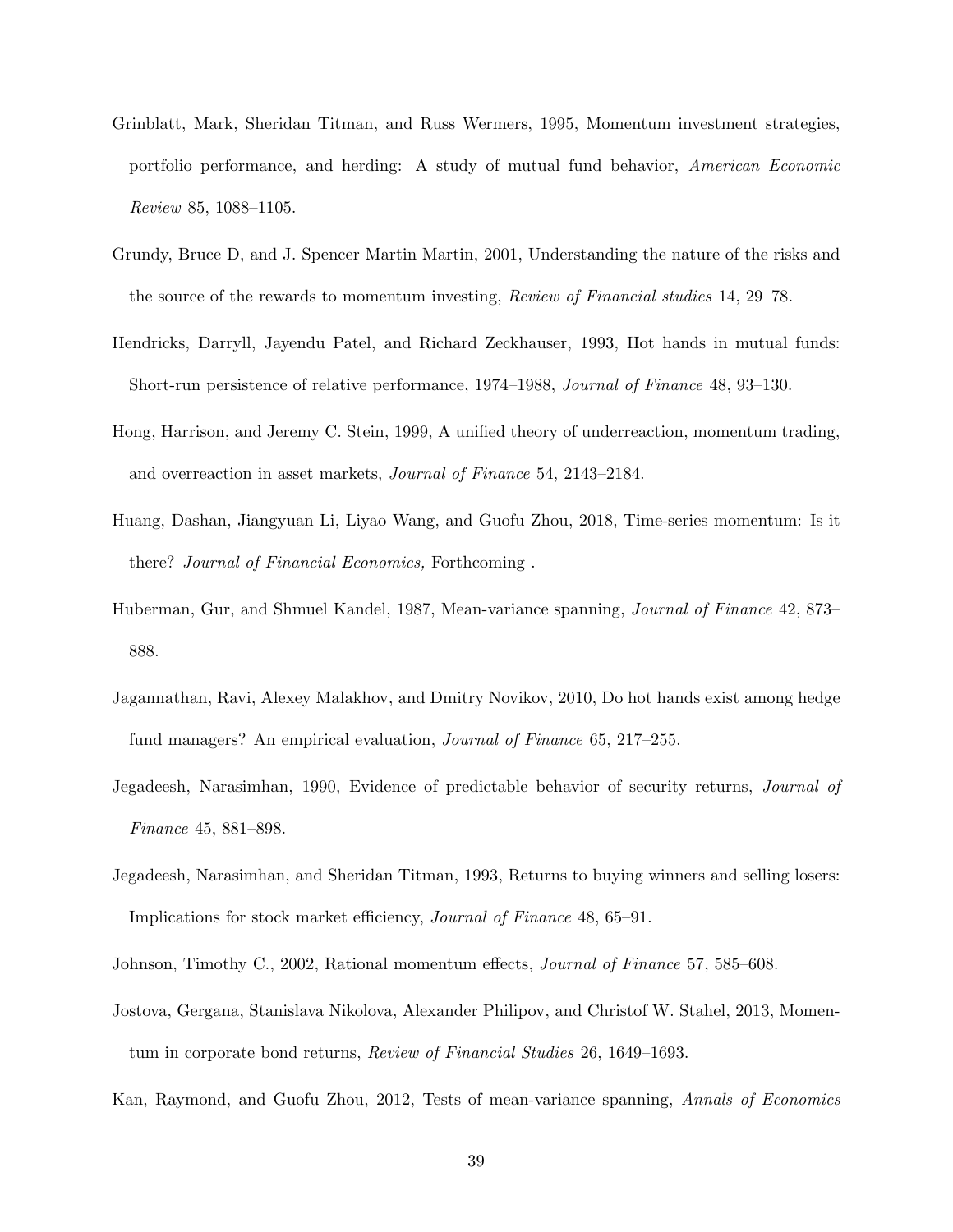and Finance 13, 139–187.

- <span id="page-40-0"></span>Korajczyk, Robert A., and Ronnie Sadka, 2004, Are momentum profits robust to trading costs? Journal of Finance 59, 1039–1082.
- <span id="page-40-6"></span>Kozak, Serhiy, Stefan Nagel, and Shrihari Santosh, 2018, Interpreting factor models, Journal of Finance 73, 1183–1223.
- <span id="page-40-4"></span>Lee, Jongsub, Andy Naranjo, and Stace Sirmans, 2014, CDS momentum: Slow moving credit ratings and cross-market spillovers, Working paper.
- <span id="page-40-1"></span>Lesmond, David A., Michael J. Schill, and Chunsheng Zhou, 2004, The illusory nature of momentum profits, Journal of Financial Economics 71, 349–380.
- <span id="page-40-10"></span>Lewellen, Jonathan, 2002, Momentum and autocorrelation in stock returns, Review of Financial Studies 15, 533–564.
- <span id="page-40-5"></span>Lo, Andrew W., and A. Craig MacKinlay, 1990, When are contrarian profits due to stock market overreaction? Review of Financial Studies 3, 175–205.
- <span id="page-40-9"></span><span id="page-40-7"></span>Loughran, Tim, and Jay R. Ritter, 1995, The new issues puzzle, Journal of Finance 50, 23–51.
- McLean, R. David, and Jeffrey Pontiff, 2016, Does academic research destroy stock return predictability? Journal of Finance 71, 5–32.
- <span id="page-40-3"></span>Menkhoff, Lukas, Lucio Sarno, Maik Schmeling, and Andreas Schrimpf, 2012, Carry trades and global foreign exchange volatility, Journal of Finance 67, 681–718.
- <span id="page-40-11"></span><span id="page-40-2"></span>Merton, Robert C., 1973, An intertemporal capital asset pricing model, Econometrica 41, 867–887.
- Miffre, Joëlle, and Georgios Rallis, 2007, Momentum strategies in commodity futures markets, Journal of Banking and Finance 31, 1863–1886.
- <span id="page-40-8"></span>Moskowitz, Tobias J., and Mark Grinblatt, 1999, Do industries explain momentum? Journal of Finance 54, 1249–1290.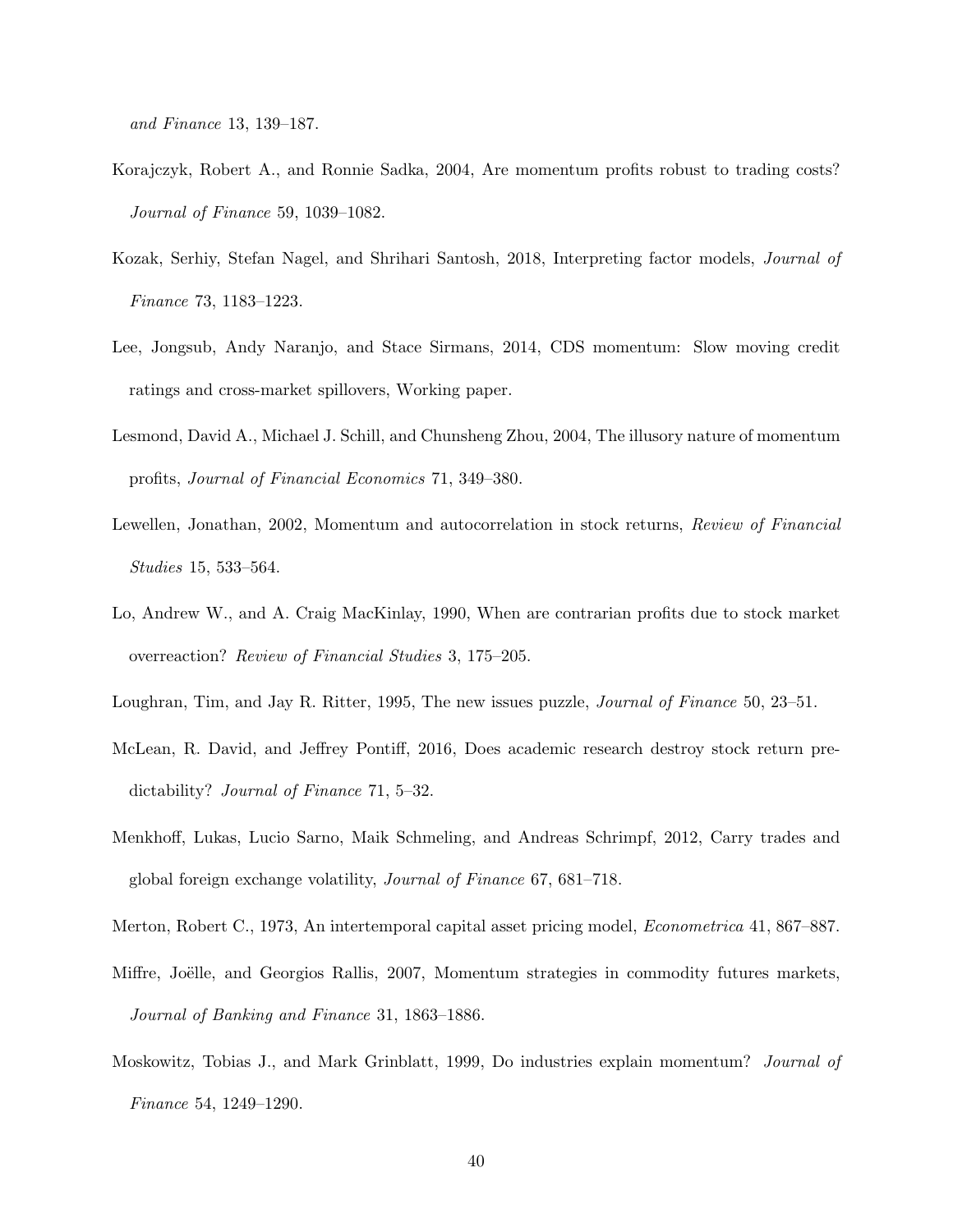- <span id="page-41-1"></span>Moskowitz, Tobias J., Yao Hua Ooi, and Lasse Heje Pedersen, 2012, Time series momentum, Journal of Financial Economics 104, 228–250.
- <span id="page-41-10"></span>Novy-Marx, Robert, 2012, Is momentum really momentum? Journal of Financial Economics 103, 429–453.
- <span id="page-41-5"></span>Novy-Marx, Robert, 2013, The other side of value: The gross profitability premium, Journal of Financial Economics 108, 1–28.
- <span id="page-41-8"></span>Pástor, Luboš, and Robert F. Stambaugh, 2003, Liquidity risk and expected stock returns, *Journal* of Political Economy 111, 642–685.
- <span id="page-41-11"></span>Rachev, Svetlozar, Teo Jašić, Stoyan Stoyanov, and Frank J. Fabozzi, 2007, Momentum strategies based on reward–risk stock selection criteria, Journal of Banking and Finance 31, 2325–2346.
- <span id="page-41-4"></span>Rosenberg, Barr, Kenneth Reid, and Ronald Lanstein, 1985, Persuasive evidence of market inefficiency, Journal of Portfolio Management 11, 9–16.
- <span id="page-41-9"></span>Ross, Stephen A., 1976, The arbitrage theory of capital asset pricing, *Journal of Economic Theory* 13, 341–360.
- <span id="page-41-0"></span>Sagi, Jacob S., and Mark S. Seasholes, 2007, Firm-specific attributes and the cross-section of momentum, *Journal of Financial Economics* 84, 389–434.
- <span id="page-41-7"></span>Sloan, Richard, 1996, Do stock prices fully reflect information in accruals and cash flows about future earnings? The Accounting Review 71, 289–315.
- <span id="page-41-3"></span>Stambaugh, Robert F., Jianfeng Yu, and Yu Yuan, 2012, The short of it: Investor sentiment and anomalies, Journal of Financial Economics 104, 288–302.
- <span id="page-41-2"></span>Szakmary, Andrew C., Qian Shen, and Subhash C. Sharma, 2010, Trend-following trading strategies in commodity futures: A re-examination, Journal of Banking and Finance 34, 409–426.
- <span id="page-41-6"></span>Titman, Sheridan, KC John Wei, and Feixue Xie, 2004, Capital investments and stock returns,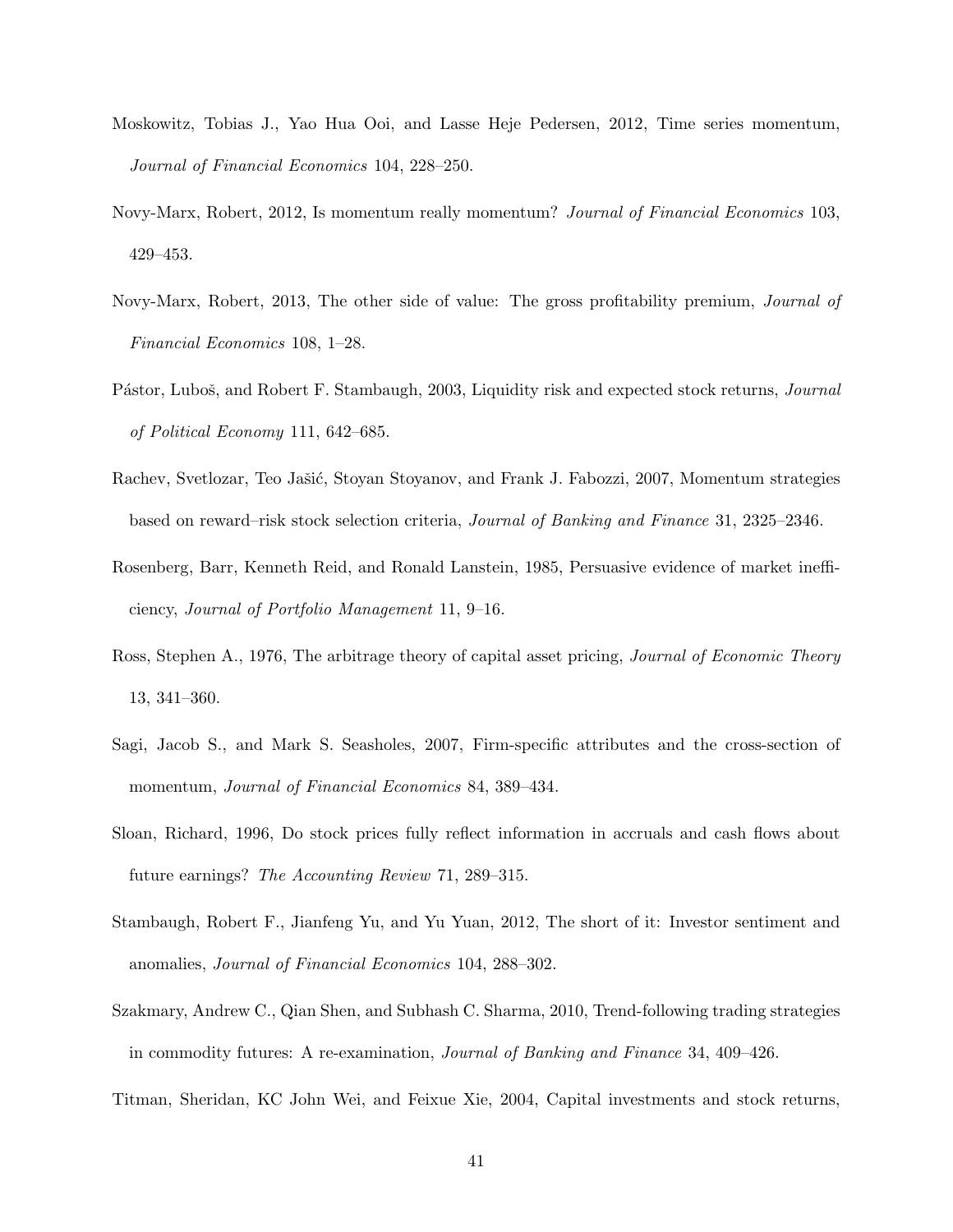Journal of Financial and Quantitative Analysis 39, 677–700.

<span id="page-42-0"></span>Zaremba, Adam, and Jacob Shemer, 2017, Is there momentum in factor premia? Evidence from international equity markets, Research in International Business and Finance 1, 10–20.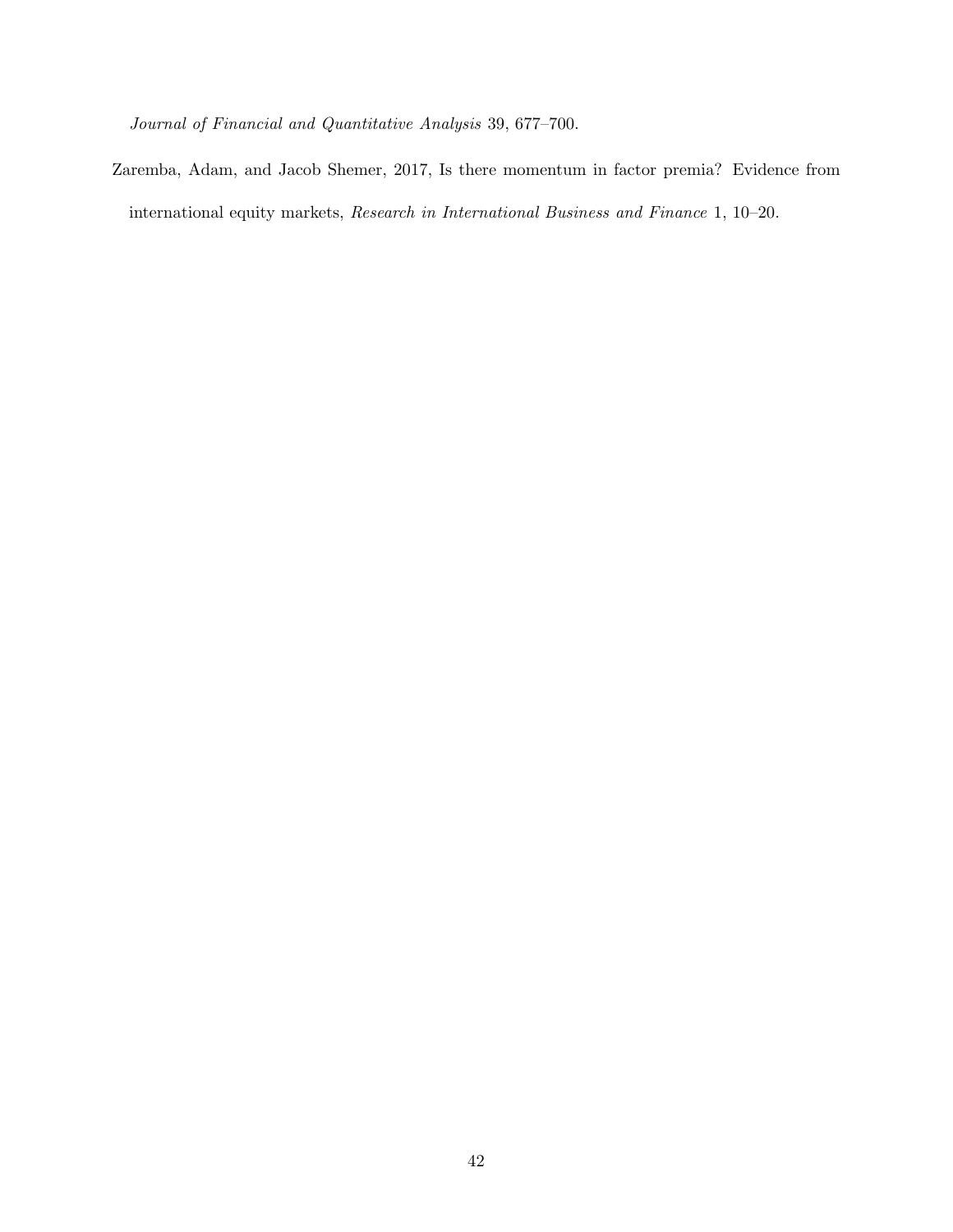## A Appendix

### <span id="page-43-0"></span>A.1 Autocorrelations in factor returns

Table [2](#page-8-0) in the main text reports estimates from regressions in which the dependent variable is a factor's return in month t and the explanatory variable is an indicator variable that takes the value of one if the factor's return over the prior year is positive and zero other. In Table [A1](#page-5-0) we measure autocorrelations in factor returns by regressing a factor's return against the factor's realized return over the prior year.

# <span id="page-43-1"></span>A.2 Cross-sectional and time-series factor momentum strategies with different formation and holding periods

In the main text we form both the cross-sectional and time-series factor momentum strategies using prior one-year returns and rebalance these strategies monthly. Table [A2](#page-8-0) examines the performance of these strategies with formation and holding periods ranging from one month to two years. When the holding period is longer than a month, we use the overlapping portfolio approach of Jegadeesh and Titman  $(1993)$  to correct the standard errors. In month t, the return on a strategy with a k-month formation period is computed as the average return across h portfolios, where h is the length of the holding period. We construct these h strategies every month between months  $t-1$ and  $t - h$ . This approach produces a single time series for each formation period-holding period combination.

Panel A of Table [A2](#page-8-0) examines the performance of time-series factor momentum strategies. The time-series strategy with the one-month formation and holding periods earns an average return of 35 basis points ( $t$ -value = 6.61). These strategies typically remain profitable also with longer formation and holding periods. All time-series momentum strategies are the most profitable when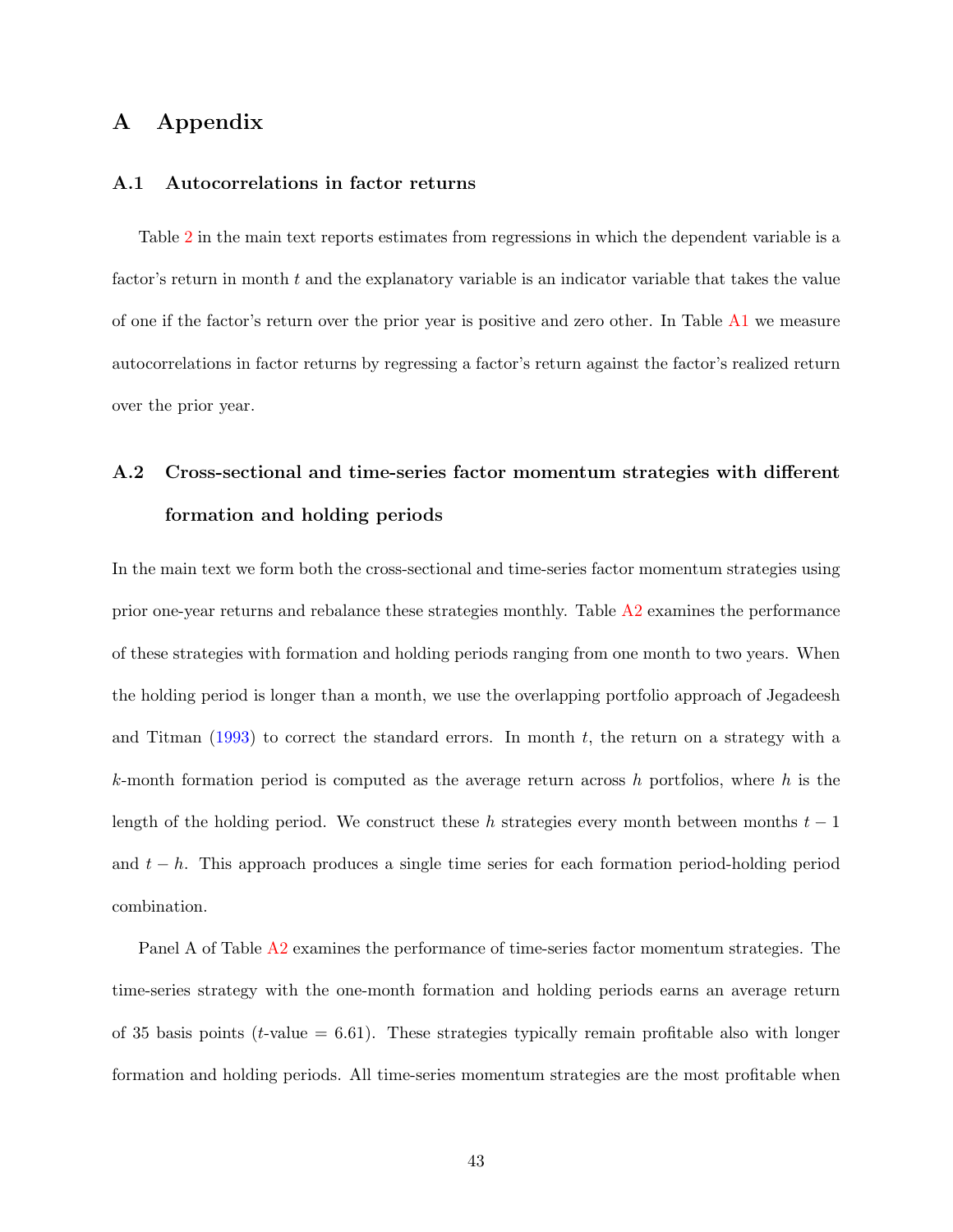#### Table A1: Autocorrelations in factor returns

The table reports estimates from univariate regressions in which the dependent variable is a factor's monthly return and the independent variable is the factor's average return over the prior year. We estimate these regressions using pooled data (first row) and separately for each anomaly (remaining rows). In the pooled regression, we cluster the standard errors by month.

|                      |                | Intercept         | Slope          |            |  |
|----------------------|----------------|-------------------|----------------|------------|--|
| Anomaly              | $\hat{\alpha}$ | $t(\hat{\alpha})$ | $\beta$        | $t(\beta)$ |  |
| Pooled               | 0.24           | 4.34              | 0.30           | 3.04       |  |
|                      |                |                   | U.S. factors   |            |  |
| Size                 | 0.19           | 1.50              | 0.29           | 2.28       |  |
| Value                | 0.24           | 2.00              | 0.23           | 2.00       |  |
| Profitability        | 0.18           | 2.04              | 0.28           | 2.51       |  |
| Investment           | 0.23           | 2.54              | 0.25           | 2.11       |  |
| Momentum             | 0.71           | $3.59\,$          | $-0.01$        | $-0.05$    |  |
| Accruals             | 0.20           | 2.48              | $-0.03$        | $-0.19$    |  |
| Betting against beta | 0.41           | 2.74              | 0.52           | 5.52       |  |
| Cash-flow to price   | 0.23           | 1.82              | 0.16           | 1.31       |  |
| Earnings to price    | 0.26           | 2.10              | 0.22           | 1.89       |  |
| Liquidity            | 0.39           | 2.37              | 0.11           | 0.69       |  |
| Long-term reversals  | 0.16           | 1.54              | 0.38           | $3.23\,$   |  |
| Net share issues     | 0.16           | 1.58              | 0.36           | $3.20\,$   |  |
| Quality minus junk   | 0.26           | 2.46              | 0.29           | $2.56\,$   |  |
| Residual variance    | 0.10           | 0.48              | 0.22           | 1.80       |  |
| Short-term reversals | 0.49           | $3.31\,$          | 0.01           | 0.04       |  |
|                      |                |                   | Global factors |            |  |
| Size                 | 0.05           | 0.38              | 0.14           | 0.64       |  |
| Value                | 0.21           | 1.54              | 0.45           | 3.67       |  |
| Profitability        | 0.29           | 2.72              | 0.21           | 1.15       |  |
| Investment           | 0.13           | 1.15              | 0.32           | 2.37       |  |
| Momentum             | 0.84           | 3.30              | $-0.10$        | $-0.54$    |  |
| Betting against beta | $0.56\,$       | 2.71              | 0.41           | $2.75\,$   |  |
| Quality minus junk   | 0.36           | 2.54              | 0.18           | 1.07       |  |

held for one month; at longer holding periods, this strategy's performance deteriorates because it cannot immediately rebalance away from factors whose average returns turn negative.

Panel B of Table [A2](#page-8-0) shows that cross-sectional momentum performs the best with one-month formation and holding periods. This strategy's average return is 31 basis points per month with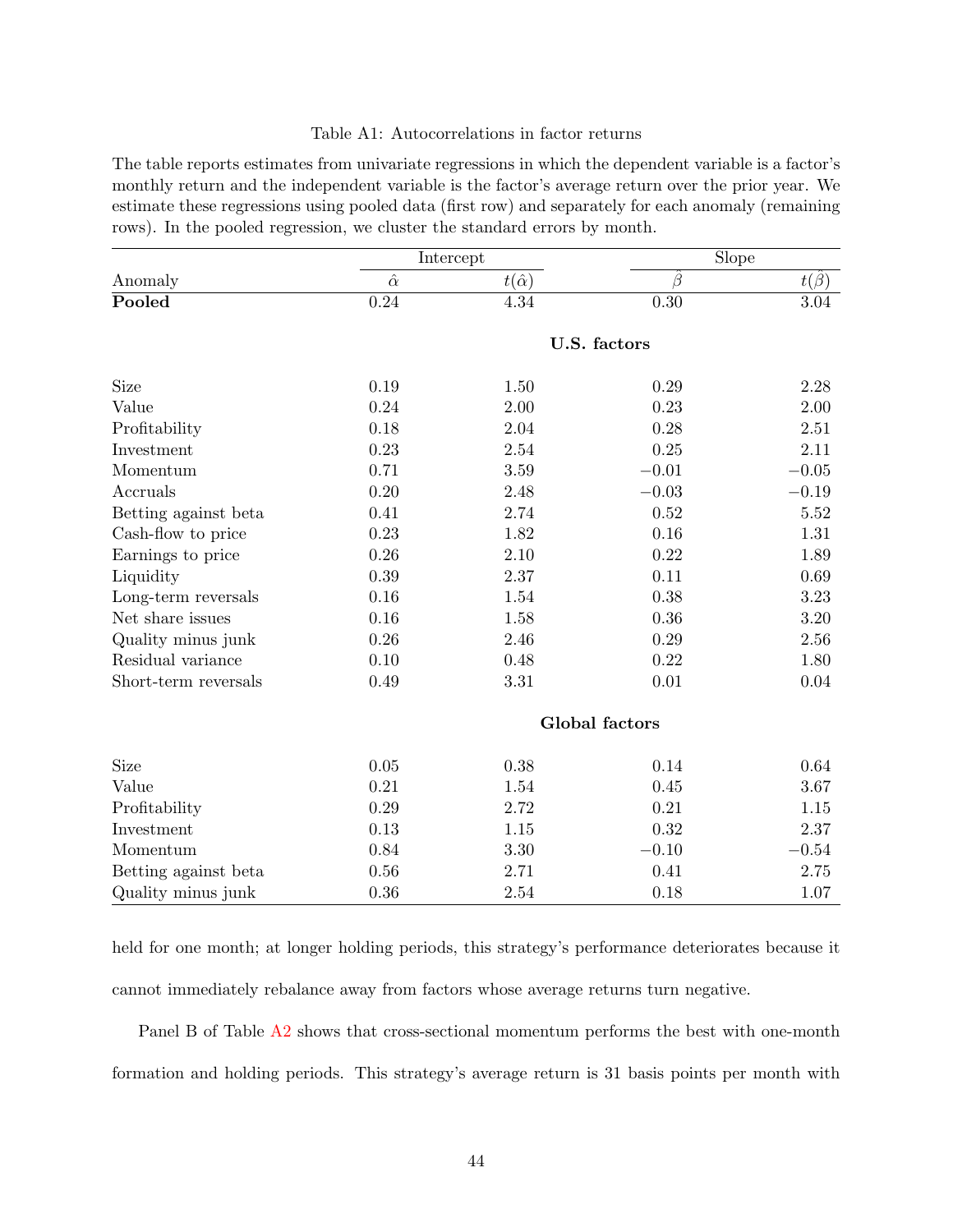Table A2: Average returns of time-series and cross-sectional factor momentum strategies

This table reports annualized average returns and t-values for time-series and cross-sectional factor momentum strategies that trade the 20 non-momentum factors listed in Table [1.](#page-5-0) The time-series factor momentum strategy is long factors with positive returns over a formation period that ranges from one month to two years and short factors with negative returns. The cross-sectional momentum strategy is long factors that earned above-median returns relative to other factors over the same formation period and short factors with below-median returns. We let the rebalancing frequency range from one month to two years. When the holding period is longer than a month, we use the Jegadeesh and Titman [\(1993\)](#page-39-3) approach correct standard errors for the overlapping holding periods returns.

| Holding                                  |      |                  | Formation period |         |         |      |              |         |             | Formation period |         |      |
|------------------------------------------|------|------------------|------------------|---------|---------|------|--------------|---------|-------------|------------------|---------|------|
| period                                   | 1    | $\boldsymbol{3}$ | 6                | 12      | 18      | 24   | 1            | 3       | 6           | 12               | 18      | 24   |
|                                          |      |                  | Average returns  |         |         |      |              |         |             | $t$ -values      |         |      |
| $\mathbf{1}$                             | 0.35 | 0.29             | 0.33             | 0.36    | 0.28    | 0.28 | 6.61         | 5.43    | 6.44        | 6.77             | 5.47    | 5.60 |
| 3                                        | 0.06 | 0.13             | 0.22             | 0.28    | 0.26    | 0.22 | 1.25         | 2.38    | 4.40        | 5.26             | 5.33    | 4.51 |
| $6\,$                                    | 0.13 | 0.08             | 0.22             | 0.22    | 0.21    | 0.19 | 2.63         | 1.70    | 4.75        | 4.75             | 4.40    | 3.90 |
| 12                                       | 0.18 | 0.10             | 0.12             | 0.09    | 0.10    | 0.09 | 3.82         | 2.26    | 2.79        | 2.10             | 2.24    | 2.07 |
| 18                                       | 0.08 | 0.03             | 0.03             | 0.06    | 0.06    | 0.10 | 1.78         | 0.75    | 0.74        | 1.38             | 1.48    | 2.50 |
| 24                                       | 0.06 | 0.04             | 0.04             | 0.11    | 0.12    | 0.15 | 1.47         | 1.10    | 1.09        | 2.82             | 3.20    | 4.01 |
| Panel B: Cross-sectional factor momentum |      |                  |                  |         |         |      |              |         |             |                  |         |      |
| Holding                                  |      |                  | Formation period |         |         |      |              |         |             | Formation period |         |      |
| period                                   | 1    | 3                | 6                | 12      | 18      | 24   | $\mathbf{1}$ | 3       | 6           | 12               | 18      | 24   |
|                                          |      |                  | Average returns  |         |         |      |              |         | $t$ -values |                  |         |      |
| $\mathbf{1}$                             | 0.30 | 0.24             | 0.20             | 0.24    | 0.17    | 0.15 | 5.99         | 4.91    | 4.28        | 4.99             | 3.80    | 3.48 |
| 3                                        | 0.00 | 0.04             | 0.07             | 0.14    | 0.11    | 0.09 | 0.05         | 0.78    | 1.57        | 3.03             | 2.70    | 2.14 |
| $6\,$                                    | 0.07 | 0.05             | 0.09             | 0.09    | 0.08    | 0.08 | 1.50         | 1.16    | 1.95        | 2.04             | 1.89    | 1.84 |
| 12                                       | 0.08 | 0.07             | 0.00             | $-0.04$ | $-0.01$ | 0.01 | 1.75         | 1.65    | 0.00        | $-0.87$          | $-0.19$ | 0.22 |
| 18                                       | 0.00 | $-0.03$          | $-0.06$          | $-0.02$ | $-0.01$ | 0.01 | $-0.05$      | $-0.70$ | $-1.56$     | $-0.48$          | $-0.36$ | 0.30 |
| 24                                       | 0.03 | 0.00             | 0.00             | 0.02    | 0.03    | 0.02 | 0.83         | $-0.06$ | $-0.12$     | 0.59             | 0.72    | 0.53 |

Panel A: Time-series factor momentum

a t-value of 5.98—the largest among all cross-sectional strategies. The profits on this short-term strategy decay quickly: the return on a strategy with one-month formation and three-month holding period is small and insignificant. Some of the strategies with longer formation periods, although less profitable initially, earn statistically significant profits at the three- and six-month holding periods.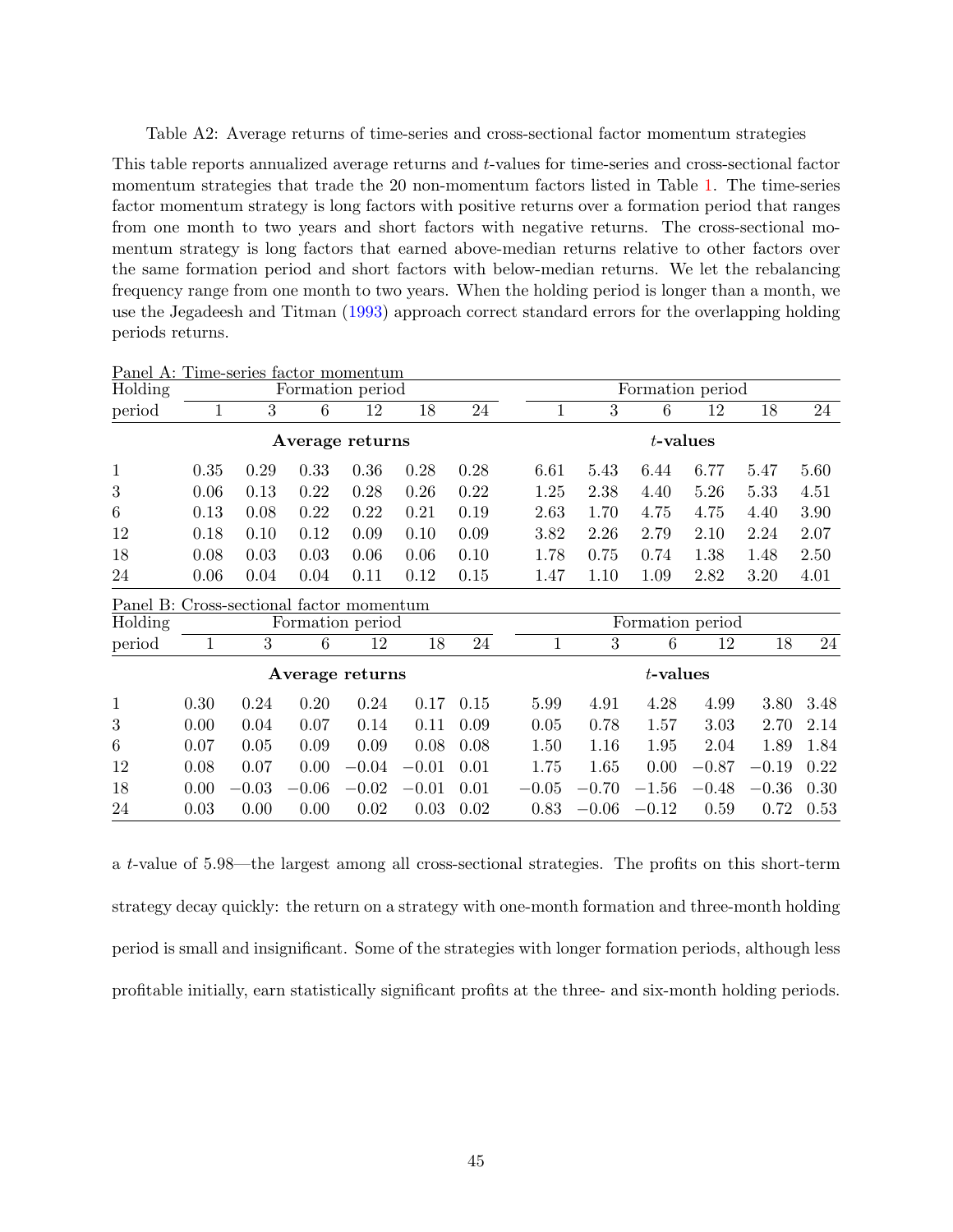# <span id="page-46-0"></span>A.3 Measuring the effects of the auto- and cross-serial covariances on momentum profits under the Fama-French five-factor model

Section [4.1](#page-15-2) shows that the covariance structure of factor returns can induce momentum into the cross section of stocks through autocovariances and cross-serial correlations. Because factor returns are positively autocorrelated, the autocovariance component positively adds to the momentum profits. The effect of the cross-serial correlations, however, depends on the cross-serial covariance in factor returns and the covariance in stocks' factor loadings. This channel adds to the momentum profits only if the cross-serial correlations of returns and the covariances of betas have the same signs. In this Appendix we show that, because of the restrictiveness of this condition, it is unlikely to matter in the data. We use the Fama-French five-factor model as an illustration.

Our approach requires estimating factor betas to measure the cross-sectional variances in factor betas and covariances between betas of different factors. For each stock at time  $t$ , we estimate factor betas by estimating rolling five-factor model regressions using one year of daily return data:

$$
r_{s,d} = \alpha_s + \beta_{s,d}^{\text{MKTRF}} \text{MKTRF} + \beta_{s,d}^{\text{CMA}} \text{CMA} + \beta_{s,d}^{\text{HML}} \text{HML} + \beta_{s,d}^{\text{RMW}} \text{RMW} + \beta_{s,d}^{\text{SMB}} \text{SMB} + \epsilon_s. \tag{A-1}
$$

We winsorize the beta estimates every month at the 1st and 99th percentiles to mitigate the effect of outliers. The top panel of Table [A3](#page-9-0) shows the autocovariances (elements on the diagonal of the matrix, boldfaced) and cross-serial covariances in factor returns. Most factors exhibit positive leadlag relationship with other factors with the exception of the market. High returns on the market between  $t - 12$  and  $t - 1$  signal lower returns on the other factors at time t. Similarly, high returns on the size (SMB), profitability (RMW), and investment (CMA) factors are associated with lower future returns on the market.

The lower panel of Table [A3](#page-9-0) reports the average cross-sectional variances and covariance of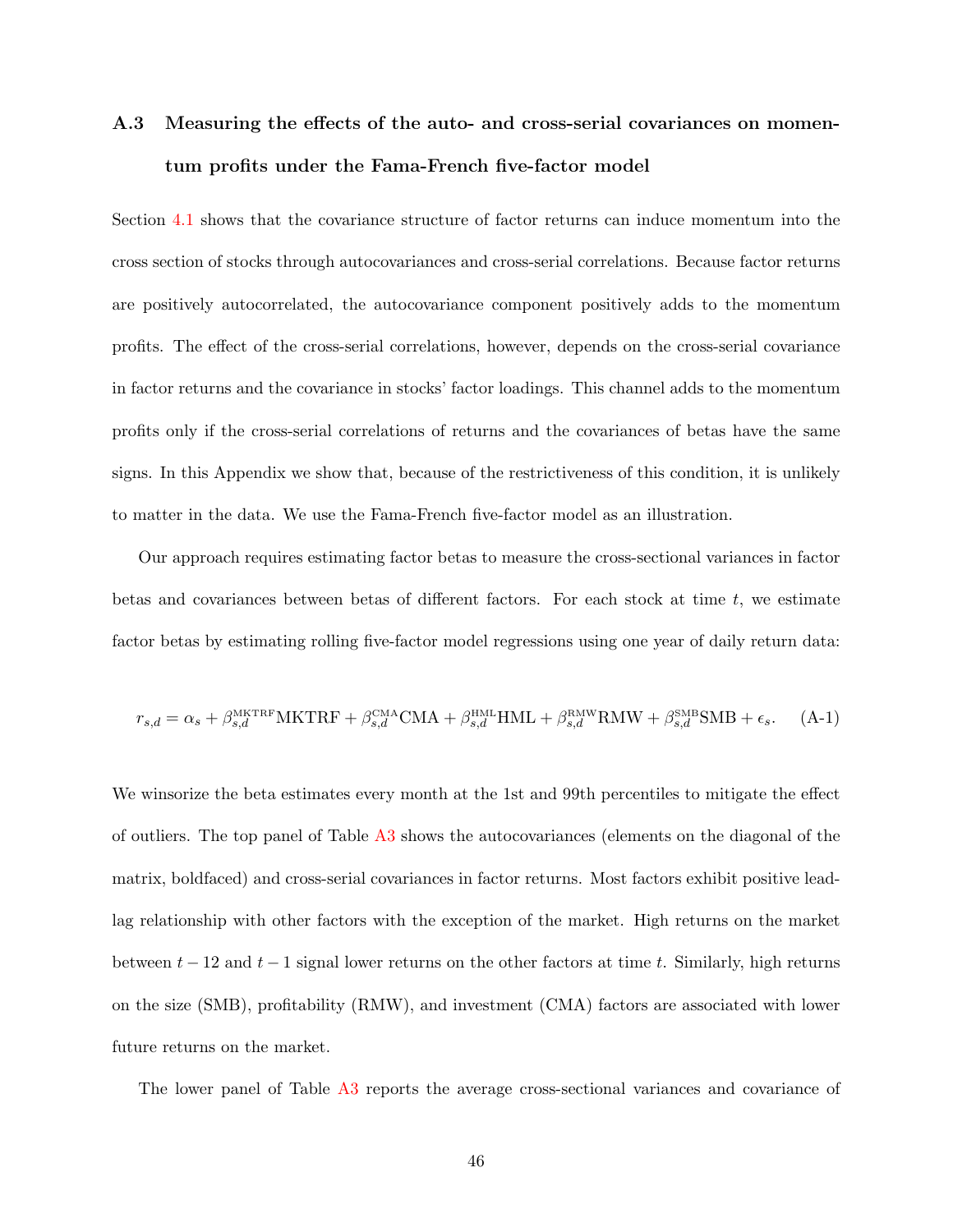Table A3: Equity momentum profits due to the covariance structure of factor returns under the Fama-French five-factor model.

This table reports estimates of the terms in equation [\(9\)](#page-17-0) under the assumption that the Fama-French five-factor model governs asset returns. The first panel shows the estimates of the autoand cross-serial covariances between factor returns,  $\left[\text{cov}(r_{-}^{f})\right]$  $_{-t}^{f}, r_t^f$  $\begin{bmatrix} t \\ t \end{bmatrix}$ . The second panel shows the covariance matrix of factor betas  $\left[\sigma_{\beta_f}^2 \text{ and } \text{cov}(\beta^g, \beta^f)\right]$ . At the bottom of the table we report the net total effects of the autocovariance-related terms,  $\left[\sum_{f=1}^{F} \text{cov}(r_{-}^{f})\right]$  $_{-t}^{f}, r_t^f$  $\left[ \begin{matrix} f \\ f \end{matrix} \right]$ , and the crosscovariance terms,  $\left[\sum_{f=1}^{F} \sum_{g=1}^{F}\right]$  $f \neq g$  $\operatorname{cov}(r^f_ _{-t}^{f}$ ,  $r_t^g$  $_t^g$ )cov $(\beta^g, \beta^f)$ .

|                        | Factor auto- and cross-serial covariances                                                         |                   |                                                                                                               |                   |                     |  |  |  |  |
|------------------------|---------------------------------------------------------------------------------------------------|-------------------|---------------------------------------------------------------------------------------------------------------|-------------------|---------------------|--|--|--|--|
|                        | $CMA_{-t}$                                                                                        | $HML_{-t}$        | $\text{RMW}_{-t}$                                                                                             | $\text{SMB}_{-t}$ | $MKTRF_{-t}$        |  |  |  |  |
| $\text{CMA}_t$         | 0.12                                                                                              | 0.08              | 0.14                                                                                                          | 0.05              | $-0.08$             |  |  |  |  |
| $HML_t$                | 0.13                                                                                              | 0.23              | 0.11                                                                                                          | 0.08              | $-0.22$             |  |  |  |  |
| $\text{RMW}_t$         | $-0.02$                                                                                           | $-0.03$           | 0.17                                                                                                          | $-0.01$           | $-0.06$             |  |  |  |  |
| $\text{SMB}_t$         | 0.18                                                                                              | 0.36              | 0.16                                                                                                          | 0.29              | $-0.29$             |  |  |  |  |
| $MKTRF_t$              | $-0.08$                                                                                           | 0.08              | $-0.07$                                                                                                       | $-0.10$           | 0.14                |  |  |  |  |
|                        |                                                                                                   |                   | Covariance matrix of factor betas                                                                             |                   |                     |  |  |  |  |
|                        | $\beta_{\rm CMA}$                                                                                 | $\beta_{\rm HML}$ | $\beta_{\rm RMW}$                                                                                             | $\beta_{\rm SMB}$ | $\beta_{\rm MKTRF}$ |  |  |  |  |
| $\beta_{\rm CMA}$      | 2.52                                                                                              | $-0.86$           | 0.29                                                                                                          | 0.16              | 0.11                |  |  |  |  |
| $\beta_{\rm HML}$      | $-0.86$                                                                                           | 2.11              | 0.75                                                                                                          | 0.26              | 0.34                |  |  |  |  |
| $\beta_{\rm RMW}$      | 0.29                                                                                              | 0.75              | 2.66                                                                                                          | 0.45              | 0.14                |  |  |  |  |
| $\beta_{\rm SMB}$      | 0.16                                                                                              | 0.26              | 0.45                                                                                                          | 1.20              | 0.47                |  |  |  |  |
| $\beta_{\text{MKTRF}}$ | 0.11                                                                                              | 0.34              | 0.14                                                                                                          | 0.47              | 0.69                |  |  |  |  |
|                        | Net auto-covariance, $\left[\,\sum_{f=1}^F \text{cov}(r_{-t}^f, r_t^f) \sigma_{\beta_f}^2\right]$ |                   |                                                                                                               |                   | 1.69                |  |  |  |  |
|                        |                                                                                                   |                   | Net cross-covariance, $\left[\sum_{f=1}^{F} \sum_{g=1}^{F} cov(r_{-t}^f, r_t^g) cov(\beta^g, \beta^f)\right]$ |                   | $-0.13$             |  |  |  |  |
|                        |                                                                                                   | $f \neq g$        |                                                                                                               |                   |                     |  |  |  |  |

betas that are estimated each month. With the exception of the investment and value factors, whose betas tend to be negatively correlated, the pairwise covariances are positive. We use these estimates to measure the contributions of the auto-covariances and cross-serial covariances to the profitability of the individual stock momentum strategy. Multiplying each cross-covariance of the top panel by its corresponding covariance in the lower panel, and summing across all factor pairs, gives a small and negative estimate of −0.13% for the net effect of the cross-covariance component. In contrast, the contribution of the autocovariance term is significantly higher. Under the fivefactor model, it is the autocorrelation in factor returns that turns into momentum in the cross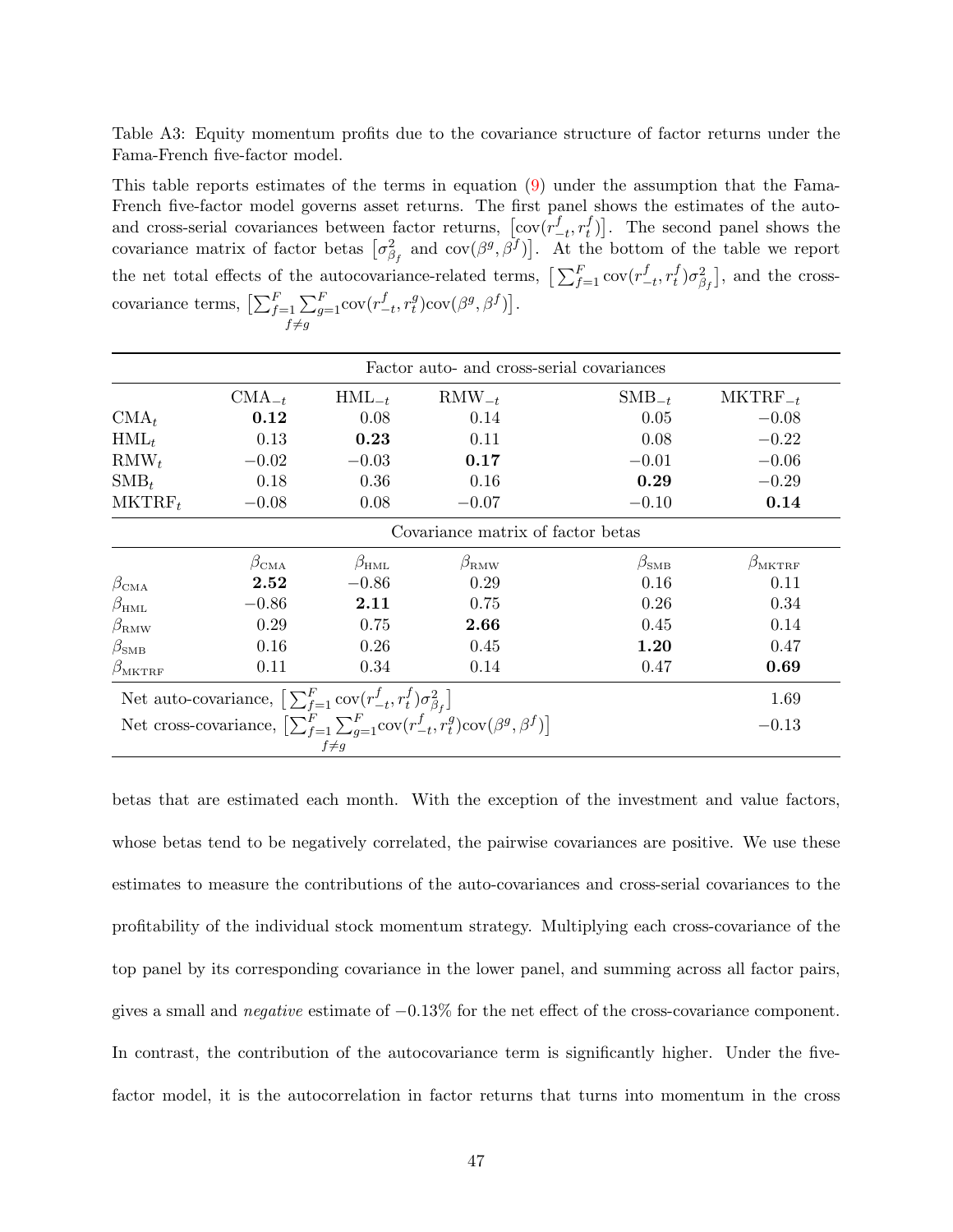Table A4: Distribution of momentum profits conditional on factor autocorrelation

This table reports the distributions of UMD returns conditional on the aggregate factor autocorrelation index. This index is the cross-sectional average of factors' autocorrelations (see equation [\(11\)](#page-26-2)). We report UMD's unconditional distribution as well as the distribution conditional on the autocorrelation index being positive or negative. The sample begins in July 1964 and ends in December 2015.

|                    | Aggregate factor<br>autocorrelation index |         |         |  |  |  |
|--------------------|-------------------------------------------|---------|---------|--|--|--|
|                    |                                           |         |         |  |  |  |
| Statistic          | Unconditional                             | < 0     | > 0     |  |  |  |
| Mean               | 0.70                                      | $-1.59$ | 2.41    |  |  |  |
| Standard deviation | 4.27                                      | 4.40    | 3.26    |  |  |  |
| <b>Skewness</b>    | $-1.37$                                   | $-2.58$ | 0.72    |  |  |  |
| Kurtosis           | 13.59                                     | 16.95   | 7.66    |  |  |  |
| Percentiles        |                                           |         |         |  |  |  |
| 5th                | $-6.65$                                   | $-8.81$ | $-1.92$ |  |  |  |
| 10th               | $-4.05$                                   | $-6.91$ | $-0.69$ |  |  |  |
| 25th               | $-0.73$                                   | $-3.16$ | 0.36    |  |  |  |
| 50th               | 0.78                                      | $-0.48$ | 2.07    |  |  |  |
| 75th               | 2.93                                      | 0.78    | 3.76    |  |  |  |
| 90 <sub>th</sub>   | 4.99                                      | 2.54    | 5.93    |  |  |  |
| 95th               | 6.54                                      | 3.21    | 7.95    |  |  |  |
| Number of months   | 618                                       | 264     | 354     |  |  |  |

section of stock returns.

# <span id="page-48-0"></span>A.4 Distribution characteristics of UMD as a function of the aggregate factor autocorrelation index.

Figure [4](#page-27-0) in the text shows UMD's return distribution conditional on the sign of the aggregate factor autocorrelation index. Table [A4](#page-14-0) reports the first four moments and the percentiles of UMD's return distribution.

### <span id="page-48-1"></span>A.5 Momentum crash and booms probit regressions

Figure [4](#page-27-0) suggests that individual stock momentum is likely to crash when the autocorrelations in factor returns turn negative. In this Appendix we measure the strength of this association. In Table [A5](#page-19-0) we reports estimates of probit models in which the dependent variable (Crash) is an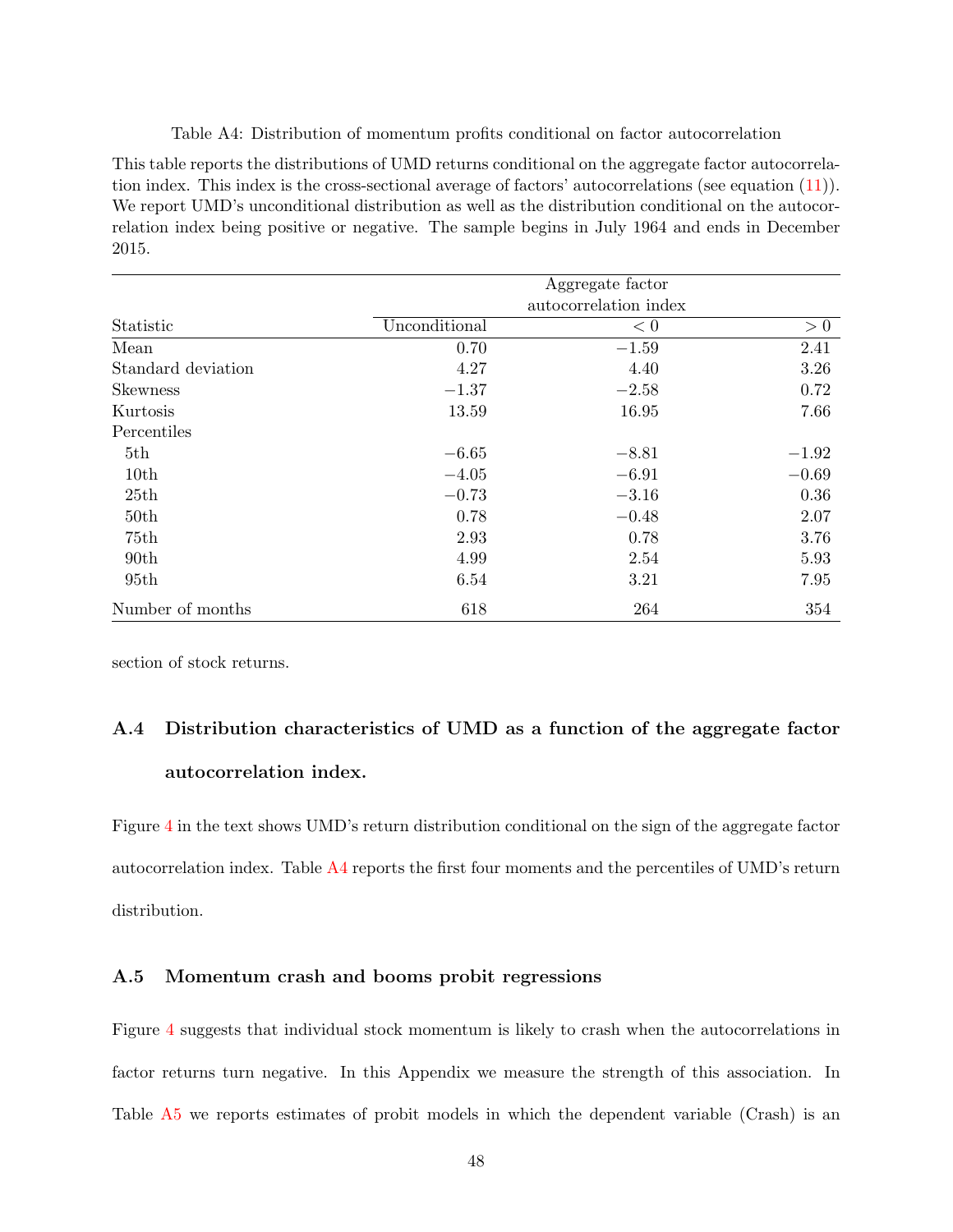indicator variable that takes the value of one when UMD's return is below the 10th percentile of its distribution and zero otherwise:

$$
Pr(Crash_t = 1 | \rho_{\text{auto},t}) = F(\alpha + \beta \rho_{\text{auto},t}), \qquad (A-2)
$$

where  $\rho_{\text{auto},t}$  is the factor autocorrelation computed using equation [\(11\)](#page-26-2), Pr( $\cdot|\cdot$ ) denotes the conditional probability, and  $F(\cdot)$  is the cumulative normal distribution. We also report estimates of another set of probit models in the dependent variable (Boom) takes the value of one if UMD's return is above the 90th percentile of its distribution and zero otherwise. Because the probit model is nonlinear, we report the marginal effects implied by the slope estimates. In addition to the 20 non-momentum factors listed in Table [1,](#page-5-0) we also add the market factor to the list of factors due to its role in generating momentum crashes (Daniel and Moskowitz, [2016\)](#page-38-9).

Table [A5](#page-19-0) shows that the conditional probability of a momentum crash decreases in the autocorrelation across most factors. For the 11 factors with statistically significant estimates, a one-unit increase in the autocorrelation decreases the probability of a momentum crash between −1.1% (global investment) and −7.1% (liquidity). The first row measures the effect of the aggregate autocorrelation index on the likelihood of a crash. A one-unit increase in the index associates with a 15% lower probability of a crash (z-value =  $-6.78$ ). This estimate exceeds that of all individual factors and it supports the view that equity momentum emerges as the summation of factor autocorrelations.

Just as momentum underperforms when factor returns are negatively autocorrelated, momentum returns are higher when the autocorrelations intensify. The boom estimates are similar to the crash estimates but with the opposite signs. A one-unit increase in the aggregate autocorrelation index increases the probability of a "boom" by 15%. The aggregate autocorrelation index there-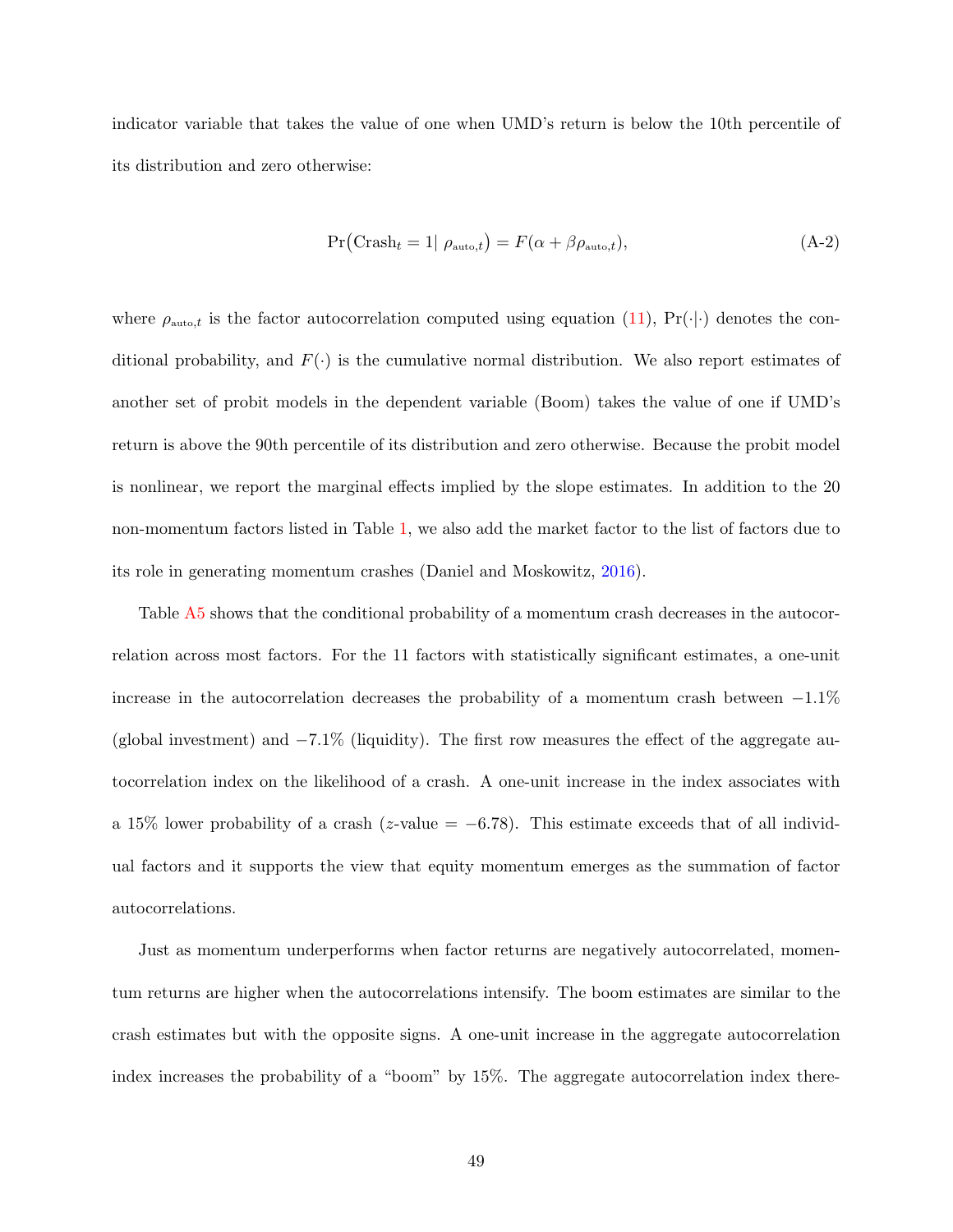#### Table A5: Factor autocorrelation and momentum crashes and booms

This table reports estimates for probit regressions that measure the relationship between momentum crashes and booms and factor autocorrelations. Momentum crash is an indicator variable that takes the value of one if UMD's return is below the 10th percentile of its distribution and zero otherwise; momentum boom takes the value of one if UMD's return is above the 90th percentile. Each row, except for the first one, measures the association between momentum crashes and booms and the autocorrelation in one of the factors. The independent variable in these regressions is the factor's autocorrelation in month  $t$  computed from equation  $(11)$ . The independent variable on the first row is the aggregate factor autocorrelation index, which is the cross-sectional average of factors' autocorrelations. This table reports the marginal effects associated with the autocorrelations, that is, the effect of a one-unit increase in the autocorrelation on the likelihood of a crash or a boom in percentage points, the z-values associated with the slope estimates, and McFadden's pseudo  $R^2$ s.

|                                 | Momentum crash |              |                  | Momentum boom     |            |        |  |  |
|---------------------------------|----------------|--------------|------------------|-------------------|------------|--------|--|--|
| Factor                          | Ĝ              | $z$ -value   | $\overline{R^2}$ | $\widehat{\beta}$ | $z$ -value | $R^2$  |  |  |
| Aggregate autocorrelation index | $-15.18$       | $-6.78$      | $38\%$           | 15.46             | 7.23       | $24\%$ |  |  |
|                                 |                | U.S. factors |                  |                   |            |        |  |  |
| Size                            | $-3.89$        | $-3.56$      | $3\%$            | 3.38              | 3.91       | $4\%$  |  |  |
| Value                           | $-1.35$        | $-1.88$      | $1\%$            | 0.67              | 0.98       | $0\%$  |  |  |
| Profitability                   | 0.30           | 0.83         | $0\%$            | 0.06              | 0.20       | $0\%$  |  |  |
| Investment                      | $-2.33$        | $-4.15$      | $10\%$           | 1.91              | 4.02       | 13%    |  |  |
| Market                          | $-2.02$        | $-1.78$      | $1\%$            | 0.76              | 0.62       | $0\%$  |  |  |
| Accruals                        | $-2.46$        | $-4.33$      | $8\%$            | $-1.11$           | $-2.39$    | $3\%$  |  |  |
| Betting against beta            | $-0.40$        | $-0.62$      | $0\%$            | 5.29              | 5.85       | $7\%$  |  |  |
| Cash-flow to price              | $-2.51$        | $-2.48$      | $1\%$            | 1.67              | 1.88       | $1\%$  |  |  |
| Earnings to price               | $-4.92$        | $-4.18$      | 4%               | 2.51              | 2.93       | $2\%$  |  |  |
| Liquidity                       | $-7.86$        | $-5.62$      | $7\%$            | 7.06              | 5.08       | $6\%$  |  |  |
| Long-term reversals             | $-2.01$        | $-2.47$      | $2\%$            | 3.53              | 4.63       | $7\%$  |  |  |
| Net share issues                | $-4.16$        | $-4.98$      | $11\%$           | 2.45              | 4.40       | $13\%$ |  |  |
| Quality minus junk              | $-3.04$        | $-4.75$      | 11%              | 4.11              | 5.90       | 20%    |  |  |
| Residual variance               | $-1.57$        | $-1.55$      | $0\%$            | 1.82              | 1.80       | $1\%$  |  |  |
| Short-term reversals            | $-0.62$        | $-0.75$      | $0\%$            | 0.95              | 1.38       | $0\%$  |  |  |
|                                 | Global factors |              |                  |                   |            |        |  |  |
| Size                            | 0.84           | 0.77         | $0\%$            | 1.58              | 1.94       | $4\%$  |  |  |
| Value                           | 0.19           | 0.39         | $0\%$            | 0.67              | 1.26       | $1\%$  |  |  |
| Profitability                   | $-0.87$        | $-1.83$      | $32\%$           | 0.38              | 1.39       | $24\%$ |  |  |
| Investment                      | $-0.33$        | $-0.78$      | $1\%$            | 0.31              | 0.74       | $1\%$  |  |  |
| Betting against beta            | $-4.36$        | $-4.02$      | 12%              | 6.54              | 4.44       | 10%    |  |  |
| Quality minus junk              | $-3.38$        | $-3.58$      | 34%              | 1.53              | 1.84       | 56%    |  |  |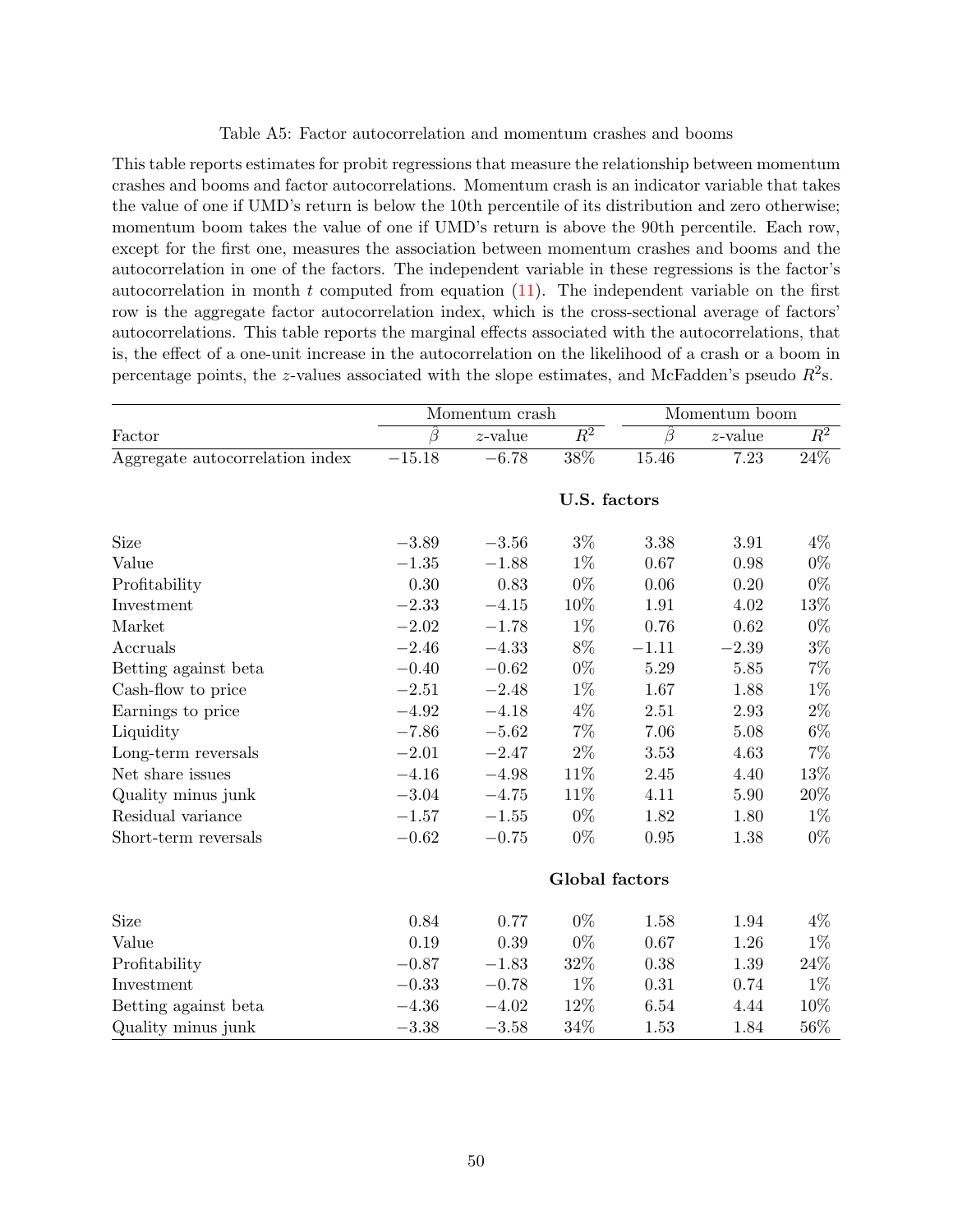fore has remarkably balanced effects on the crashes and booms: a one-standard deviation shock to aggregate autocorrelations has almost identical effects on the probabilities of booms and busts.

#### <span id="page-51-0"></span>A.6 Time-series regressions of factor returns on sentiment and lagged returns

We regress each factor's returns on lagged sentiment and past returns:

$$
r_t = \alpha + \beta_s S_{t-1} + \beta_m r_{-t} + \epsilon_t,\tag{A-3}
$$

where  $S_{t-1}$  is the sentiment index at time  $t-1$  and  $r_{-t}$  is the average factor return from month  $t-12$ to  $t - 1$ . We also estimate alternative regressions which replace both the investor sentiment and prior average returns with indicator variables. The investor sentiment indicator variables takes the value of one when the sentiment is above the sample median and zero otherwise; the prior-return indicator variables takes the value of one when the prior return is positive and zero otherwise. This definition of the sentiment indicator variable is the same as that in Stambaugh et al. [\(2012\)](#page-41-3).

Table [A6](#page-22-0) confirms the findings of Stambaugh et al. [\(2012\)](#page-41-3). Anomaly returns are higher following periods of high sentiment, and often significantly so. The only statistically significant exception is the size factor. The first row reports the results from a pooled regression which clusters the standard errors by month. Both sentiment and momentum are statistically significant. The righthand side of Panel A shows that these conclusions do not change when we replace the explanatory variables with indicator variables. In the pooled regression, high sentiment and positive factor return both signal higher future factor returns. High sentiment increases factor returns by 27 basis points (*t*-value = 2.75); positive factor return by 49 basis points (*t*-value = 4.19). Both sentiment and prior factor returns therefore independently predict factor returns.